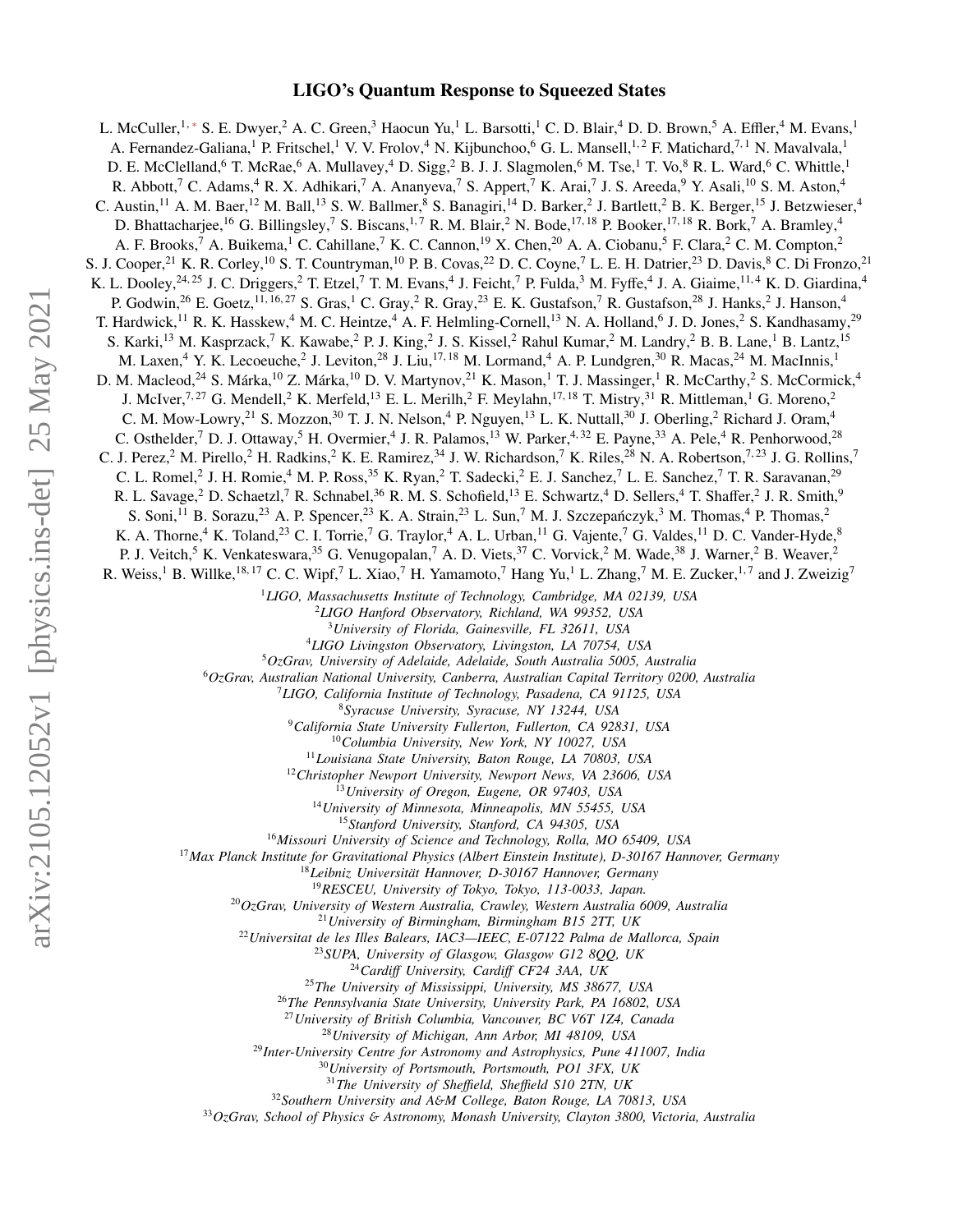*The University of Texas Rio Grande Valley, Brownsville, TX 78520, USA University of Washington, Seattle, WA 98195, USA* <sup>36</sup> Universität Hamburg, D-22761 Hamburg, Germany *Concordia University Wisconsin, 2800 N Lake Shore Dr, Mequon, WI 53097, USA*

<sup>38</sup>*Kenyon College, Gambier, OH 43022, USA*

Gravitational Wave interferometers achieve their profound sensitivity by combining a Michelson interferometer with optical cavities, suspended masses, and now, squeezed quantum states of light. These states modify the measurement process of the LIGO, VIRGO and GEO600 interferometers to reduce the quantum noise that masks astrophysical signals; thus, improvements to squeezing are essential to further expand our gravitational view of the universe. Further reducing quantum noise will require both lowering decoherence from losses as well more sophisticated manipulations to counter the quantum back-action from radiation pressure. Both tasks require fully understanding the physical interactions between squeezed light and the many components of km-scale interferometers. To this end, data from both LIGO observatories in observing run three are expressed using frequency-dependent metrics to analyze each detector's quantum response to squeezed states. The response metrics are derived and used to concisely describe physical mechanisms behind squeezing's simultaneous interaction with transverse-mode selective optical cavities and the quantum radiation pressure noise of suspended mirrors. These metrics and related analysis are broadly applicable for cavityenhanced optomechanics experiments that incorporate external squeezing, and – for the first time – give physical descriptions of every feature so far observed in the quantum noise of the LIGO detectors.

### I. INTRODUCTION

The third observing run of the global gravitational wave network has not only produced a plethora of varied and unique astrophysics events  $[1, 2]$  $[1, 2]$  $[1, 2]$ , it has defined a milestone in quantum metrology: that the LIGO, VIRGO and GEO600 observatories are now all reliably improving their scientific output by incorporating squeezed quantum states [\[3–](#page-17-2)[5\]](#page-17-3). This marks the transition where optical squeezing, a widely researched, emerging quantum technology, has become an essential component producing new observational capability.

For advanced LIGO, observing run three provides the first peek into the future of quantum enhanced interferometry, revealing challenges and puzzles to be solved in the pursuit of ever more squeezing for ever greater observational range. Studying quantum noise in the LIGO interferometers is not simple. The audio-band data from the detectors contains background noise from many optical, mechanical and thermal sources, which must be isolated from the purely quantum contribution that responds to squeezing. All the while, the interferometers incorporate optical cavities, auxiliary optical fields, kg-scale suspended optics, and radiation pressure forces. The background noise and operational stability of the LIGO detectors is profoundly improved in observing run three [\[6\]](#page-17-4), enabling new precision observations of the interactions between squeezed states and the complex optomechanical detectors.

Quantum radiation pressure noise (QRPN) is the most prominent new observation from squeezing [\[7,](#page-17-5) [8\]](#page-17-6). QRPN results from the coupling of photon momentum from the amplitude quadrature of the light into the phase quadrature, as radiation force fluctuation integrates into mirror displacement uncertainty. When vacuum states enter the interferometer, rather than squeezed states, QRPN imposes the so-called standard quantum limit  $[9-11]$  $[9-11]$ , bounding the performance of

GW interferometers. Because the QRPN coupling between quadratures is coherent, squeezed states allow the SQL to be surpassed [\[7,](#page-17-5) [12\]](#page-17-9). Both surpassing the SQL and increasing the observing range is possible by using a frequency-dependent squeezing (FDS) source implemented with a quantum filter cavity [\[12](#page-17-9)[–20\]](#page-18-0). LIGO is including such a source in the next observing run as part of its " $A$ +" upgrade[\[13,](#page-17-10) [17\]](#page-17-11). To best utilize its filter cavity squeezing source, the frequencydependence of LIGO's quantum response must be precisely understood.

Degradations to squeezing from optical loss and "phase noise" fluctuations of the squeezing angle are also prominently observed in LIGO. Whereas QRPN's correlations cause frequency dependent effects, loss and phase noise are typically described as causing frequency independent, broadband changes to the quantum noise spectrum. This work analyzes the quantum response of both LIGO interferometers to injected squeezed states, indicating that QRPN and broadband degradations, taken independently, are insufficient to fully describe the observed quantum response to squeezing.

The first sections of this work expand the response and degradation model of squeezing to examine and explain the LIGO quantum noise data by decomposing it into independent, frequency-dependent parameters. The latter sections relate the parameter decomposition back to interferometer models, to navigate how squeezing interacts with cavities that have internal losses, transverse-mode selectivity, and radiation pressure interactions. The spectra at LIGO are explained using a set of broadly applicable analytical expressions, without the need for elaborate and specific computer simulations. The analytical models elucidate the physical basis of LIGO's squeezed state degradations, prioritizing transverse-mode quality using wavefront control of external relay optics  $[21-23]$  $[21-23]$  to further improve quantum noise. This analysis also demonstrates the use of squeezing as a diagnostic tool[\[24\]](#page-18-3), examining not only the cavities but also the radiation pressure interaction. These diagnostics show further evidence of the benefit of balanced

<span id="page-1-0"></span><sup>∗</sup> [lee.mcculler@ligo.org](mailto:lee.mcculler@ligo.org)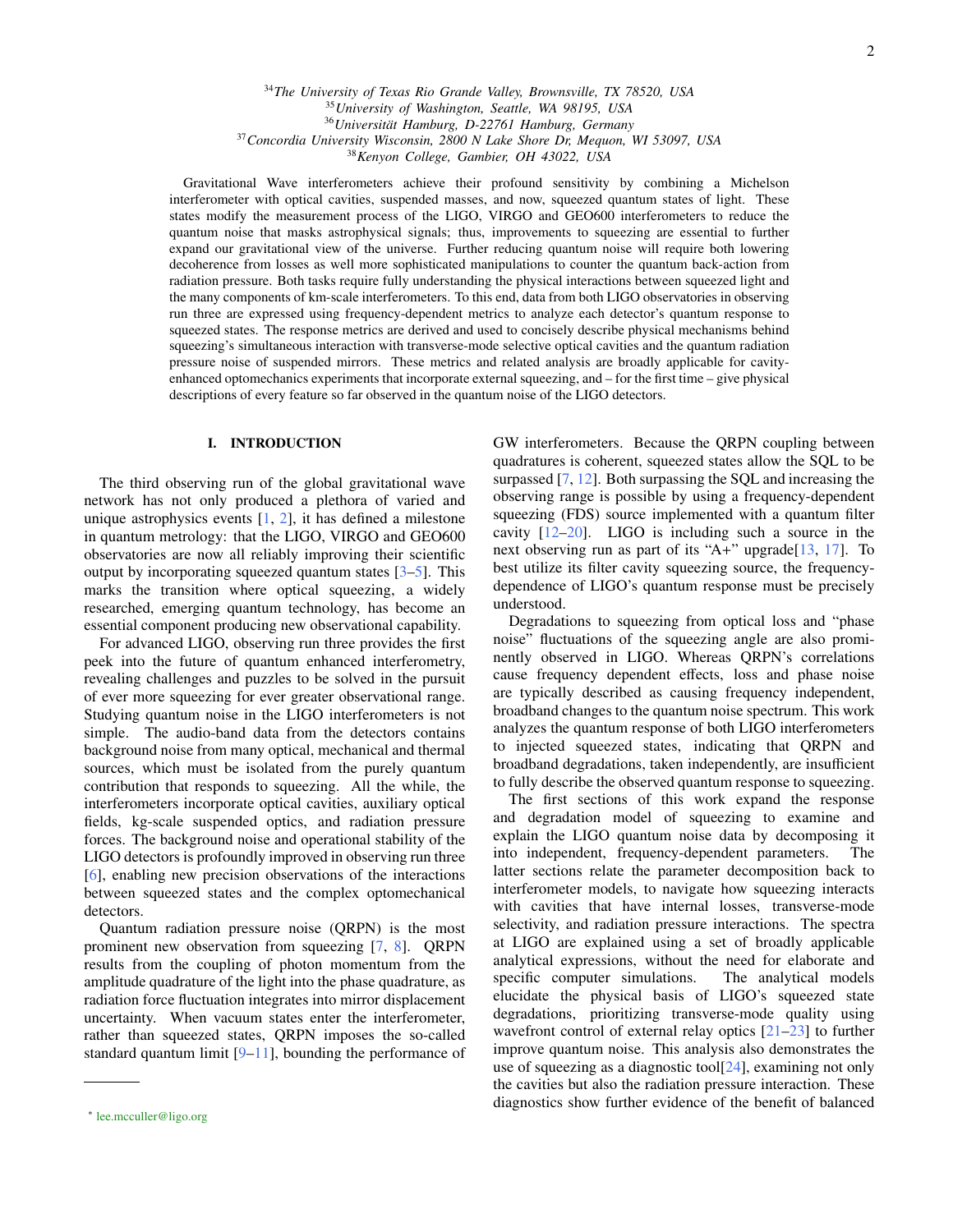homodyne detection [\[25\]](#page-18-4), another planned component of the "A+" upgrade. The description of squeezing in this work expands the modeling of degradations in filter cavities [\[20\]](#page-18-0), explicitly defining an intrinsic, non-statistical, form of dephasing. Finally, the derivations of the quantum response metrics in sec. [IV](#page-8-0) show how to better utilize internal information inside interferometer simulations, simplifying the analysis of squeezing degradations for current and future gravitational wave detectors.

#### <span id="page-2-4"></span>II. SQUEEZING RESPONSE METRICS

To introduce the frequency-dependent squeezing metrics, it is worthwhile to first describe the metrics used for standard optical squeezing generated from an optical parametric amplifier (OPA), omitting any interferometer. For optical parametric amplifiers, the squeezing level is determined by three parameters. The first is the normalized nonlinear gain, *y*, which sets the squeezing level and scales from 0 for no squeezing to 1 for maximal squeezing at the threshold of amplifier oscillation. For LIGO, *y* is determined from a calibration measurement of the parametric amplification [\[26](#page-18-5)[–31\]](#page-18-6). The second parameter is the optical efficiency  $\eta$  of states from their generation in the cavity all the way to their observation at readout. Losses that degrade squeezed states are indicated by  $\eta$  < 1. Finally, there is the squeezing phase angle,  $\phi$ , which determines the optical field quadrature with reduced noise and the quadrature with the noise increase mandated by Heisenberg uncertainty, anti-squeezing. By correlating the optical quadratures, variations in  $\phi$  continuously rotate between squeezing and anti-squeezing. These parameters relate to the observable noise as:

$$
N(\phi) = \left(1 - \frac{4\eta y}{(1+y)^2}\right)\cos^2(\phi) + \left(1 + \frac{4\eta y}{(1-y)^2}\right)\sin^2(\phi) \quad (1)
$$

The noise,  $N(\phi)$ , can be interpreted as the variance of a single homodyne observation of a single squeezed state, but for a continuous timeseries of measurements, *N* can be considered as a power spectral density, relative to the density of shotnoise. Using relative noise units,  $N = 1$  corresponds to observing vacuum states rather than squeezing. While the nonlinear gain parameter *y* may be physically measured and is common in experimental squeezing literature, theoretical work more commonly builds states from the squeezing operator, parameterized by *r*, which constructs an ideal, "pure" squeezed state that adjusts the noise power by  $e^{\pm 2r}$ . State decoherence due to optical efficiency is then incorporated as a separate, secondary process. This is formally related to the previous expression using:

$$
N(\phi) = \eta \left( e^{-2r} \cos^2(\phi) + e^{+2r} \sin^2(\phi) \right) + (1 - \eta) \tag{2}
$$

$$
e^{-2r} = 1 - \frac{4y}{(1+y)^2}, \qquad e^{+2r} = 1 + \frac{4y}{(1-y)^2} \qquad (3)
$$

In experiments, the squeezing angle drifts due to path length fluctuations and pump noise in the amplifier, but is monitored using additional coherent fields at shifted frequencies and stabilized by feedback control. This stabilization is imperfect, resulting in a root-mean-square (RMS) phase noise,  $\phi_{\text{rms}}^2$ , that mixes squeezing and antisqueezing. Using  $\hat{\phi}$  to represent the mixes squeezing and antisqueezing. Using  $\hat{\phi}$  to represent the statistical distribution of the squeezing angle, and *E*[·] the expectation operation, phase noise can be incorporated as a tertiary process given the expectation values:

$$
\phi_{\rm rms}^2 = E \left[ \sin^2(\delta \hat{\phi}) \right] \qquad \phi = E \left[ \hat{\phi} \right] \qquad \delta \hat{\phi} = \hat{\phi} - \phi \tag{4}
$$

resulting in the ensemble average noise  $\overline{N}$ , relative shot noise.

$$
\overline{N}(\phi) = E\left[N(\phi + \delta\hat{\phi})\right]
$$
\n
$$
= \eta \left(1 - \phi_{\text{rms}}^2\right) \left(e^{-2r}\cos^2(\phi) + e^{+2r}\sin^2(\phi)\right)
$$
\n
$$
\left(1 - \phi_{\text{rms}}^2\right) \left(e^{-2r}\cos^2(\phi) + e^{+2r}\sin^2(\phi)\right)
$$
\n
$$
\left(1 - \phi_{\text{rms}}^2\right) \left(e^{-2r}\cos^2(\phi) + e^{+2r}\sin^2(\phi)\right)
$$
\n
$$
\left(1 - \phi_{\text{rms}}^2\right) \left(e^{-2r}\cos^2(\phi) + e^{+2r}\sin^2(\phi)\right)
$$
\n
$$
\left(1 - \phi_{\text{rms}}^2\right) \left(e^{-2r}\cos^2(\phi) + e^{+2r}\sin^2(\phi)\right)
$$

<span id="page-2-6"></span>+  $\eta \phi_{\text{rms}}^2 \left( e^{+2r} \cos^2(\phi) + e^{-2r} \sin^2(\phi) \right) + (1 - \eta)$  (6)

Again, the relative noise  $\overline{N}$  is computed as a single value here, but represents a power spectral density that is experimentally measured at many frequencies. These equations, as they are typically used, represent a change to the quantum noise that is constant across all measured frequencies. Notably, the  $\phi_{\text{rms}}^2$ <br>phase noise term, which cans at 1/2 enters as a weighting phase noise term, which caps at 1/2, enters as a weighting factor that averages the anti-squeezing noise increase with squeezing noise reduction, while  $\eta$  mixes squeezing with standard vacuum.

Incorporating an interferometer such as LIGO requires extending these equations to handle frequency-dependent effects. The equations must include terms to represent multiple sources of loss entering before, during, and after the interferometer, as well as terms for the frequencydependent scaling of the quantum noise due to QRPN and the interferometer's suspended mechanics. The extension of the metrics is described by the following equations and parameters:

$$
N(\Omega) \equiv \Gamma(\Omega) \cdot \left( \eta(\Omega) S(\Omega) + \Lambda_{\text{IRO}}(\Omega) \right) \tag{7}
$$

$$
S(\Omega) \equiv S_{-} \cos^{2} (\phi - \theta(\Omega)) + S_{+} \sin^{2} (\phi - \theta(\Omega))
$$
 (8)

<span id="page-2-5"></span><span id="page-2-2"></span><span id="page-2-1"></span>
$$
S_{\pm} \equiv (1 - \Xi'(\Omega))e^{\pm 2r} + \Xi'(\Omega)e^{\mp 2r}
$$
 (9)

$$
\Lambda_{\rm IRO}(\Omega) \equiv (1 - \eta_1)\eta_0 \eta_{\rm R} + \eta_0 (1 - \eta_{\rm R}) + (1 - \eta_0)/\Gamma \qquad (10)
$$

These metrics are composed of the following variables:

- $N(\Omega)$ : the power spectrum of quantum noise in the readout, relative to the vacuum power spectral density,  $\hbar \omega/2$ , of broadband shot noise.
- Γ(Ω): The quantum noise gain of the interferometer optomechanics. While  $N(\Omega)$  is relative shot-noise, QRPN causes interferometers without injected squeezing to exceed shot noise at low frequencies, resulting in  $\Gamma$  > 1. For optical systems with  $\Gamma \neq 1$ , the system cannot be passive, and must apply internal squeezing/antisqueezing to the optical fields.
- <span id="page-2-3"></span><span id="page-2-0"></span> $e^{2r}$ ,  $e^{-2r}$ . The "pure" injected squeezing and anti-squeezing<br>level before including any degradations. This level level, before including any degradations. This level is computed for optical parametric amplifier squeezers using Eq.  $(3)$ .
- *S*−, *S*<sub>+</sub>: The minimum and maximum relative noise change from squeezing at any squeezing angle, ignoring losses.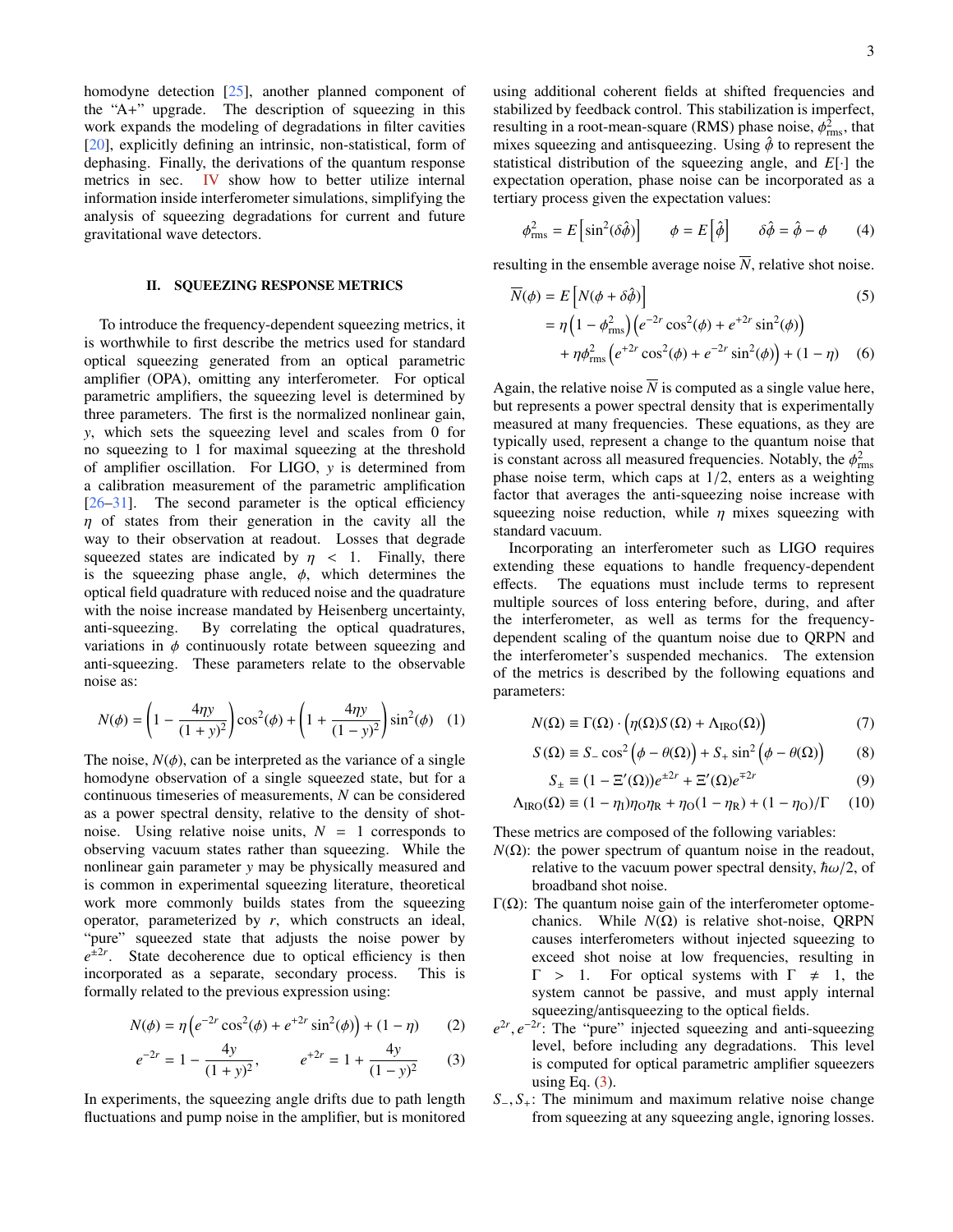- $S(\Omega)$ : The potentially observable injected squeezing level, before applying losses or noise gain.
- $\phi$ : The frequency independent squeezing angle chosen between the source and readout. This is usually between the source and readout. stabilized with a co-propagating coherent control field and feedback system.
- $θ$ (Ω): the squeezing angle rotation due to the propagation through intervening optical system. In a GW through intervening optical system. interferometer, this can be due to a combination of cavity dispersion and optomechanical effects. Quantum filter cavities target this term to create frequency dependent squeeze rotation.
- $\eta_1(\Omega)$ ,  $\eta_0(\Omega)$ ,  $\eta_R(\Omega)$ : The individually budgeted transmission efficiencies of the squeezed field at input, reflection and output paths of the interferometer.  $1 - \eta_{LR,O}$  indicates optical power lost in that component.
- $\eta(\Omega)$ : The collective transmission efficiency of the squeezed field. This is usually the product of the efficiencies in each path,  $\eta = \eta_1 \eta_0 \eta_R$ , but can deviate from this when  $\Gamma \neq 1$  and interferometer losses affect both  $\Gamma$  and  $η_R$ .
- $\Lambda_{\text{IRO}}(\Omega)$ : The total transmission loss over the squeezing path that contaminates injected squeezed states with standard vacuum. When  $\Gamma \approx 1$ , then  $\Lambda_{\text{IRO}} \approx 1 - \eta$ .
- $\Xi'(\Omega)$ : This is a squeezing-level dependent decoherence mechanism called dephasing. It incorporates both statistical  $\phi_{\text{rms}}^2$  phase fluctuations and the fundamental<br>degradation grises from optical losses with unbalanced degradation arises from optical losses with unbalanced cavities, denoted  $E(\Omega)$ . It can also arise from QRPN with structural or viscous mechanical damping. Appendix [B](#page-19-0) shows how to incorporate fundamental dephasing  $\Xi(\Omega)$ , standard phase uncertainty,  $\phi$ <br>cavity tuning fluctuations  $\theta^2$  (O) into  $\Xi'(\Omega)$  $_{\rm rms}^2$ , and cavity tuning fluctuations,  $\theta_{\text{rms}}^2(\Omega)$ , into  $\Xi'(\Omega)$  to make a total effective dephasing factor. When small, these factors sum to approximate the effective total  $\Xi'$

After the data analysis of the next section, these quantum response metrics are derived in Section [IV.](#page-8-0) These squeezing metrics indicate three principle degradation mechanisms, all frequency-dependent. These are losses, where  $\Lambda_{\text{IRO}}(\Omega) \approx$  $1-\eta(\Omega) > 0$ ; Mis-phasing, from  $\phi-\theta(\Omega) \neq 0$ ; and de-phasing,  $\Xi(\Omega) > 0.$ 

The interaction of squeezing with quantum radiation pressure noise is described within these terms. Broadband Squeezing naively forces a trade-off between increased measurement precision and increased quantum back-action. When squeezing is applied in the phase quadrature, it results in anti-squeezing of the amplitude quadrature. The amplitude quadrature then pushes the mirrors and increases QRPN; thus, the process of reducing imprecision seemingly increases back-action. In other terms, QRPN causes the interferometer's "effective" observed quadrature[\[32\]](#page-18-7) to transition from the phase quadrature at high frequencies to the amplitude quadtrature at low frequencies. In the context of these metrics, the observation quadrature is captured in the derivation of  $\theta(\Omega)$ . The associated back-action tradeoff can be considered a mis-phasing degradation, allowing the SQL to be surpassed using the quantum quadrature correlations introduced by varying the squeezing angle<sup>[\[7\]](#page-17-5)</sup>. Frequency dependent squeezing, viewed as a modification of the squeezing source, can be considered as making  $\phi(\Omega)$ frequency-dependent, tracking  $\theta(\Omega)$ . Alternatively, it can be viewed as a modification of the interferometer, to maintain  $\theta(\Omega) \approx 0$ . While a quantum filter cavity is not explicitly treated in this work, the derivations of Section [IV](#page-8-0) are setup to be able to include a filter cavity as a modification to the input path of the interferometer.

While mis-phasing can be compensated using quantum filter cavities, the other two degradations are fundamental. For squeezed states, they establish the noise limit:

$$
N(\Omega) \ge \Gamma \cdot \left( 2\eta \sqrt{\Xi'(1-\Xi')} + \Lambda_{\text{IRO}} \right), \quad e^{-2r} = \sqrt{\Xi'(\Omega)} \quad (11)
$$

Setting the squeezing level as  $\sqrt{\Xi'}$  solves for the optimal noise given the dephasing. Squeezing is then further degraded from losses, producing the noise limit. Notably, the optimal squeezing is generally frequency-dependent due to  $\Xi(\Omega)$ , indicating that for typical broadband squeezing sources, this bound cannot always be saturated at all frequencies.

### <span id="page-3-2"></span><span id="page-3-0"></span>A. Ideal Interferometer Response

Before analyzing quantum noise data to utilize the squeezing metrics of Eqs.  $(7)$  to  $(10)$ , it is worthwhile to first review the quantum noise features expected in the LIGO detector noise spectra[\[12,](#page-17-9) [33\]](#page-18-8), under ideal conditions and without accounting for realistic effects present in the interferometer. The derivations later will then extend how the well-established equations below generalize to incorporate increasingly complex interferometer effects, both by extracting features from matrix-valued simulation models, as well as by extracting features from scalar boundary-value equations for cavities.

Other than shot noise imprecision, the dominant quantum effect in gravitational wave interferometers arises from radiation pressure noise. In an ideal, on-resonance interferometer, this noise is characterized by the interaction strength  $\mathcal{K}(\Omega)$  that correlates amplitude fluctuations entering the interferometer to phase fluctuations that are detected along with the signal.  $\mathcal K$  is generated from the circulating arm power  $P_A$  creating force noise that drives the mechanical susceptibility  $\chi(\Omega)$ . The susceptibility relates force to displacement on each of the four identical mirrors of mass *m* in the GW arm cavities. The QRPN effect is enhanced by optical cavity gain *g*(Ω) which resonantly enhances quantum fields entering the arm cavities and signal fields leaving them.

<span id="page-3-1"></span>
$$
\mathcal{K}(\Omega) = 16k \frac{P_A}{c} g^2(\Omega) \chi(\Omega), \qquad g(\Omega) = \frac{\sqrt{\gamma_A c / L_a}}{\gamma_A + i\Omega} \qquad (12)
$$

Here, *k* is the wavenumber of the interferometer laser and *c* the speed of light. The arm cavity gain  $g(\Omega)$  is a function of the signal bandwidth  $\gamma_A$ , derived later, and the interferometer arm length  $L_a$ . Unlike in past works, this expression of  $\mathcal{K}(\Omega)$  here is kept complex, holding the phase shift that arises from the interferometer cavity transfer function. The phase of  $\mathcal{K}(\Omega)$ is useful for later generalizations.  $\mathcal{K}(\Omega)$  adds the amplitude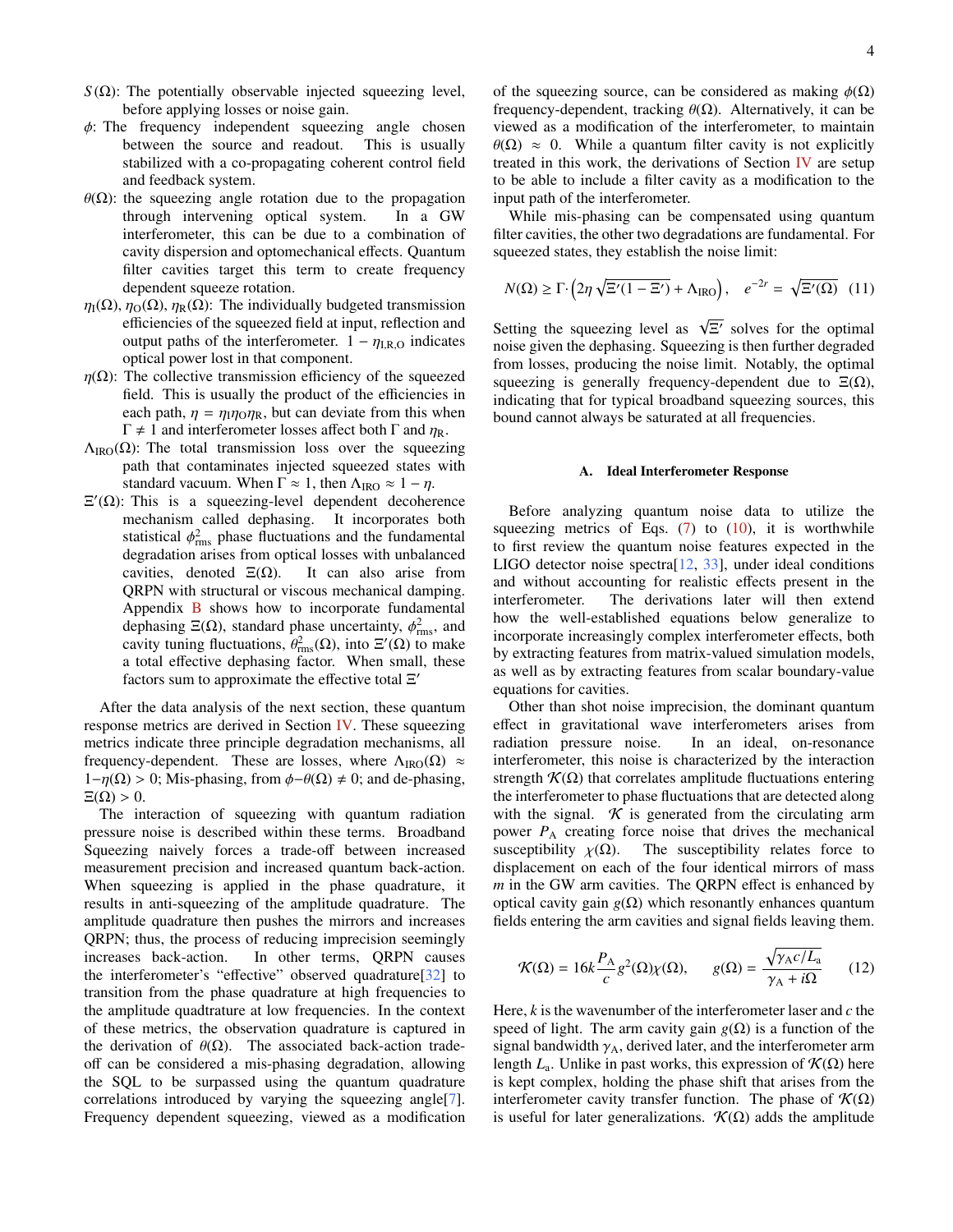

(a) (b) (c) Output Mode Cleaner Squeezing Reflection from Interferometer (d) Readout Squeezed State Source Signal Recycling Mirror,  $T_s$ Faraday Isolator/Circulator

Laser

Interferometer with Arm, Signal and Power Recycling **Cavities** 

<span id="page-4-4"></span>Figure 1. This simplified diagram of the interferometer layout shows the propagation of the source laser (solid red) and squeezed beam (dashed burgundy). At (a), the squeezed beam is sourced from a parametric amplifier cavity and circulated to the interferometer with a Faraday isolator. At (b), the squeezing field reflects from the interferometer. Depending on the frequency and transverse beam profile, the states partially transit the interferometer cavities, but also partially reflect promptly. The squeezing that enters the interferometer symmetrically is beam split inside the signal recycling cavity, coherently resonates in both arms, and recombines again at the beamsplitter, effectively experiencing the two branches as a single linear coupled cavity. Injected at a different port, the red laser field carries substantial laser power and is symmetrically split to pump the arm cavities. Differential length signals are sourced by modulating the circulating pump field, creating a phasequadrature field that resonates in the same effective linear cavity as the squeezing. The signal is emitted at (b) follows with the reflected squeezing. The transverse beam profile (mode) of the signal and squeezing is then selected using the output mode cleaning cavity at (c). Ultimately, the signal and noise are read as timeseries in photodetectors at (d). This effect of coherent interference between prompt and cavity-circulated squeezing from this sequence is formulated, measured, and analyzed in the following sections.

quadtrature noise power to the phase quadrature fluctuations directly reflected from the interferometer, setting the noise gain  $Γ(Ω)$ 

$$
\Gamma(\Omega) = 1 + |\mathcal{K}(\Omega)|^2 \qquad \theta(\Omega) = \arctan(|\mathcal{K}(\Omega)|) \qquad (13)
$$

The relationship between  $\Gamma(\Omega)$  and  $\theta(\Omega)$  from  $\mathcal{K}(\Omega)$  is stated above as reference, but it will more appropriately handle the complex  $\mathcal{K}(\Omega)$  when it is derived later. The value

<span id="page-4-2"></span>
$$
\mathcal{K}(\Omega) = -\frac{\Omega_{\text{sql}}^2}{\Omega^2} \left(\frac{\gamma_A}{\gamma_A + i\Omega}\right)^2, \quad \text{given} \quad \chi(\Omega) \equiv \frac{-1}{m\Omega^2} \quad (14)
$$

Frequency independent losses are applied to squeezing before and after the interferometer using  $\eta = \eta_1 \eta_R \eta_0$  where  $\eta_1$  < 1,  $\eta_0$  < 1. The ideal interferometer assumption of the formulas above enforce  $\eta_R = 1$ . Phase noise in squeezing is included in this ideal interferometer case using  $\Xi' = \phi_{\text{rms}}^2$ .<br>The above expressions relate the optical noise  $N(\Omega)$ 

The above expressions relate the optical noise  $N(\Omega)$  of Eq. [\(7\)](#page-2-1) to past models of the quantum strain sensitivity of GW interferometers[\[12,](#page-17-9) [34,](#page-18-9) [35\]](#page-18-10). Since  $N(\Omega)$  is relative to shot-noise, it must then be converted to strain or displacement using the optical cavity gain  $g(\Omega)$ , by how it affects the GW signal through the calibration factor  $G(Ω)$ . This factor  $G(Ω)$ relates strain modulations to optical field phase modulations in units of optical power.

<span id="page-4-0"></span>
$$
\text{PSD}_{\text{strain}}(\Omega) = G(\Omega)N(\Omega), \quad G(\Omega) = \frac{\hbar c}{\eta_0 L_a^2 |g(\Omega)|^2 k P_A} \quad (15)
$$

Together, these relations allow one to succinctly calculate the effect of squeezing on the strain power spectrum in the case of an ideal interferometer. These factors and the calculations behind them will be revisited as non-idealities are introduced.

## <span id="page-4-1"></span>III. EXPERIMENTAL ANALYSIS AND RESULTS

A goal of this paper is to use the squeezing response metrics of Eqs.  $(7)$  to  $(10)$  to relate measurements of the instrument's noise spectrum to the parameters of the squeezer system, namely its degradations due to loss  $1 - \eta$ , radiation pressure from mis-phasing  $\phi-\theta(\Omega)$ , and dephasings  $\Xi'(\Omega)$ . This section presents measurements from the LIGO interferometers that are best described using the established frequency-dependent metrics. The measurements then motivate the remaining discussion of the paper that construct simple interferometer models to describe this data in the context of the metrics. This section refers to and relates to the later sections to provide early experimental motivation for the discussions that follow. The reader may prefer instead to skip this section and first understand the models before returning to see their application to experimental data.

<span id="page-4-3"></span>The main complexity in analyzing the LIGO data is that the detectors have additional classical noises, preventing a direct measurement of  $N(\Omega)$ . The many frequencydependent squeezing parameters must also be appropriately disentangled. To address both of these issues, the unknown squeezing parameters are fit simultaneously across multiple squeezing measurements. The classical noise contribution is determined by taking a reference dataset where the squeezer is disabled, such that  $S(\Omega) = 1$ , and then subtracting it from the datasets where squeezing is injected.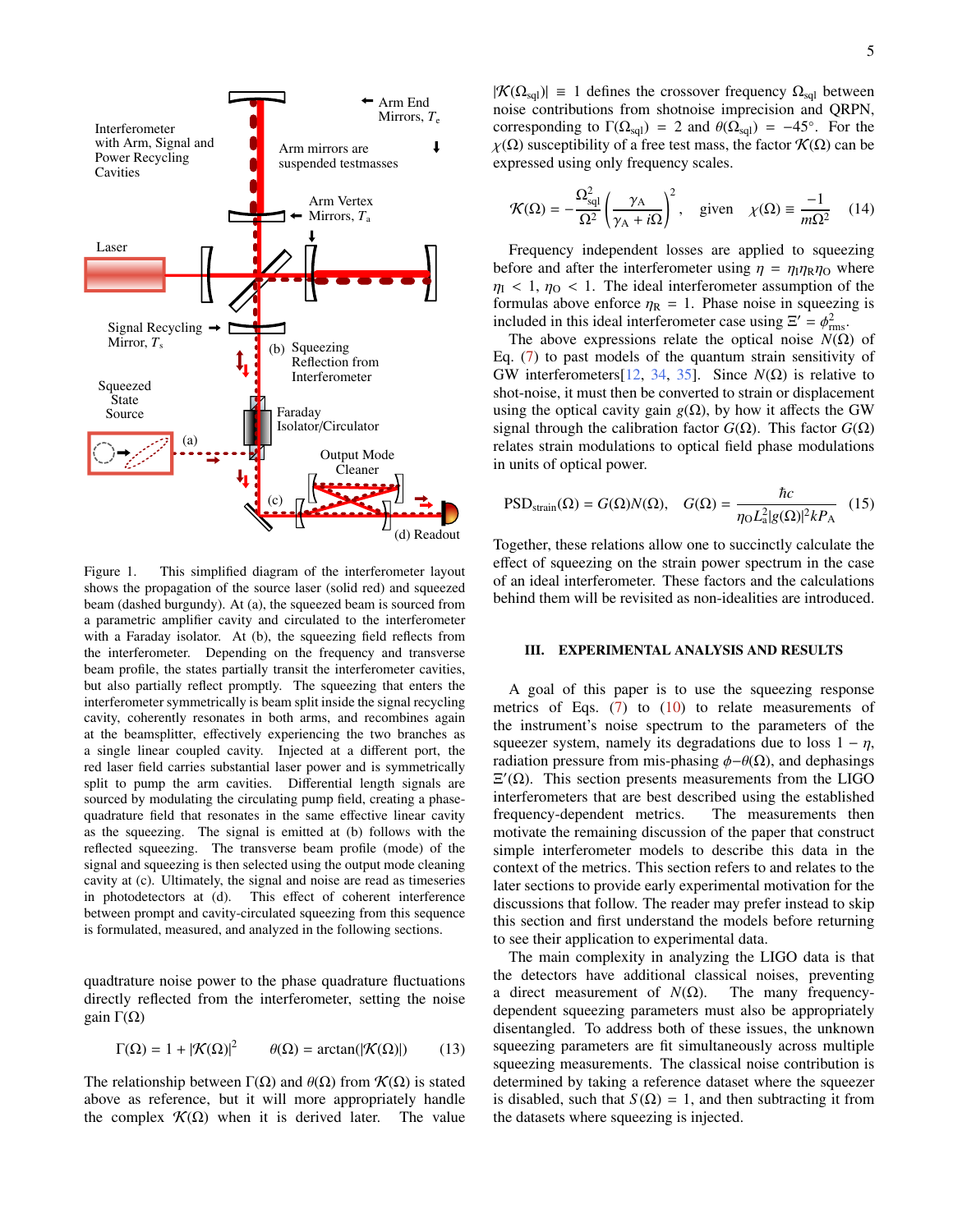

<span id="page-5-0"></span>Figure 2. This figure plots the total quantum and classical noise measured in the LIGO detectors in displacement amplitude spectral density units. The black trace plots a reference measurement of the total noise without injected squeezing at 0.25Hz resolution over 1.5Hr integration for LLO and 1.1Hr for LHO. The orange shotnoise measurement shows the displacement calibration, <sup>√</sup> *G*(Ω), in amplitude density units. Subtracting the shotnoise level from the reference yields the gray datapoints, which have been rebinned using a median statistic applied after the subtraction and with a logararithmic bin spacing. The subtraction primarily shows the classical noise but also contains QRPN. Multiple measurements are taken at varied squeezing angles, with 5 of 12 plotted for Livingston (LLO) and 5 of 34 plotted for Hanford (LHO), using the same median rebinning method as the gray subtraction. The variation in the data errorbars results from the binning span of each datapoint,  $\Delta F$ , and the measurement integration time,  $\Delta T$ . The measured spectra error relative to the total noise and proportional to 1/ $\sqrt{\Delta F} \Delta T$ . The squeezing angle 4.5° squeezing angle of −3.9° and 1.4° datasets at LLO used ∼1Hr integration, and the remainder used 15 min each. The squeezing angle 4.5°<br>dataset at LHO used ∼1Hr integration, while all others use 2 minutes each. The squeezin dataset at LHO used ∼1Hr integration, while all others use 2 minutes each. The squeezing level *e* ±2*r* is constant over all angles, but different between the two sites. This accounts for the difference in the yellow, ∼30◦ , dataset at each site.

Representative strain spectra from the LIGO Livingston (LLO) and LIGO Hanford (LHO) observatory datasets are plotted in Fig. [2.](#page-5-0) The Livingston dataset is also reported in [\[7\]](#page-17-5), which details the assumptions and error propagation for the classical noise components and calibration. Only statistical uncertainty is considered in this analysis, in order to propagate error to the parameter fits. The strain spectra of Fig. [2](#page-5-0) include a reference dataset where the squeezer is disabled, shown in black and at the highest frequency resolution. Additionally, the shotnoise  $(N = 1)$  is plotted in orange, indicating the the shotholse  $(N = 1)$  is plotted in orange, indicating the calibration  $\sqrt{G(\Omega)}$  of Eq. [\(15\)](#page-4-0). The gray subtraction curve depicts the total classical noise contribution summed with the radiation pressure noise  $G(\Omega) \mathcal{K}^2(\Omega)$ . The gray dataset can equivalently be computed using a cross correlation of the two physical photodetectors at the interferometer readout[\[36\]](#page-18-11). The equivalence of subtraction and cross correlation is used to precisely experimentally determine the shot-noise scale  $G(\Omega)$ from the displacement-calibrated data.

## A. Analysis

Each squeezing measurement, indexed by *k*, is indicated by  $M_{ref,k}(\Omega_i)$ , with a value at each frequency indexed by *i*. The reference dataset is denoted  $M_{ref}(\Omega_i)$ . The two are subtracted to cancel the stationary classical noise component. The calibration  $G(\Omega)$  is removed to result in the differential quantum noise measurement  $D_k(\Omega_i)$ .

<span id="page-5-1"></span>
$$
D_k(\Omega_i) \equiv \frac{M_{\text{sqz},k}(\Omega_i) - M_{\text{ref}}(\Omega_i)}{G(\Omega_i)}
$$
(16)

For these datasets, the squeezing level  $e^{\pm 2r}$ , is held constant and independently measured using the nonlinear gain technique[\[31\]](#page-18-6) to derive *y* of Eq. [\(3\)](#page-2-0). Each differential data  $D_k(\Omega_i)$  is taken at some squeezing angle  $\phi_k$ , which is either fit (LLO) or derived from independent measurements (LHO). The parameters  $\eta_i$  and squeezing rotation  $\theta_i$  are independent at every frequency  $\Omega_i$  but fit simultaneously. All  $\phi_k$  are also fit simultaneously across all datasets. Nonlinear least squares fitting was performed using the Nelder-Mead simplex algorithm [\[37\]](#page-18-12) implemented in SciPy [\[38\]](#page-18-13). The residual minimized by least squares fitting is

$$
\mathcal{R} = \sum_{\substack{i=0 \ k=0}}^{N} \left( \frac{D_k(\Omega_i) - \overline{D}_k(\Omega_i)}{\Delta D_k(\Omega_i)} \right)^2 \tag{17}
$$

The measurement statistical uncertainty ∆*D*, dominated by the statistical uncertainty in power-spectrum estimation, was propagated through the datasets per [\[7\]](#page-17-5).  $D_k(\Omega_i)$  is the model of the data that is a function of the fit parameters,  $\eta_i$ ,  $\theta_i$ ,  $\phi_k$ or the data that is a function of the fit parameters,  $\eta_i$ ,  $\theta_i$ ,  $\phi_k$  as well as independently measured parameters such as  $e^{-2r}$ .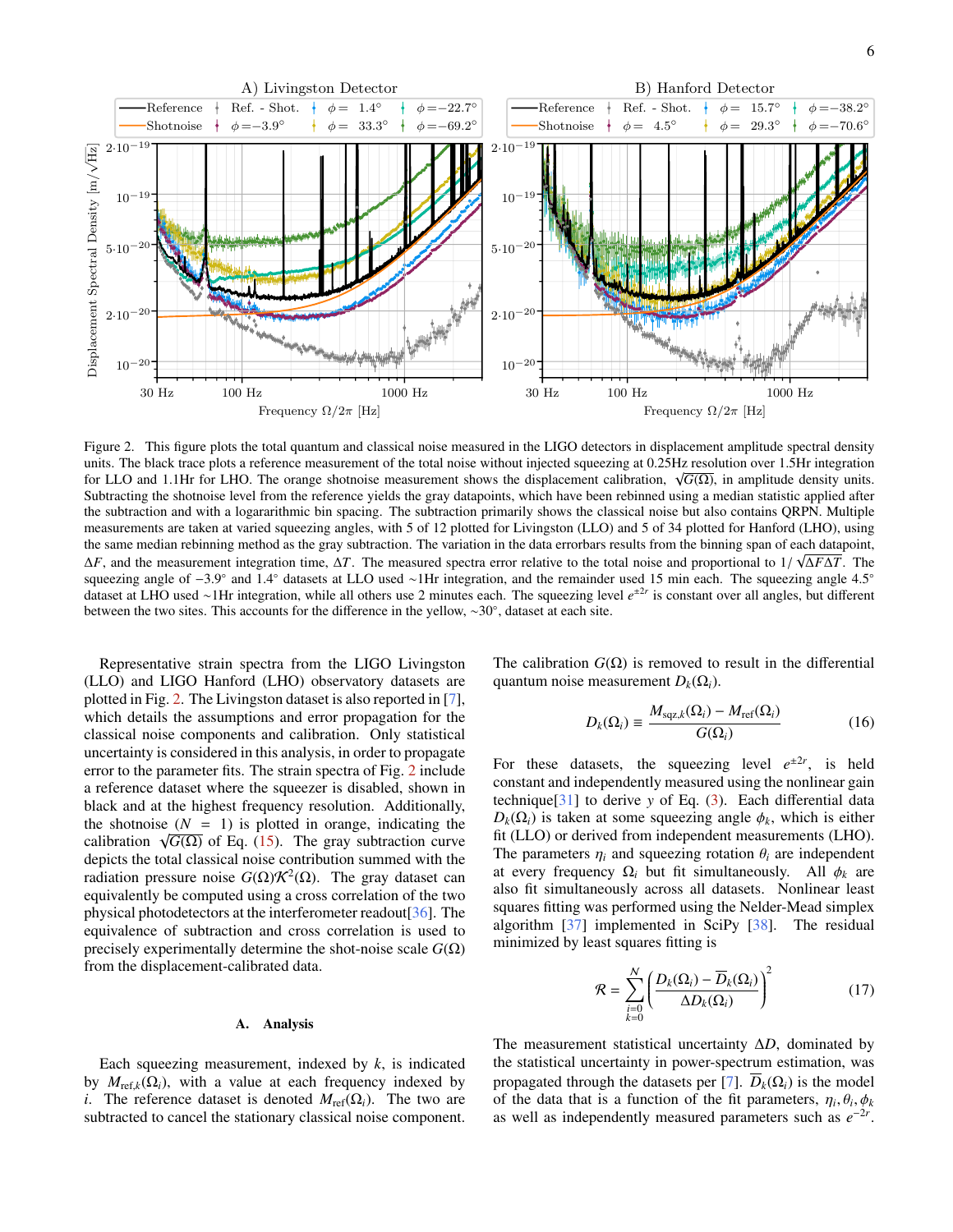

<span id="page-6-0"></span>Figure 3. This figure shows the data of Fig. [2](#page-5-0) processed as per Section [III](#page-4-1) for each LIGO site. The processing subtracts away the classical noise determined from the unsqueezed reference dataset. The top panels show the relative noise change  $Q_k(\Omega_i)$  of Eq. [\(21\)](#page-7-0) computed using  $\Gamma_k(\Omega_i)$ from the exact interferometer model of Appendix [E](#page-21-0) using the parameters of Table [I.](#page-13-0) The top panel includes dots with errorbars for the processed data and lines for the best-fit  $Q_k(\Omega_i)$ . The middle panel shows the best-fit frequency dependent loss as data points, with errorbars propagated through the fit. For LLO, two sets of loss datapoints are shown, corresponding to interferometer models with different readout angles  $\zeta$ . The loss plots also show  $1-\eta(\Omega)$  as computed from the exact matrix model, along with a phenomenological fit against the model of Eq. [\(84\)](#page-15-0) of Section [VI.](#page-13-1) The phenomenological fit assumes frequency independent losses from the input and output squeezing path with a frequencydependent addition attributed to transverse mismatch. The bottom panels show the frequency-dependent fit to the observed squeezing angle θ<sub>k</sub>(Ω<sub>i</sub>), using the convention of  $\theta(2\pi \cdot 3kHz) = 0$ . It also plots  $\theta(\Omega)$  as computed using the exact matrix model. For the LLO data, the  $\zeta = 0^{\circ}$  model is typically assumed for Michelson-like interferometers suc model is typically assumed for Michelson-like interferometers such as LIGO; However, the model at that readout angle implies losses at low frequencies that are not favored by the  $\eta(\Omega)$  models explored in this paper. Alternatively, the  $\zeta \approx -13^\circ$  model is consistent with both the fitted losses and the fitted squeezing angles.

 $\Xi'(\Omega_i)$  is not fit using this data since the squeezing level  $e^{2r}$ is not varied across the datasets. This is discussed below. These given fit parameters affect are propagated through the squeezing metric functions create a model of this particular differential quantum noise measurement.

$$
\overline{S}_k(\Omega_i) \equiv e^{-2r} \cos^2 \left( \phi_k - \theta_i \right) + e^{+2r} \sin^2 \left( \phi_k - \theta_i \right) \tag{18}
$$

$$
D_k(\Omega_i) \equiv N(\Omega_i)|_{S = \overline{S}_k(\Omega_i)} - N(\Omega_i)|_{S = 1}
$$
\n(19)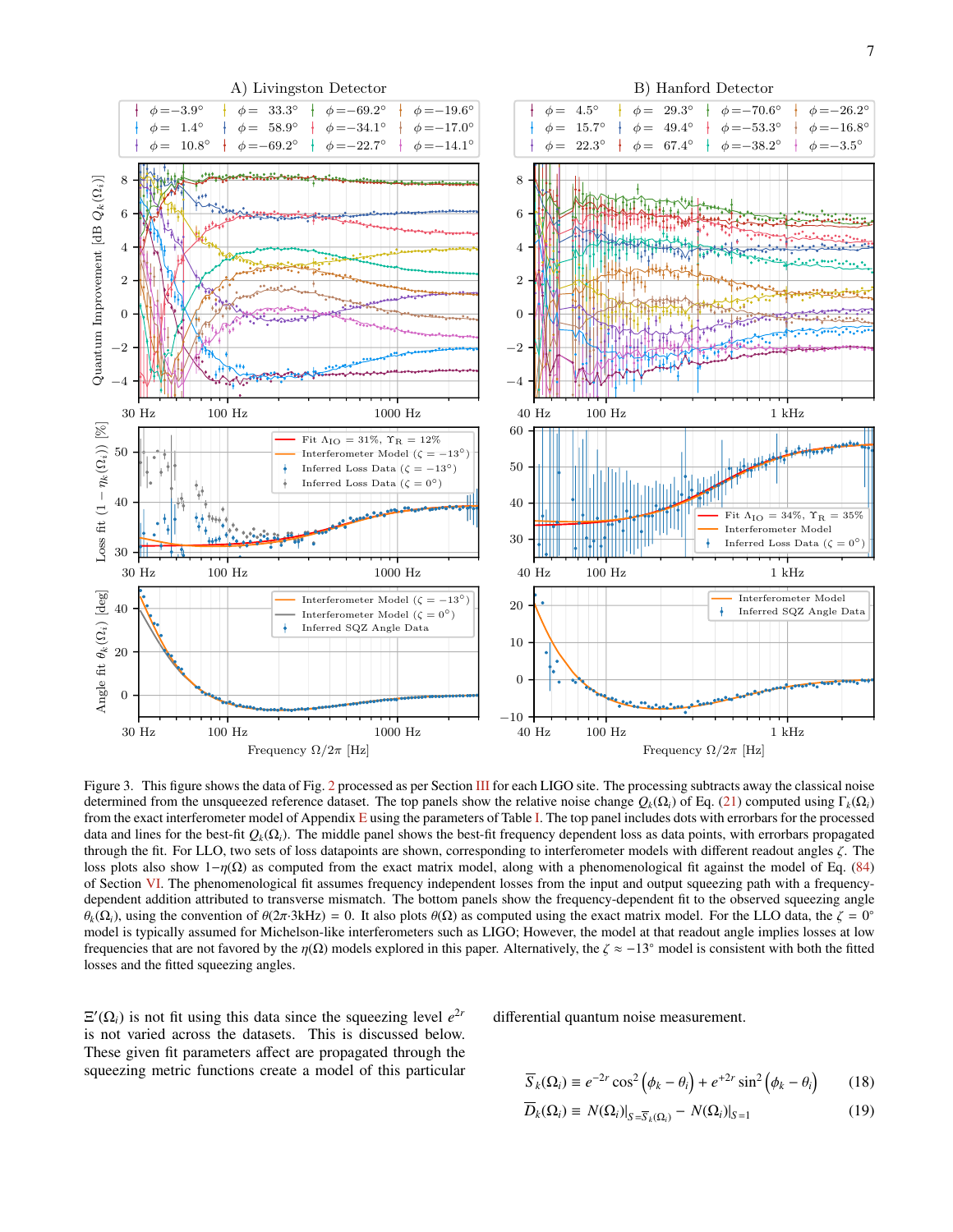Which simplifies to

$$
\overline{D}_k(\Omega_i) = \left(\overline{S}_k(\Omega_i) - 1\right) \eta_i \Gamma(\Omega_i)
$$
\n(20)

Notably, the individual efficiencies  $\eta_1, \eta_2, \eta_0$  cannot be individually measured and only the "total" efficiency  $n(\Omega)$  is individually measured and only the "total" efficiency  $\eta(\Omega)$  is measurable using this differential method, where the classical noise is subtracted using a reference dataset with squeezing disabled. Additionally, the optical efficiency  $\eta$  can only be inferred given some knowledge or assumption of Γ(Ω). In effect, the product  $\eta \Gamma$  is the primary measurable quantity, rather than its decomposition into separate  $\eta$  and  $\Gamma$  terms; However, for the purposes of modeling, decomposing the two is conceptually useful. Furthermore, to characterize physical losses, the efficiency  $\eta$  or loss  $\Lambda_{\text{IRO}} \approx 1-\eta$  is easier to plot and interpret than the product  $\eta \Gamma$ .

For these reasons, the differential data  $D_k(\Omega_i)$  is further processed, creating the measurement  $Q_k(\Omega_i)$  with a form similar to Eq.  $(2)$ 

$$
Q_k(\Omega_i) \equiv \frac{D_k}{\Gamma(\Omega_i)} + 1 \approx S_k(\Omega_i)\eta_i + (1 - \eta_i) + \Delta Q \qquad (21)
$$

The LIGO squeezing data expressed in dB's of  $Q_k(\Omega_i)$  are plotted in the upper panels of Fig. [3.](#page-6-0) The data and error bars are in discrete points, while the parameter fits to  $Q_k$  using  $\eta_i$ ,  $\theta_i$ <br>and  $\phi_k$  are the solid lines between the data points. The spectra and  $\phi_k$  are the solid lines between the data points. The spectra in each set are calculated using the Welch method a median statistic at each frequency to average all of the frames through the integration time. This prevents biases due to instrumental glitches adding non-stationary classical noise. This technique is detailed in [\[7\]](#page-17-5).

After computing  $Q_k(\Omega_i)$  at full frequency resolution, the data is further rebinned to have logararithmic spacing by taking a median of the data points within the frequency range of each bin. This rebinning greatly improves the statistical uncertainty at high frequencies, where many points are collected. At lower frequencies, the relative error benefits less from binning; however, both the LLO and the LHO datasets use a long integration time for their reference measurement and at least one of the squeezing angle measurements. Using the median removes narrow-band lines visible in the strain spectra of Fig. [2.](#page-5-0) Fitting combines the few long-integration, low-error datasets with many short-integration, high-error sets at many variations of the operating parameters. The few lowerror datasets reduce the absolute uncertainty in the resulting fit parameters, whereas the many variations reduce co-varying error that would otherwise result from modeling parameter degeneracies.

The relative statistical error in each bin of the original PSD  $M_k(\Omega_i)$  is approximately  $(\Delta F \Delta T)^{-1/2}$  given the integration time ∆*T* of 2 minutes to 1 hour and bin-width ∆*F* of 0.25Hz. This relative error is converted to absolute error and propagated through the processing steps of Eqs. [\(16\)](#page-5-1) to [\(21\)](#page-7-0). At low frequencies, the classical noise contribution to each  $M_k$  is larger than the quantum noise. Although it is subtracted away to create  $D_k(\Omega_i)$ , the classical noise increases the absolute error, and, along with less rebinning, results in the larger relative errors at low-frequency in Fig. [3.](#page-6-0) After

fitting the squeezing parameters, the Hessian of the reduced chi-square is computed from the Jacobian of the fit residuals with respect to the parameters. This Hessian represents the Fisher information, and the diagonals of its inverse provides the variances indicated by the plotted loss and angle parameter error bars.

For the LHO data, the fit parameters  $\phi_k$  are determined by mapping the demodulation angles of its coherent control feedback system $\lceil 3, 39-41 \rceil$  back to the squeezing angle. That mapping has 3 unknown parameters, an offset in demodulation angle, an offset in squeezing angle, and a nonlinear compression parameter, all of which are fit simultaneously in all datasets. This  $\phi_k$  mapping was not performed on the LLO data, as some systematic errors in the demodulation angle records bias the results. Despite fitting more independent parameters, the longer integration time of the LLO data gives it sufficiently low statistical uncertainty at frequencies below  $\Omega_{\text{sal}}$  that the model and parameter degeneracy between  $\phi_k$ ,  $\theta_i$  and  $\eta_i$  is not an issue.

### B. Results

<span id="page-7-0"></span>The middle panels of Fig. [3](#page-6-0) show the fits to  $\eta_i$ , though<br>ofted as loss  $1-n$  to represent  $\Lambda_{\text{PQ}}$ . Both datasets plotted as loss  $1-\eta_i$  to represent  $\Lambda_{\rm IRO}$ . Both datasets additionally include a red loss model curve fit assembled additionally include a red loss model curve fit, assembled using the equations in Section [V.](#page-11-0) The orange exact model curves use Appendix [E.](#page-21-0) The data and model curve fit shows a variation in the efficiency, where losses increase from low to high frequencies. This increase in loss can be attributed either to losses within the signal recyling cavity of the interferometer, or to a coherent effect resulting from transverse Gaussian beam parameter mismatch between the squeezer and interferometer cavities. At low frequencies, the optical efficiency is similar between the two LIGO sites, indicating that frequency independent component to the loss are consistent between the implementations at both LIGO sites. The differing high-frequency losses can reasonably be ascribed to variations in the optical beam telescopes of the squeezing system and are analyzed in Section [VI.](#page-13-1)

The LLO middle panel of Fig. [3](#page-6-0) shows two separate inferred loss  $1 - \eta_i$  datasets. These differ in their underlying model of  $\Gamma(\Omega_i)$ . The following section [IV](#page-8-0) discusses how variations in  $\Gamma$  arise and describes the local oscillator angle ζ. The ζ <sup>=</sup> 0 data reflects the standard, ideal radiation pressure noise model of Eqs.  $(14)$  to  $(13)$ . This model is disfavored given the frequency dependency of  $\eta(\Omega_i)$  derived using optical cavity models later in this paper. The  $\zeta$  = −13◦ model presents an alternative that is compatible with models of the optical efficiency. The need for this alternative indicates that squeezing metrics must account for variations in interferometer noise gain Γ. Physically, these variations arise from the readout angle adjusting the prevalence of radiation pressure versus pondermotive squeezing. The  $\zeta = -13^\circ$ model results in a smaller noise gain  $\Gamma$  at 40Hz than does the  $\zeta = 0^{\circ}$  model. Since the lower  $\Gamma$  model is favored, this dataset provides some moderate evidence that LO currently dataset provides some, moderate, evidence that LLO currently benefits from the quantum correlations introduced by the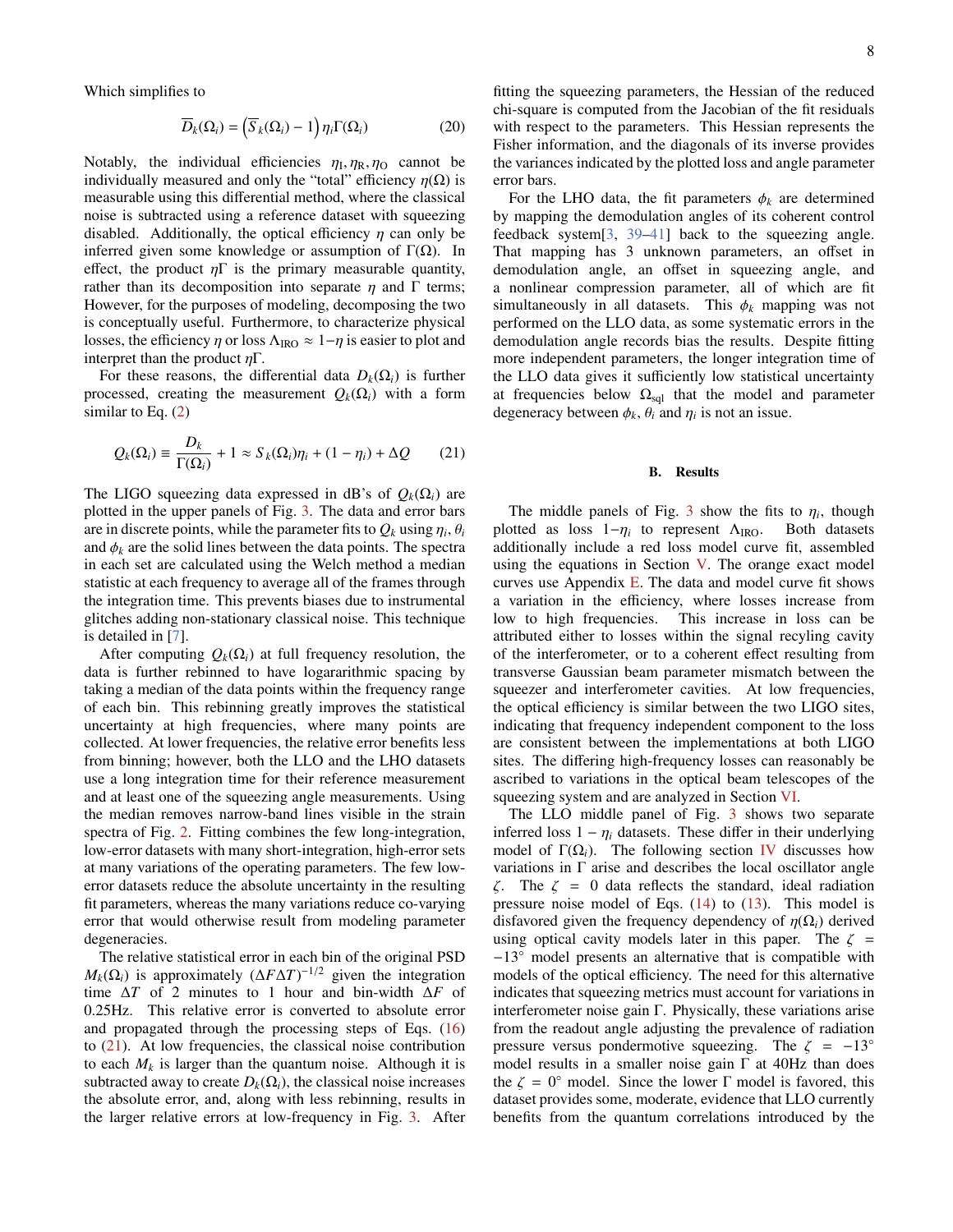mirrors near  $\Omega_{SQL}$ , while experiencing lessened sensitivity elsewhere.

This data demonstrates that the readout angle has an effect on the interferometer sensitivity and the optimal local oscillator is not necessarily  $\xi = 0$  due to radiation pressure. The quantum benefit of decreased  $\Gamma$  from the readout angle  $\xi$  is a method to achieve sub-SQL performance that is an alternative to injecting squeezing. Like squeezing, it has a frequency dependent enhancement known as the "variational readout" technique  $[12, 42]$  $[12, 42]$  $[12, 42]$ , that a sensitivity increase from lowering Γ while minimizing the sensitivity decrease of the frequency-independent form. For LLO, the reduced sensitivity from  $\xi \neq 0$  masquerades as a 5% loss of signal power, but does not actually affect the  $\eta$  or  $\Lambda_{\text{IRO}}$  contributions to the squeezing level.

The bottom panels of Fig. [3](#page-6-0) show the fits of  $\theta_i$  of each dataset. The magnitude of  $e^{\pm 2r}$  provides a "lever arm" in the variation of  $S_k(\Omega_i)$  that strongly constrains the  $\phi_k-\theta_i$  effective squeezing angle. These leveraged constraints result in small errorbars to the fitted  $\theta_i$ . The LLO data are plotted with two models of the  $\theta$  based on the assumed local oscillator two models of the  $\theta_i$  based on the assumed local oscillator angle  $\zeta$ . The  $\zeta = 0^{\circ}$  model follows the standard radiation<br>pressure model of Eq. (13) at low frequencies and includes pressure model of Eq. [\(13\)](#page-4-3) at low frequencies and includes a filter-cavity type rotation around the interferometer cavity bandwidth  $\gamma \approx 2\pi \cdot 450$  Hz. This rotation is modeled in Section [V A.](#page-12-0) The  $\zeta = -13^\circ$  model is computed using the coupled cavity model of Appendix  $E$  and internally includes a weak optical spring effect along with the shifted readout angle  $\zeta$ . Together, these effects modify the effective squeezing angle  $\theta$  away from Eq. [\(13\)](#page-4-3) at low frequencies, and agree well with the dataset. This agreement provides further evidence of the reduced radiation pressure noise gain  $\Gamma(\Omega)$  in LLO that results from the effective LO readout angle  $\zeta$ . A nonzero readout angle  $\zeta$  is reasonable to expect due to unequal optical losses in the LIGO interferometer arm cavities. The arm mismatch results in imperfect subtraction of the fringe-light amplitude quadrature at the beamsplitter, creating a static field that adds to the phase-quadrature light created from the Michelson offset and results in  $\zeta \neq 0$ . Past diagnostic measurements conclude that some power in the readout diodes must be in the amplitude quadrature, but until now could not determine the sign.

Although the squeezing angle parameters  $\phi_k$  and  $\theta_i$  are fit, the frequency-dependent dephasing parameter Ξ*<sup>i</sup>* cannot be reliably determined from these datasets given the accuracy to which  $e^{\pm 2r}$  is measured. Additionally, the squeezing level  $e^{\pm 2r}$  is not varied in this data, nor is it sufficiently large to  $e^{-x}$  is not varied in this data, nor is it sufficiently large to<br>resolve an influence from  $\Xi(\Omega) < 10^{-3}$ . This  $\sqrt{\Xi} \approx \phi_{\text{rms}}$ <br>is expected from independent measurements of phase jitter is expected from independent measurements of phase jitter that propagate through the coherent control scheme of the squeezer system[\[3\]](#page-17-2). A large source of optically induced  $\Xi$  is not expected has the interferometer cavities are not sufficiently detuned. Measurements of the squeezing system indicate  $\phi_{\rm rms} \leq 30$  mRad. Future LIGO measurements should include additional datasets that vary *r* along a third indexing axis *j* and should increase the injected squeezing level  $e^{2r}$ 30 to measure, or at least bound,  $\Xi$  and its frequencyindependent contribution  $\phi_{\text{rms}}^2$ . The model fits described above

are consistent with the data while assuming  $\Xi = \phi_{\text{rms}}^2 \equiv 0$ .

## <span id="page-8-0"></span>IV. DECOMPOSITION DERIVATION

The factors  $\eta(\Omega)$ ,  $\theta(\Omega)$  and  $\Xi(\Omega)$  from Section [II](#page-2-4) each describe an independent way for squeezing to degrade.  $Γ(Ω)$ indicates how the quantum noise scales above or below the shot noise level from squeezing and from quantum radiation pressure within the interferometer. They represent a natural extension of standard squeezing metrics that incorporates frequency dependence, and, as scalar functions, they are simple to plot and to relate with experimental measurements. This section delves into their derivation by employing matrices in the two photon formalism [\[43,](#page-18-17) [44\]](#page-18-18) to represent the operations of squeezing, adding loss, shifting the squeezing phase, reflecting from the interferometer, and final projection of the quantum state into the interferometer readout. The derived formulas can be used in frequency-domain simulation tools that compute noise spectra using matrix methods, so that the quantum response metrics can be provided in addition to opaquely propagating squeezing to an simulation result of  $N(\Omega)$ .



<span id="page-8-1"></span>Figure 4. The two-photon transformation matrices experienced by squeezing through the sequence of Fig. [1.](#page-4-4) The effective linear coupled cavity, including the optomechanical effect of radiation pressure, is collected and computed into the transformation **H***R*. The middle cavity is the signal recycling cavity and the rightmost cavity represents the coherent combination of both arms. Each cavity adds losses from each mirror. For simplicity, these are collected into round-trip cavity loss contributions,  $\Lambda_{R,s}$ , and  $\Lambda_{R,s}$ <br>that inject standard ortical vacuum into the sovition simulating and that inject standard optical vacuum into the cavities, circulating and transforming into the loss terms  $\mathbb{T}_{\mathsf{R},\mu}$  while lowering the efficiency  $\eta_R$ . Transformations of the squeezing at the input and output are included with the terms,  $\mathbb{H}_{I}$ ,  $\mathbb{H}_{O}$  and any additive vacuum contributions,  $\mathbb{T}_{\mathrm{I},\mu}$ ,  $\mathbb{T}_{\mathrm{O},\mu}$ .

Two-photon matrices are an established method to represent transformations of the optical phase space of Guassian states in an input-output Heisenberg representation of the instrument $[45]$ . They are concise yet rigorous when measuring noise spectra from squeezed states using the quantum measurement process of Homodyne readout. Section II of [\[46\]](#page-18-20) provides a review of their usage in the context of gravitational-wave interferometers. Here, two-photon matrices are indicated by doublestruck-bold lettering, and are given strictly in the amplitude/phase quadrature basis.

Each matrix represents the transformation of the optical phase space of a single optical "mode" as it propagates through each physical element towards the readout. The term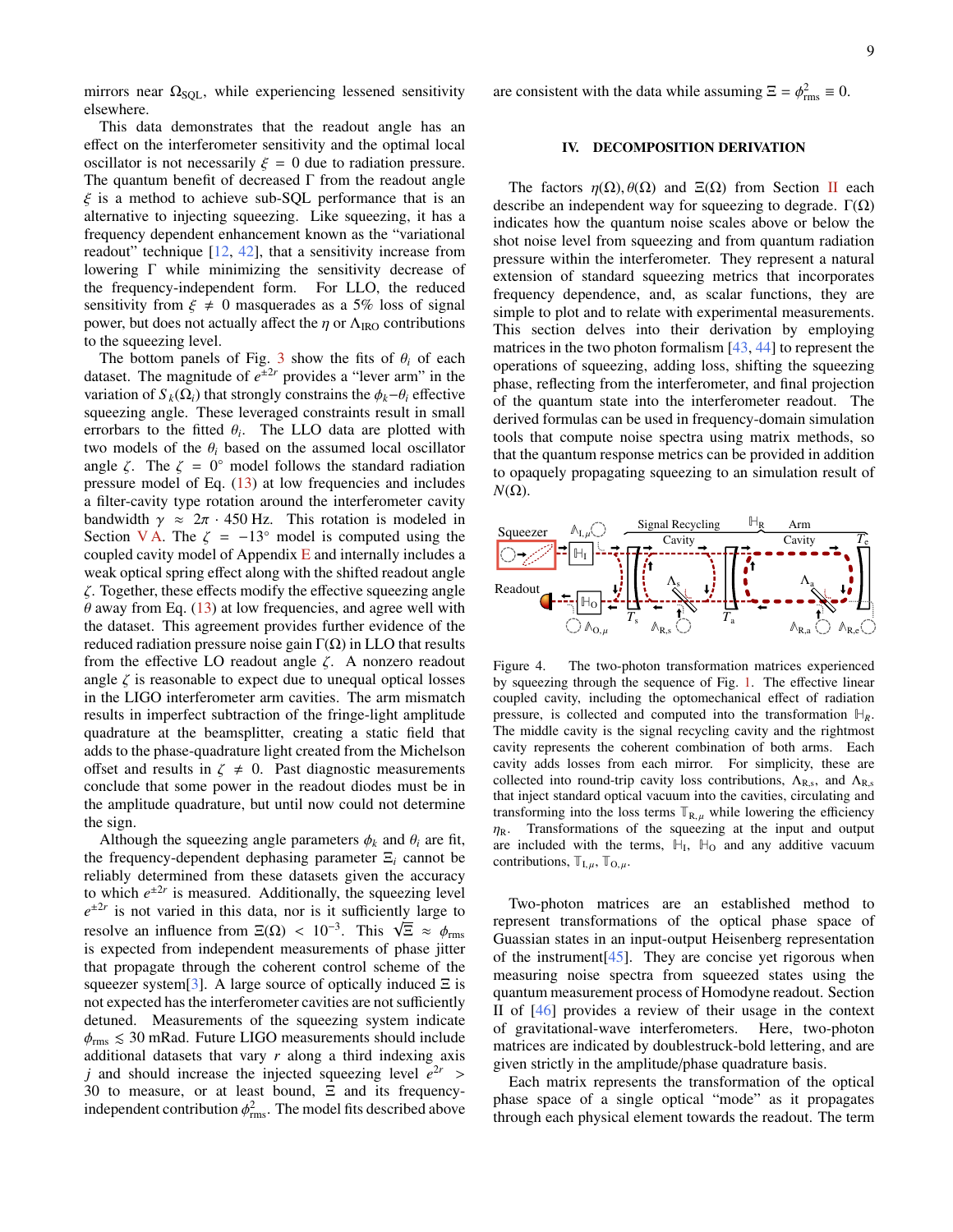"mode" refers to a basis vector in a linear decomposition of optical field the transverse optical plane of many physical ports[\[47\]](#page-18-21). Each plane is further decomposed into transverse spatial modes using a Hermite or Laguerre-Gaussian basis. In this decomposition, each optical mode is indexed by the placeholder  $\mu$  and acts as a continuous transmission channel for optical quantum states. The phase space transformations of these continuous optical states is indexed by time or, more conveniently, frequency. Optical losses and mixing from transverse mismatch behave like beamsplitter operations, serving to couple multiple input modes, generally carrying vacuum states, to the mode of the readout where states are measured.

The mode of the injected squeezed states, and their specific transformations during beam propagation, must be distinguished from all of the lossy elements that couple in vacuum states. The squeezed states experience a sequence of transformations by the input elements, interferometer, and output elements, denoted  $H_I(\Omega)$ ,  $H_R(\Omega)$ ,  $H_O(\Omega)$ . This sequence multiplies to formulate the total squeeze path propagation **H**.

$$
\mathbb{H}(\Omega) = \mathbb{H}_{\Omega} \mathbb{H}_{R} \mathbb{H}_{I}
$$
 (22)

Lossy optical paths mix the squeezed states with additional standard vacuum states. These are collected into sets of transformation matrices corresponding to each individual loss source,  $\{\mathbb{T}_{\mu}\}\$ . See Fig. [4.](#page-8-1) The sets are grouped by their location along the squeezing path where the lossy element is incorporated. The beamsplitter-like operation that couples each loss is given by a  $\mathbb{A}_{\mu}$ , indexed by its location and source along the squeezing path. Loss transformations **<sup>Λ</sup>**µ are generally frequency-independent. **<sup>Λ</sup>**R,*<sup>i</sup>* are an exception, as they occur within the cavities of the interferometer and include some cavity response. The vacuum states associated with each loss then propagate along with the squeezed states and experience the remaining transformations that act on squeezing.

$$
\mathbb{T}_{\mathrm{I},\mu}(\Omega) = \mathbb{H}_{\mathrm{O}} \mathbb{H}_{\mathrm{R}} \mathbb{A}_{\mathrm{I},\mu} \tag{23}
$$

$$
\mathbb{T}_{\mathbf{R},\mu}(\Omega) = \mathbb{H}_{\mathbf{O}} \mathbb{A}_{\mathbf{R},\mu} \tag{24}
$$

$$
\mathbb{T}_{\mathcal{O},\mu}(\Omega) = \mathbb{A}_{\mathcal{O},\mu} \tag{25}
$$

$$
\{\mathbb{T}\} = \left\{\mathbb{T}_{\mathbf{I},\mu}; \mathbb{T}_{\mathbf{R},\mu}; \mathbb{T}_{\mathbf{O},\mu}\right\} \tag{26}
$$

Together, all of the transformations of **H** and {**T**} define the output states at the readout of the interferometer in terms of the input states entering through the squeezer and loss elements. The two quadrature observables of the optical states are given with the convention  $\hat{q}$  being the amplitude quadrature and  $\hat{p}$  being the phase, and they are indexed to distinguish their input port and transverse mode.

$$
\begin{bmatrix} \hat{q}_{\text{out}}(\Omega) \\ \hat{p}_{\text{out}}(\Omega) \end{bmatrix} = \mathbb{H} \begin{bmatrix} \hat{q}_{\text{in}}(\Omega) \\ \hat{p}_{\text{in}}(\Omega) \end{bmatrix} + \sum_{\mathbb{T}_{\mu} \in \{\mathbb{T}\}} \mathbb{T}_{\mu} \begin{bmatrix} \hat{q}_{\mu}(\Omega) \\ \hat{p}_{\mu}(\Omega) \end{bmatrix}
$$
 (27)

The two-photon matrices  $\mathbb{H}$  and  $\mathbb{T}_{\mu}$  must preserve commutation relations, namely  $[\hat{q}_{\text{out}}, \hat{p}_{\text{out}}] = [\hat{q}_{\mu}, \hat{p}_{\mu}] = i\hbar$ . In doing so, the matrices ensure that losses within **H** couple ancillary vacuum states that degrade squeezing.

The readout carries a continuous coherent optical field known as the "local oscillator" and the output states are read using homodyne readout. The phase of the local oscillator,  $\zeta$ , defines the observed quadrature,  $\hat{m}$ , for the homodyne measurement. Gravitational Wave interferometers typically use a "Michelson offset"[\[48](#page-18-22)[–50\]](#page-18-23) in the paths adjacent their beamsplitter to operate slightly off of dark fringe. This offset couples a small portion of their pump carrier light to their output as the local oscillator field. This is a form of homodyne readout that fixes  $\zeta$  to measure in the phase quadrature, defined here to be when  $\zeta = 0$ . Imperfect interference at the beamsplitter can couple some amplitude quadrature and shift  $\zeta$  away from 0. Balanced homodyne readout is an alternative implementation proposed for LIGO's "A+" upgrade and will allow  $\zeta$  to be freely chosen[\[25\]](#page-18-4). Regardless of the implementation, the homodyne observable is  $\hat{m}$ ,

<span id="page-9-3"></span>
$$
\hat{m} = \vec{v}^{\dagger} \begin{bmatrix} \hat{q}_{\text{out}}(\Omega) \\ \hat{p}_{\text{out}}(\Omega) \end{bmatrix} \qquad \vec{v}^{\dagger}(\zeta) = \begin{bmatrix} \sin(\zeta) & \cos(\zeta) \end{bmatrix} \tag{28}
$$

Homodyne readout enforces a symmetrized expectation operator, denoted here with the subscript HR, for all measurements of the optical quantum states. Further details of the measurement process are beyond the scope of this work, but the following quadratic expectations arise when computing the noise spectrum and are sufficient to simplify the homodyne expectation values of  $\hat{m}$ .

<span id="page-9-0"></span>
$$
1 = \langle \hat{q}_{\mu}^{2} \rangle_{\text{HR}} = \langle \hat{p}_{\mu}^{2} \rangle_{\text{HR}}, \quad 0 = \langle \hat{q}_{\mu} \hat{p}_{\mu} \rangle_{\text{HR}} = \langle \hat{p}_{\mu} \hat{q}_{\mu} \rangle_{\text{HR}} \quad (29)
$$

<span id="page-9-2"></span>
$$
0 = \langle \hat{q}_{\mu} \hat{q}_{\nu} \rangle_{HR} = \langle \hat{p}_{\mu} \hat{p}_{\nu} \rangle_{HR} \text{ for } \nu \neq \mu
$$
 (30)

As a result of these expectations, the vector norm suffices to evaluate noise power using this matrix formalism. The addition of squeezing can be seen either as a modification of the input states  $\hat{q}_{in}$ ,  $\hat{q}_{in}$ , which violate Eq. [\(29\)](#page-9-0). This work uses the alternative picture, where an additional squeezing transformation occurring at the very start of the squeezing path  $H$  that acts on  $\hat{q}_{in}$ ,  $\hat{q}_{in}$  that are also vacuum states. The squeezing transformation is defined by the squeezing level *r* and the squeezing angle  $\phi$ , which act via the matrices:

$$
\mathbb{R}(\phi) \equiv \begin{bmatrix} \cos(\phi) & -\sin(\phi) \\ \sin(\phi) & \cos(\phi) \end{bmatrix} \qquad \mathbb{S}(r) \equiv \begin{bmatrix} e^r & 0 \\ 0 & e^{-r} \end{bmatrix} \tag{31}
$$

When added to the squeezing path, the resulting quantum noise is calculated from the observable  $\hat{m}$ .

$$
N(\Omega) = \left\langle \hat{m}^{\dagger} \hat{m} \right\rangle_{\text{HR}} = \left| \vec{v}^{\dagger} \mathbb{H} \mathbb{R}(\phi) \mathbb{S}(r) \right|^2 + \sum_{\mathbb{T}_{\mu} \in \{\mathbb{T}\}} \left| \vec{v}^{\dagger} \mathbb{T}_{\mu} \right|^2 \quad (32)
$$

<span id="page-9-5"></span>The first term of which is one of the factors in Eq. [\(7\)](#page-2-1)

<span id="page-9-4"></span><span id="page-9-1"></span>
$$
\eta(\Omega) \cdot S(\Omega, \phi) \cdot \Gamma(\Omega, \zeta) = \left| \vec{v}^\dagger \mathbb{H} \mathbb{R}(\phi) \mathbb{S}(r) \right|^2 \tag{33}
$$

At this point, the factors can be separated because: **RS** determines the factor  $S(\Omega, \phi)$ ; H has been "reduced" by loss, indicating when  $\eta(\Omega)$  < 1; and the benchmark noise level is defined by Γ(Ω), contained in the interferometer's optomechanical element **H**R.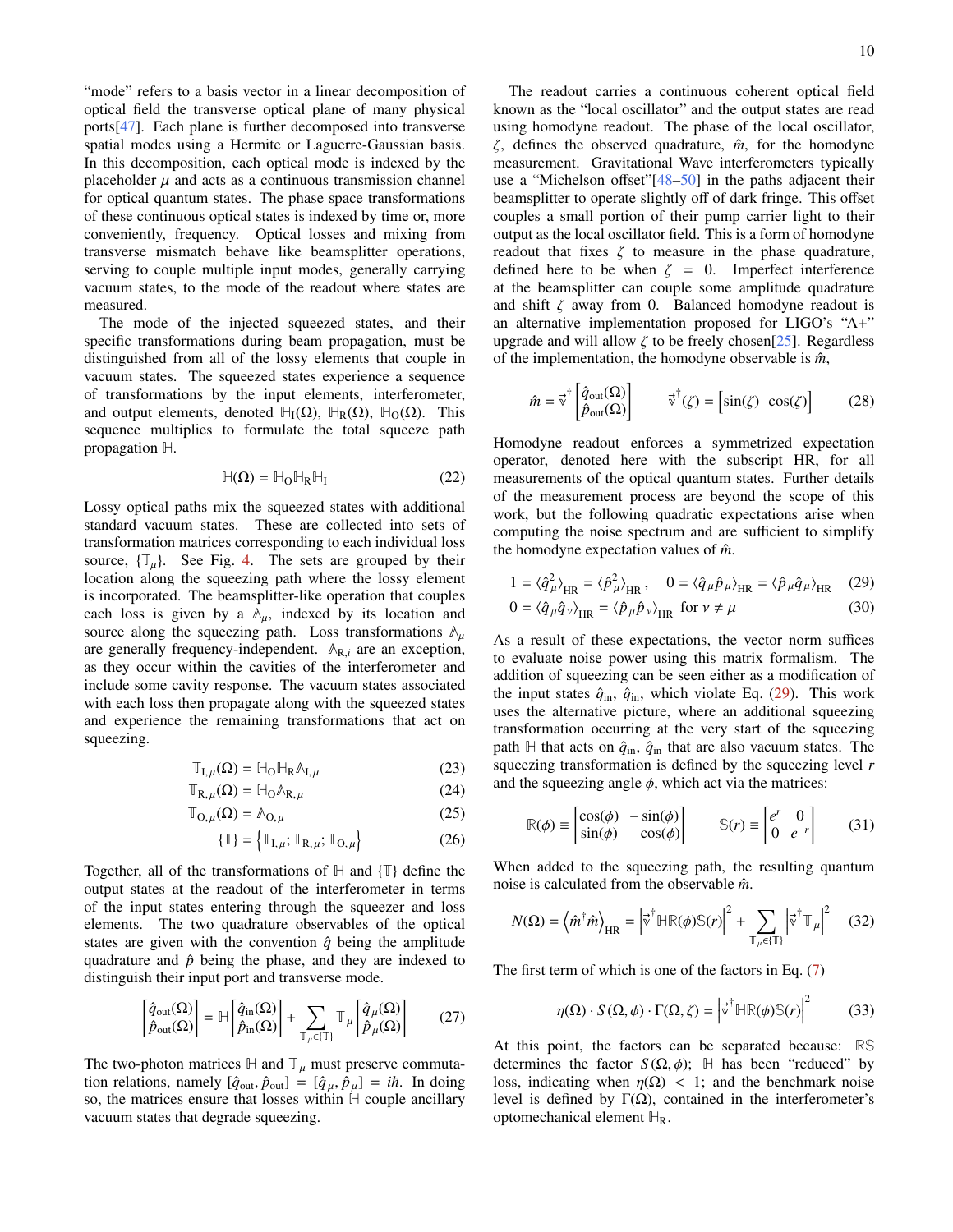To distinguish these terms, further manipulations are necessary. The first is to examine just the vector  $\vec{v}^{\dagger}$  H to determine how the later term **RS** results in *S* (Ω). Basis vectors for the two quadrature observables are defined, and the local oscillator is represented using them.

$$
\vec{\mathbf{v}}^{\dagger}(\zeta) = \vec{\mathbf{e}}_p^{\dagger} \mathbb{R}(\zeta) \qquad \vec{\mathbf{e}}_q = \begin{bmatrix} 1 \\ 0 \end{bmatrix} \qquad \vec{\mathbf{e}}_p = \begin{bmatrix} 0 \\ 1 \end{bmatrix} \tag{34}
$$

The basis vectors then allow the vector norm to be split into its two components *m<sup>q</sup>* and *mp*, defining the *observed noise quadrature*.

$$
m_q(\Omega) = \vec{\mathbf{v}}^{\dagger} \mathbb{H} \vec{\mathbf{e}}_q \qquad m_p(\Omega) = \vec{\mathbf{v}}^{\dagger} \mathbb{H} \vec{\mathbf{e}}_p \qquad (35)
$$

The vector  $\vec{m}$  contains the magnitude and angle of a projection of the quantum state  $\hat{q}_{in}$ ,  $\hat{p}_{in}$  at each frequency, but it also contains the complex phase shift from propagation delay in the interferometer and squeezing path. This later phase contribution does not affect noise calculations, but must be properly handled. Projecting it away requires maintaining phase information, and this is why the optomechanical factor  $\cal K$  is complex in this work.

The squeezing angle rotation  $\mathbb{R}(\phi)$  can be viewed through its left-multiplication, applying a rotation to the observed noise quadtrature rather than to the squeezing. In this picture, the angle  $\phi$  can align the observed quadtrature with either the squeezing or anti-squeezing quadrature. The rotation needed to do so determines  $\theta(\Omega)$ , again with the caveat that both  $m_q$  and  $m_p$  are complex. Their common phase carries the delay information, but their differential phase causes dephasing. In short, differential phase forces  $\vec{m}$  to project into both quadratures at any rotation  $\mathbb{R}(\phi)$ . This has the effect of always adding anti-squeezing to squeezing and vice-versa, resulting in the factor  $E(\Omega)$ . The relations are fully derived in Appendix [A](#page-19-1) using a singular value decomposition to identify the principle noise axes. It leads to the expressions

$$
\theta(\Omega) \approx -\arctan\left(\Re\left\{\frac{m_q}{m_p}\right\}\right)
$$
\n
$$
\Xi(\Omega) = \frac{1}{2} - \sqrt{\frac{\left(|m_q|^2 - |m_p|^2\right)^2 + 4\Re\left\{m_q m_p^*\right\}}{4\left(|m_q|^2 + |m_p|^2\right)^2}}
$$
\n(37)

The observation vector  $\vec{m}$ , and Eq. [\(36\)](#page-10-0) generalizes the observed noise quadrature description of quantum radiation pressure noise. With it, the observed quadrature angle θ(Ω) may be computed for any readout angle  $\zeta$  and for more complex interferometers  $\mathbb{H}_R$ . The ideal interferometer example is demonstrated in Section [IV A](#page-10-1)

The phase and magnitude of of the previous argument allows one to determine *S*( $Ω$ ) from the form of *S* applied to  $\vec{m}R(\phi)$ . Factoring *S* away, the magnitude of  $\vec{m}$  carries the efficiency of transmitting the squeezed state, along with the noise gain applied to it.

$$
\eta(\Omega) \cdot \Gamma(\Omega, \zeta) = |m_q|^2 + |m_p|^2 \tag{38}
$$

 $Γ(Ω)$  expresses the total noise from the interferometer when squeezing is not applied, applying radiation pressure or optomechanical squeezing to both the squeezing path vacuum and internally loss-sourced vacuum.  $\eta \Gamma$  is affected by all losses, but some of them affect  $\Gamma(\Omega)$  as well. Using squeezing or a coherent field to probe  $H$  always measures the product  $\eta \Gamma$ , so the noise gain factor  $\Gamma$  serves primarily as a benchmark. As a benchmark, it relates the dependence of *N*(Ω) to *S* (Ω) and separates the scaling by the efficiency  $\eta$  so that the physical losses may be determined. For this reason, there is freedom to define Γ to make it as independent from the losses as possible, so that it best serves as a benchmark. Here, it is defined using the simulated knowledge of the total noise from the interferometer elements alone:

<span id="page-10-3"></span>
$$
\Gamma(\Omega) = \left| \vec{v}^\dagger \mathbb{H}_R \right|^2 + \sum_i \left| \vec{v}^\dagger \mathbb{A}_{R,\mu} \right|^2 \tag{39}
$$

 $\eta$  is then determined by dividing Eq. [\(38\)](#page-10-2) by Eq. [\(39\)](#page-10-3). Under this definition of Γ,  $\eta \propto \eta_1$  and  $\eta \propto \eta_0$ . Losses within the interferometer affect  $\Gamma(\Omega)$  slightly, and  $\eta \propto \eta_R$  is only approximate. Appendix  $\bf{F}$  $\bf{F}$  $\bf{F}$  gives an example of how losses affect  $\eta$  and Γ. The primary alternative definition is to use  $\Gamma = N|_{S=1}$ , but this definition makes  $\eta_{\rm O}$  both less physically intuitive and also sensitive to interferometer parameters intuitive and also sensitive to interferometer parameters.

Subtracting  $\eta \Gamma$  from Eq. [\(32\)](#page-9-1) and factorizing by the optical paths provides the definition of the remaining efficiency terms.

$$
(1 - \eta_{\mathcal{O}}) = \sum_{i} \left| \vec{v}^{\dagger} \mathbb{T}_{\mathcal{O}, \mu} \right|^{2} \tag{40}
$$

$$
\eta_{\text{O}}(1 - \eta_{\text{R}})\Gamma = \sum_{i} \left| \vec{v}^{\dagger} \mathbb{T}_{\text{R}, \mu} \right|^{2} \tag{41}
$$

$$
\eta_{\rm O}\eta_{\rm R}(1-\eta_{\rm I})\Gamma = \sum_{i} \left|\vec{v}^{\dagger}\mathbb{T}_{\rm I,\mu}\right|^{2} \tag{42}
$$

<span id="page-10-0"></span>Which add together to create the loss term in Eq. [\(7\)](#page-2-1).

$$
\Lambda_{\rm IRO}\Gamma = \eta_{\rm O}\eta_{\rm R}(1-\eta_{\rm I})\Gamma + \eta_{\rm O}(1-\eta_{\rm R})\Gamma + (1-\eta_{\rm O})\tag{43}
$$

#### <span id="page-10-1"></span>A. Ideal Interferometer Example

<span id="page-10-4"></span>The derivations are now extended to recreate and generalize the ideal noise model of Section [II A,](#page-3-0) using Eq.  $(14)$  for K. The two-photon matrix corresponding to the interferometer in Fig. [4](#page-8-1) is given below for the lossless interferometer that is perfectly on resonance.

$$
\mathbb{H}_{R}(\Omega) \simeq \begin{bmatrix} r(\Omega) & 0\\ \mathcal{K}(\Omega) & r(\Omega) \end{bmatrix}, \quad r(\Omega) \simeq \frac{\gamma_{A} - i\Omega}{\gamma_{A} + i\Omega}, \quad \mathbb{A}_{R} = \mathbb{0} \quad (44)
$$

In the ideal lossless case, the input and output paths also have perfect efficiency  $\eta_1 \simeq 1$  with  $H_1(\Omega) = \eta_1 \mathbb{1}$ ,  $\mathbb{A}_1(\Omega) = \sqrt{1 - \eta_1} \mathbb{1}$ <br>and similarly for the output. These can be used to compute  $\mathbb{H}$ and similarly for the output. These can be used to compute **H** and  $\vec{m}$ .

$$
m_q = \cos(\zeta)\mathcal{K}(\Omega) + \sin(\zeta)\mathbf{r}(\Omega), \quad m_p = \cos(\zeta)\mathbf{r}(\Omega) \tag{45}
$$

<span id="page-10-2"></span>The equations above maintain the correct phase information for this ideal case analysis. Interestingly,  $\mathcal K$  and  $r(\Omega)$  have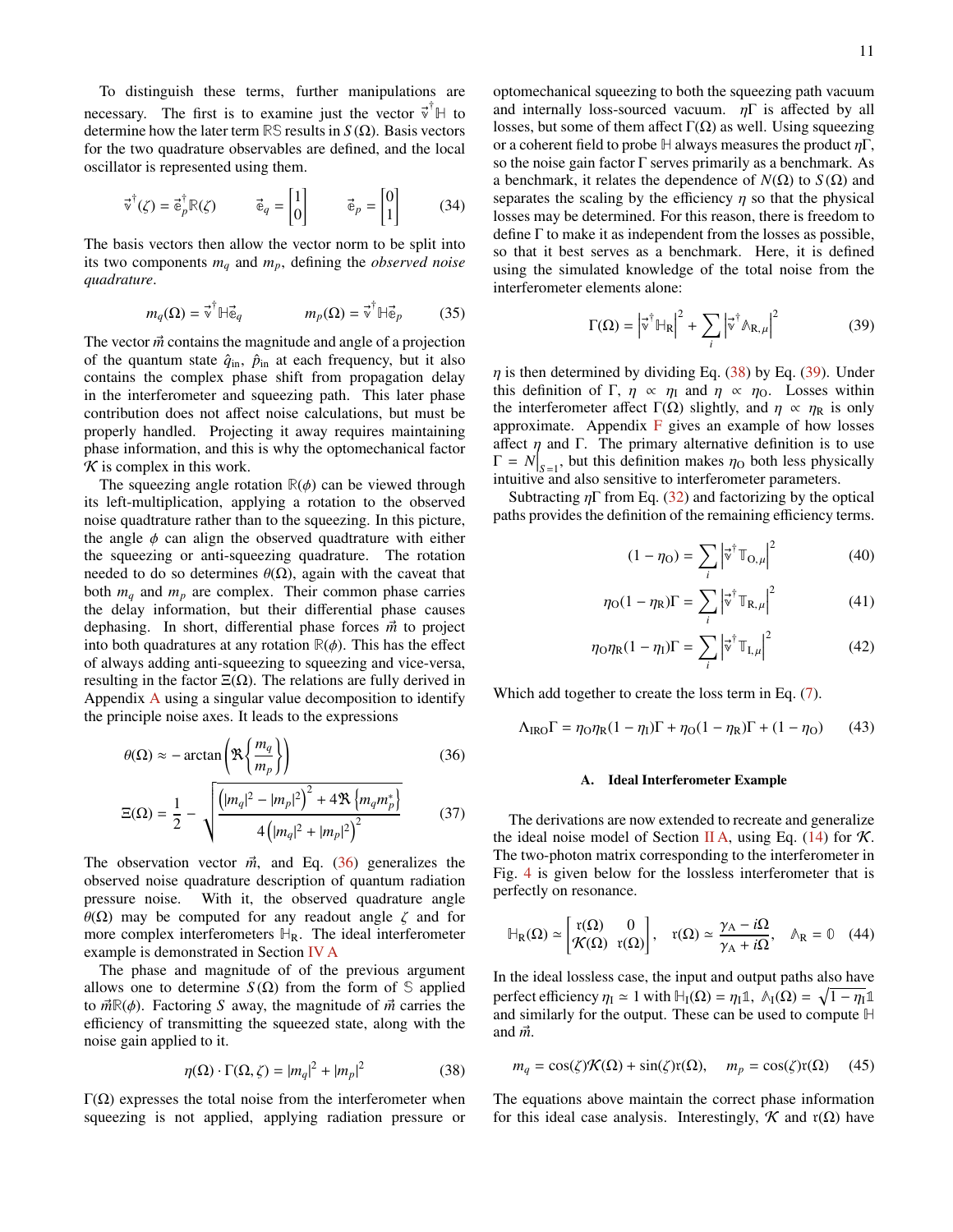different magnitude responses resulting from different factors of  $\gamma_A \pm i\Omega$ , yet their phase response is the same. This Kramers-Kronig coincedence ensures  $\Xi(\Omega) = 0$  as long as the  $\chi(\Omega)$  contribution to  $\mathcal{K}(\Omega)$  is purely real. Thus, lossy mechanics will cause QRPN to dephase injected squeezing. This will not happen to any meaningful level for LIGO, but is noteworthy for optomechanics experiments operating on mechanical resonance.

The  $\vec{m}$  above also includes the effect of the readout angle. For  $\zeta = 0$ , it recovers Eqs. [\(12\)](#page-3-1) to [\(14\)](#page-4-2). More generally, it gives

$$
\Gamma(\Omega) = |\cos(\zeta)\mathcal{K}(\Omega)|^2 + \sin(2\zeta)|\mathcal{K}(\Omega)| + 1 \tag{46}
$$

$$
\theta(\Omega) = \arctan\left(|\mathcal{K}(\Omega)| - \tan(\zeta)\right) \tag{47}
$$

The exact expressions above can be simplified to better relate them to the LIGO data. Firstly, the squeezing angle is modified to be 0 at high frequencies, to match the conventions of the data. This modified angle is  $\theta'(\Omega) = \theta(\Omega) - \theta(\Omega \gg \gamma_A)$ .<br>Secondly small shifts of the homodyne angle are linearized Secondly, small shifts of the homodyne angle are linearized.

$$
\Gamma'(\Omega) \approx (1 - |K(\Omega)|)^2 + 2(1 + \zeta)|K(\Omega)| \tag{48}
$$

$$
\theta'(\Omega) \approx \arctan\left(|\mathcal{K}(\Omega)|\right) - \zeta \frac{|\mathcal{K}(\Omega)|^2}{1 + |\mathcal{K}(\Omega)|^2} \tag{49}
$$

The linearized  $\Gamma'$  shows that, when  $\zeta = -13^\circ = -0.23$ , for frequencies near  $\Omega$ ,  $\mathcal{K}(\Omega)$ ,  $\sim 1$  the interferometer for frequencies near  $\Omega_{\text{sql}}$ ,  $\mathcal{K}(\Omega_{\text{sql}}) \simeq 1$ , the interferometer quantum noise is reduced by about 23% with respect to a nominal  $\xi = 0$  readout. This change is shown in the blue vs. grey plotted data for the Livingston loss plot in Fig. [3](#page-6-0) of  $1-\eta$ . There,  $\eta$  changes as the Γ model changes since only  $\eta \Gamma$  can be measured due to subtracting an unsqueezed reference dataset. The 23% noise reduction corresponds to approximately 1dB improvement from pondermotive quantum correlations. The angle formula above indicates that for frequencies  $\Omega \leq \Omega_{\text{sal}}$ , the local oscillator also adds some additional shift to  $\theta$  at low frequency, which is also observed in the LLO angle fits.

This analysis gives an example of how the derivations of this section are applied to extend the existing ideal interferometer models towards the real instruments. Exact models including more optical physics are yet more analytically opaque, but give a more complete complete picture if implemented numerically. Appendix  $E$  shows the full matrix solution, including the cavities, to recover these equations while also handling cavity length offset detunings. It also includes transverse modal mismatch in its description. Appendix  $\overline{F}$  $\overline{F}$  $\overline{F}$  gives the minimal extension of this ideal lossless interferometer to incorporate transverse mismatch, showing how the noise gain,  $\Gamma$ , and rotation angle  $\theta$  change specifically from mismatch. In particular, it shows that relating a measurement of  $\Omega_{\text{sal}}$  using squeezing back to the arm power *P*<sup>A</sup> using Eq. [\(12\)](#page-3-1) and Eq. [\(14\)](#page-4-2) is biased by transverse mismatch.

### <span id="page-11-0"></span>V. CAVITY MODELING AND METRICS

The previous section derives the general form of the squeezing metrics using matrices of the two photon

formalism. For passive systems, the optical transfer function, h(Ω), given at every sideband frequency, is sufficient to characterize the response to externally-supplied squeezing. The conceptual simplification and restriction to using only transfer functions is useful for interferometer modeling. Transfer functions, being complex scalar functions, are suitable for analytic calculations of cavity response and can be decomposed into rational function forms to inspect the rational roots, zeros and poles, and the overall gain of the response.

This section analyzes the coupled cavity system of the interferometer, depicted in Fig. [4,](#page-8-1) through its decomposition into roots. More complicated transverse modal simulations analyze the frequency response of the interferometer cavities for each optical mode to every other mode. Modal simulations thus output a matrix of transfer functions,  $H(\Omega)$ , which is difficult to analytically manipulate, but Section [VI](#page-13-1) shows how it can be projected back to a single scalar transfer function  $h(\Omega)$  and further simplified into the squeezing metrics.

The transfer function techniques of this section elucidate new squeezing results by avoiding the combined complexity of both two-photon and modal vector spaces. The full generality of two-photon matrices is only required for active systems that introduce internal squeezing, parametric gain or radiation pressure. Passive systems have the property that  $\hat{q}_{\text{out}}$ ,  $\hat{p}_{\text{out}}$  also obey the expectations of Eqs. [\(29\)](#page-9-0) and [\(30\)](#page-9-2). Following the notation of Section  $IV$ , this results in the following condition.

<span id="page-11-4"></span><span id="page-11-1"></span>
$$
\mathbb{1} = \mathbb{H}\mathbb{H}^{\dagger} + \sum_{\mu} \mathbb{T}_{\mu} \mathbb{T}_{\mu}^{\dagger} \tag{50}
$$

Additionally,  $\Gamma = 1$  is implied by that condition. Without parametric gain, photons at upper and lower sideband frequencies are never correlated by a passive system. By the passivity condition and manipulations between sideband and quadrature basis, Appendix  $C$  derives the squeezing metrics purely in terms of the transfer function  $b(\Omega)$ .

$$
\theta(\Omega) = \left(\arg\left(\mathfrak{h}(\alpha + \Omega)\right) + \arg\left(\mathfrak{h}(\alpha - \Omega)\right)\right) / 2\tag{51}
$$

<span id="page-11-3"></span><span id="page-11-2"></span>
$$
\eta(\Omega) = (|b(+\Omega)|^2 + |b(-\Omega)|^2)/2
$$
\n(52)

$$
\Xi(\Omega) = (|b(+\Omega)| - |b(-\Omega)|)^2 / 4\eta \tag{53}
$$

Quantum filter cavities are a method to use an entirely optical system to reduce the radiation pressure associated with squeezed light [\[13,](#page-17-10) [14\]](#page-17-12). They are passive cavities, and provide a useful example to study these squeezing metric formulas. The first of these, Eq.  $(51)$ , is a well-established formula for the filter cavity design. It indicates that for cavities with an asymmetric phase response, usually due to being offresonance or "detuned", that the squeezing field picks up a frequency-dependent quadrature rotation. Such a rotation applied in  $H<sub>I</sub>$  can be generated by a cavity with transfer function  $\mathfrak{h}_{\mathfrak{l}}(\Omega)$  before the interferometer. This cavity rotation compensates the  $\theta(\Omega)$  due to  $\mathbb{H}_R$ . Together, the product  $\mathbb{H}_R \mathbb{H}_I$ has  $\theta(\Omega) = 0$ , allowing a single choice of squeezing angle  $\phi$ to optimize  $N(Ω)$  at all frequencies.

The formulas Eq.  $(52)$  and Eq.  $(53)$  indicate how losses represented in a transfer function translate to loss-like and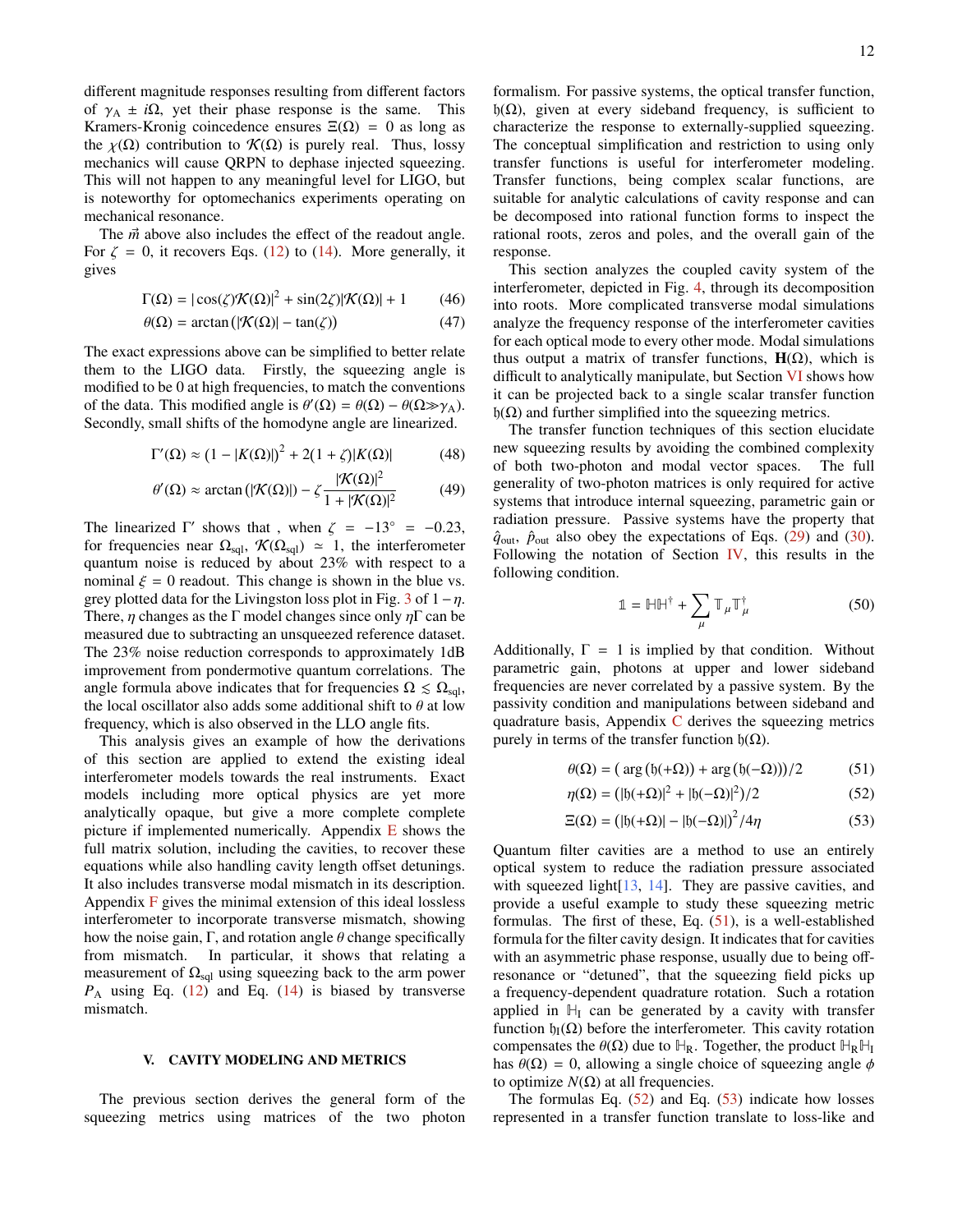dephasing degradations from cavity reflections. For filter cavities, these degradations are investigated in [\[20\]](#page-18-0), but this new factorization into scalar functions clarifies the discussion. The efficiency  $\eta(\Omega)$  behaves as expected, an average of the loss in each sideband. The form of  $\Xi(\Omega)$  is less the loss in each sideband. expected, showing how the combination of loss and detuning in filter cavities creates noise that scales with the squeezing level. A simple picture for the dephasing effect is that when optical quadratures are squeezed, the noise power in both upper and lower sidebands is strictly increased. The sideband correlations allow the increased noise to subtract away for squeezed quadrature measurements but to add for measurements in the anti-squeezed quadrature. The asymmetric losses of detuned cavities preserve the noise increase on one sideband, while degrading the correlations. This ruins the subtraction for the squeezed quadrature and introduces  $E(\Omega) > 0$ . This source of noise is  $e^{\pm r}$  squeezing<br>level dependent but entirely unrelated to fluctuations of the level dependent but entirely unrelated to fluctuations of the squeezing phase  $\phi_{\rm rms}$ .

### <span id="page-12-0"></span>A. Single Cavity Model for Interferometers

This section analyzes the effect of the interferometer cavities on squeezing. It starts by considering an interferometer with only one cavity - either in the Michelson arms or from a mirror at the output port, but not both. It represents the first generation of GW detectors. This single cavity scenario is also similar to a quantum filter cavity, in the regime of small detuning  $[51-53]$  $[51-53]$ . Advanced LIGO uses a coupled cavity system, depicted in Fig. [4,](#page-8-1) and the transfer function equations for the reflection from the resonant sideband extraction cavity is extended in the next subsection to include the loss and detuning of the additional cavity.

A single cavity operated near resonance may be described using the scale parameters of the cavity bandwidth  $\gamma_A$ , loss rate  $\lambda_A$  and detuning frequency  $\delta_A$ , which are computed from the physical parameters of the mirror transmissivity  $T_a$ , roundtrip loss  $\Lambda_a$ , cavity length  $L_a$ , and microscopic length detuning ∆*L*a.

$$
\gamma_{\rm A} = \frac{cT_{\rm a}}{4L_{\rm a}} \qquad \lambda_{\rm A} = \frac{c\Lambda_{\rm a}}{4L_{\rm a}} \qquad \delta_{\rm A} = -ck\frac{\Delta L_{\rm a}}{L_{\rm a}} \qquad (54)
$$

These relations are accurate in the high-finesse limit  $T_a \ll 1$ , and combine to give the transfer function of the frequencydependent cavity reflection.

$$
r_1(\Omega) \approx -\frac{(\gamma_A - \lambda_A) - i(\Omega - \delta_A)}{(\gamma_A + \lambda_A) + i(\Omega - \delta_A)}
$$
(55)

 $(\gamma_A + \lambda_A) + i(\Omega - \delta_A)$ <br>Notably, the sign of the reflectivity for a high-finesse cavity on resonance  $r_1(\Omega \ll \gamma_A) = -1$ , but outside of resonance  $r_1(\Omega \gg \gamma_A) = 1$ . This sign determines constructive or destructive interference in transverse mismatch loss analyzed in the next section. The internal losses of the cavity  $\Lambda_a$ become cavity-enhanced in the reflection, causing squeezing to experience losses of  $\Lambda_A$ .

$$
\Lambda_{\rm A} \equiv 1 - \eta(\Omega) \Big|_{\substack{\mathfrak{h} = \mathfrak{r}_1 \\ |\Omega| \ll \gamma_{\rm A}}} \approx \frac{4\lambda_{\rm A}}{\gamma_{\rm A}} \approx \frac{4\Lambda_{\rm a}}{T_{\rm a}} \tag{56}
$$

4Λ<sup>a</sup>

Furthermore, detuning the cavity off of resonance causes a rotation of reflected squeezing. For small detunings, the rotation can be approximated.

$$
\theta(\Omega)\bigg|_{k\Delta L_a \ll T_a} \approx \frac{2\delta_A \gamma_A}{\gamma_A^2 + \Omega^2} \approx -k\Delta L_a \frac{8}{T_a} \frac{\gamma_A^2}{\gamma_A^2 + \Omega^2} \tag{57}
$$

Fluctuations in  $\Delta L_a$  or  $\delta_A$  lead to a phase noise analogous to  $\phi_{\rm rms}$ , but with the frequency dependence from the above equation[\[20\]](#page-18-0). Additionally, losses in the cavity lead to intrinsic dephasing  $E(\Omega)$ , calculated below. This calculation is valid at any detuning  $\delta_A$ , even those larger than the cavity width  $\gamma_A$ . Its validity only requires being in the overcoupled cavity regime, where losses  $\lambda_A \le \gamma_A/2$ .

$$
\Xi(\Omega)\Big|_{b=r_1} \approx \left(\frac{4\gamma_A \lambda_A \delta_A \Omega}{\left(\gamma_A^2 + (\Omega - \delta_A)^2\right) \left(\gamma_A^2 + (\Omega + \delta_A)^2\right)}\right)^2 \tag{58}
$$

When plotted, this expression for  $\Xi(\Omega)$  has a Lorentzian-like profile, with a peak at  $\Omega_{\text{Emax}}$ . Above  $|\delta_A| \ge \gamma_A$ , where the cavity resonance acts entirely either on upper or lower sidebands, the peak dephasing reaches a maximum. At small detunings,  $|\delta_A| \le \gamma_A$ , the sideband loss asymmetry scales with the detuning.

<span id="page-12-3"></span>
$$
\Omega_{\text{Emax}} \approx \sqrt{\gamma_A^2/4 + \delta^2}, \qquad \Xi_{\text{max}} \approx \frac{\lambda_A^2}{\gamma_A^2} \cdot \frac{8\delta_A^2}{5\gamma_A^2 + 8\delta_A^2} \qquad (59)
$$

This single cavity model is also useful for analyzing quantum filter cavities and, like the  $E$  metric itself, these peak values have not been calculated in past frequency-dependent squeezing work. Conventional squeezing phase uncertainty,  $\phi_{\rm rms}$ , can be cast into the units RMS radians of phase deviation, leading to the noise suppression limit for squeezing  $S(\Omega) \geq 2\phi_{\text{rms}}$ , by Eq. [\(11\)](#page-3-2). For highly detuned cavities  $S(S_2) \geq Z\varphi_{\text{rms}}$ , by Eq. (11). For mighty detuned cavities<br>such as quantum filter cavities,  $\sqrt{\Xi(\Omega)} \approx \Lambda_{\text{fc}}/T_{\text{fc}}$ . Using<br>the parameters of the A+ filter cavity [17]  $\Lambda_{\text{fc}} \approx 60$ ppm and the parameters of the A+ filter cavity [\[17\]](#page-17-11),  $\Lambda_{\text{fc}} \approx 60$ ppm and  $T_{\text{fc}}$ =1000ppm indicates that optical dephasing is of order 60mRad. For an optimal filter cavity with low losses[\[17\]](#page-17-11), this dephasing maximum occurs at  $\Omega_{\text{Emax}} = \sqrt{5/8} \Omega_{\text{SQL}}$ . This level of dephasing is commensurate with or even exceeds the level of dephasing is commensurate with or even exceeds the expected residual phase uncertainty  $\phi_{\rm rms}$  < 30mRad.

<span id="page-12-2"></span><span id="page-12-1"></span>Optical dephasing from the LIGO interferometer cavities is not expected to be large for as they are stably operated on-resonance; however, detuned configurations of LIGO[\[54\]](#page-19-5) are limited by dephasing from the unbalanced response and optical losses in the signal recycling cavity.

#### B. Double Cavity Model for Interferometers

For interferometers using resonant sideband extraction, like LIGO, the arm cavities have a length *L*a, an input transmissivity of  $T_a$ , and are each on resonance to store circulating laser power. The signal recycling cavity (SRC) has a length *L*<sup>s</sup> and a signal recycling mirror (SRM) of transmissivity *T*<sup>s</sup> . The SRM forms a cavity with respect to the arm input mirror that resonantly increases the effective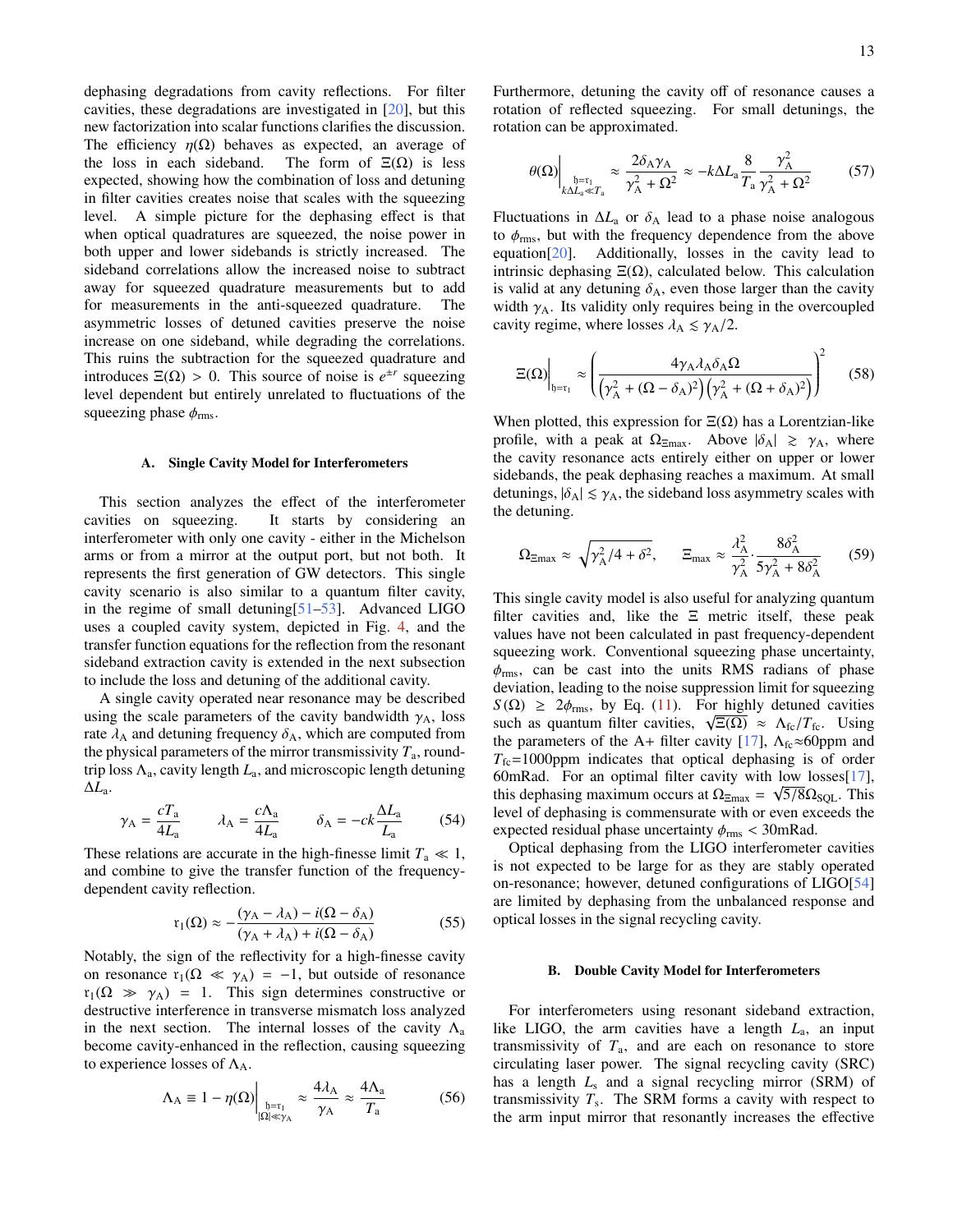transmissivity experienced by the arm cavities to be larger than *T*a, broadening the signal bandwidth. While the SRC is resonant with respect to the arm input mirror, it is antiresonant with respect to the arm cavity, due to the negative sign of Eq. [\(55\)](#page-12-1). The anti-resonance leads to the opposite sign in the reflection transfer function below, Eq. [\(64\)](#page-13-2). The discrepancy in resonance vs. anti-resonance viewpoints is why the signal recycling cavity is also called the signal extraction cavity in GW literature.

The coupled cavity forms two bandwidth scales for the system,  $\gamma_A$ , the modified effective arm bandwidth, and  $\gamma_S$ , the bandwidth of the signal recycling cavity. The arm and signal cavities have their respective round-trip losses  $\Lambda$ <sub>a</sub> and  $\Lambda$ <sub>s</sub>, as well as length detunings ∆*L*a, ∆*L*<sup>s</sup> . In practice, the arm length detuning is expected to be negligible to maximize the power storage, but the signal recycling cavity detuning can be varied by modifying a bias in the control system that stabilizes ∆*L*<sup>s</sup> .

The scale parameters for the cavity transfer function are approximated from the physical parameters:

$$
u_{\rm a} = 1 - \sqrt{1 - T_{\rm a}}
$$
  $u_{\rm s} = 1 - \sqrt{1 - T_{\rm s}}$  (60)

$$
\gamma_{A} = \frac{cu_{a}}{2L_{a}} \cdot \frac{2-u_{s}}{u_{s}} \qquad \gamma_{S} = \frac{cu_{s}}{2L_{s}} \qquad (61)
$$

$$
\lambda_{\rm A} = \frac{c}{L_{\rm a}} \left( \frac{\Lambda_{\rm a}}{4} - \frac{u_{\rm a} \Lambda_{\rm s}}{2 u_{\rm s}^2} + \frac{u_{\rm a} \Lambda_{\rm s}}{4 u_{\rm s}} \right) \quad \lambda_{\rm S} = \frac{c \Lambda_{\rm s}}{4 L_{\rm s}} \left( 1 - \frac{u_{\rm s}}{2} \right) \quad (62)
$$

$$
\delta_{A} = -ck \frac{\Delta L_{a}}{L_{a}} - \frac{\gamma_{A}}{\gamma_{S}} \delta_{S} \qquad \delta_{S} = -ck \frac{\Delta L_{s}}{L_{s}} \qquad (63)
$$

These approximations are valid for the LIGO mirror parameters, see Table [I,](#page-13-0) and model the loss and detuning to 5% accuracy. They are derived in Appendix [D](#page-20-0) from Taylor expansions, solving roots, and selectively removing terms. Expanding in the  $u$  factors of Eq.  $(60)$  gives lower error than expanding in transmissivity or reflectivity factors directly, due to the low effective finesse of the coupled cavity system and the high transmissivity of the SRM. The scale factors result in the following reflectivity transfer function.

$$
\mathbf{r}_2(\Omega) = \frac{(\gamma_A - \lambda_A) - i(\Omega - \delta_A)}{(\gamma_A + \lambda_A) + i(\Omega - \delta_A)} \cdot \frac{(\gamma_S - \lambda_S) - i(\Omega - \delta_S)}{(\gamma_S + \lambda_S) + i(\Omega - \delta_S)} \tag{64}
$$

Notably, this reflectivity is  $r_2(\pm \Omega \ll \gamma) = 1$  and  $r_2(\gamma_A \ll \gamma)$  $\pm \Omega \ll \gamma_s$ ) = −1 which has an opposite overall sign to that of single cavity interferometers. On reflection, the squeezing field experiences different cavity enhanced losses depending on the frequency.

$$
\Lambda_{\rm S} \equiv 1 - \eta(\Omega) \Big|_{\substack{b = v_2 \\ \gamma_{\rm A} \ll |\Omega| \ll \gamma_{\rm S}}} \approx \frac{2 - u_{\rm s}}{u_{\rm s}} \Lambda_{\rm s} \tag{65}
$$

$$
\Lambda_{A} \equiv 1 - \eta(\Omega) \Big|_{\substack{\mathfrak{h} = \mathfrak{r}_{2} \\ |\Omega| \ll \gamma_{A}}} \approx \frac{4\lambda_{A}}{\gamma_{A}} + \Lambda_{s} \approx \frac{u_{s}}{u_{a}} \Lambda_{a} \tag{66}
$$

The dataset of Section [III](#page-4-1) shows frequency dependent losses, where the loss increases 12% for LLO and 33% for LHO. Assuming the losses result from the equations above, this corresponds to round-trip losses in the LIGO signal recycling cavities,  $\Lambda_s$ , of 1.1% to 3.2%, which is not realistic. Most cavities,  $\Lambda_s$ , of 1.1% to 3.2%, which is not realistic. Most mechanisms that introduce loss in the SRC would also

<span id="page-13-0"></span>Table I. Parameters of LIGO for data fitting and modeling

| Parameter                                                                    | Symbol                        |                     | LLO Value LHO Value                       |
|------------------------------------------------------------------------------|-------------------------------|---------------------|-------------------------------------------|
| arm input transmissivity                                                     | $T_{\rm a}$                   | 0.0148              | 0.0142                                    |
| arm length                                                                   | $L_{\rm a}$                   | 3995 m              |                                           |
| arm round-trip loss                                                          | $\Lambda_{\rm a}$             | $\sim$ 80ppm        |                                           |
| <b>SRM</b> transmission                                                      | $T_{\rm s}$                   | 0.325               |                                           |
| SRC length                                                                   | L,                            | $55 \text{ m}$      |                                           |
| SRC round-trip loss                                                          | $\Lambda_{\rm s}$             | $\leq 3000$ ppm     |                                           |
| Mirror mass                                                                  | $\boldsymbol{m}$              | 39.9 <sub>kg</sub>  |                                           |
| Arm power                                                                    | $P_{\Delta}$                  |                     | 200±10 kW 190±10 kW                       |
| QRPN crossover                                                               | $\Omega_{\text{sql}}$         |                     | $2\pi \cdot 33$ Hz $2\pi \cdot 30$ Hz     |
| arm signal band                                                              | $\gamma_{\rm A}$              |                     | $2\pi \cdot 450$ Hz $2\pi \cdot 410$ Hz   |
| SRC band                                                                     | $\gamma_{\rm S}$              | $2\pi \cdot 80$ kHz |                                           |
| Arm length detuning                                                          | $\Delta L_{\rm a}$            | 0 <sub>nm</sub>     |                                           |
| SRC length detuning                                                          | $\Delta L_{\rm s}$            | 1.02nm              | 1.23nm                                    |
| arm resonant loss                                                            | $\Lambda_{A}$                 | $\leq 2000$ PPM     |                                           |
| <b>SRC</b> resonant loss                                                     | $\Lambda_{\rm S}$             | $\sim$ 1\% to 3\%   |                                           |
| arm/SRC detuning                                                             | $\delta$ <sup>A</sup>         |                     | $2\pi \cdot 10.1$ Hz $2\pi \cdot 11.2$ Hz |
| Injected squeezing                                                           | $e^{\pm 2r}$                  | $\pm$ 9.7 dB        | $\pm 8.7$ dB                              |
| SQZ-OMC mismatch                                                             | $\Upsilon_{\Omega}$           | $2\%$               | $4\%$                                     |
| Reflection mismatch (fit)                                                    | $\Upsilon_{\textrm{\tiny R}}$ | $12\%$              | 35%                                       |
| Additional SQZ loss (fit) $\Lambda_{\text{IO}} = 1 - \eta_1 \eta_{\text{O}}$ |                               | 31%                 | 34%                                       |
|                                                                              |                               |                     |                                           |

<span id="page-13-6"></span><span id="page-13-5"></span><span id="page-13-3"></span>introduce it into the power recycling cavity in an obvious manner. The current power recycling factors exclude this possibility, and independent measurements of  $\gamma_A$  bound  $\Lambda_s$ losses to ≤3000ppm. The next section investigates how transverse mismatch can result in this level of observed losses.

In addition to the losses, Eq. [\(64\)](#page-13-2) can be used to determine the cavity-induced squeeze state rotation from the detuning of the signal recycling cavity.

$$
\theta(\Omega)\Big|_{\substack{b=x_2\\ \delta_S \ll \gamma_S\\ \Delta L_a=0}} \approx \frac{2\delta_A \gamma_A}{\gamma_A^2 + \Omega^2} + \frac{2\delta_S \gamma_S}{\gamma_S^2 + \Omega^2} \tag{67}
$$

<span id="page-13-4"></span>
$$
\approx k \Delta L_{\rm s} \frac{4}{u_{\rm s}} \left( \frac{\gamma_{\rm S}^2}{\gamma_{\rm S}^2 + \Omega^2} - \frac{\gamma_{\rm A}^2}{\gamma_{\rm A}^2 + \Omega^2} \right) \tag{68}
$$

<span id="page-13-2"></span>This indicates the surpising result that detuning the SRC length does not affect the squeezing within the effective arm bandwidth to first order. Instead, it adds the squeezing rotation in the middle band above the arm bandwidth but below the SRC bandwidth. In the data analysis of Section [III](#page-4-1) and Fig. [3,](#page-6-0) the convention for  $\theta(\Omega)$  is set to be 0 at "high" frequencies in this intermediate cavity band, in which case it appears to cause a rotation around  $\gamma_A$ . This convention used for the data corresponds to omitting the first,  $\gamma_s$ -scaled term of Eq. [\(68\)](#page-13-4).

## <span id="page-13-1"></span>VI. TRANSVERSE MISMATCH MODEL

Squeezing, as it is typically implemented for GW interferometers, modifies the quantum states in a single optical mode. For LIGO, this mode is the fundamental Gaussian beam resonating in the parametric amplifier cavity serving as the squeezed state source. The cavity geometry establishes a specific complex Gaussian beam parameter that defines a modal basis decomposition into Hermite Gaussian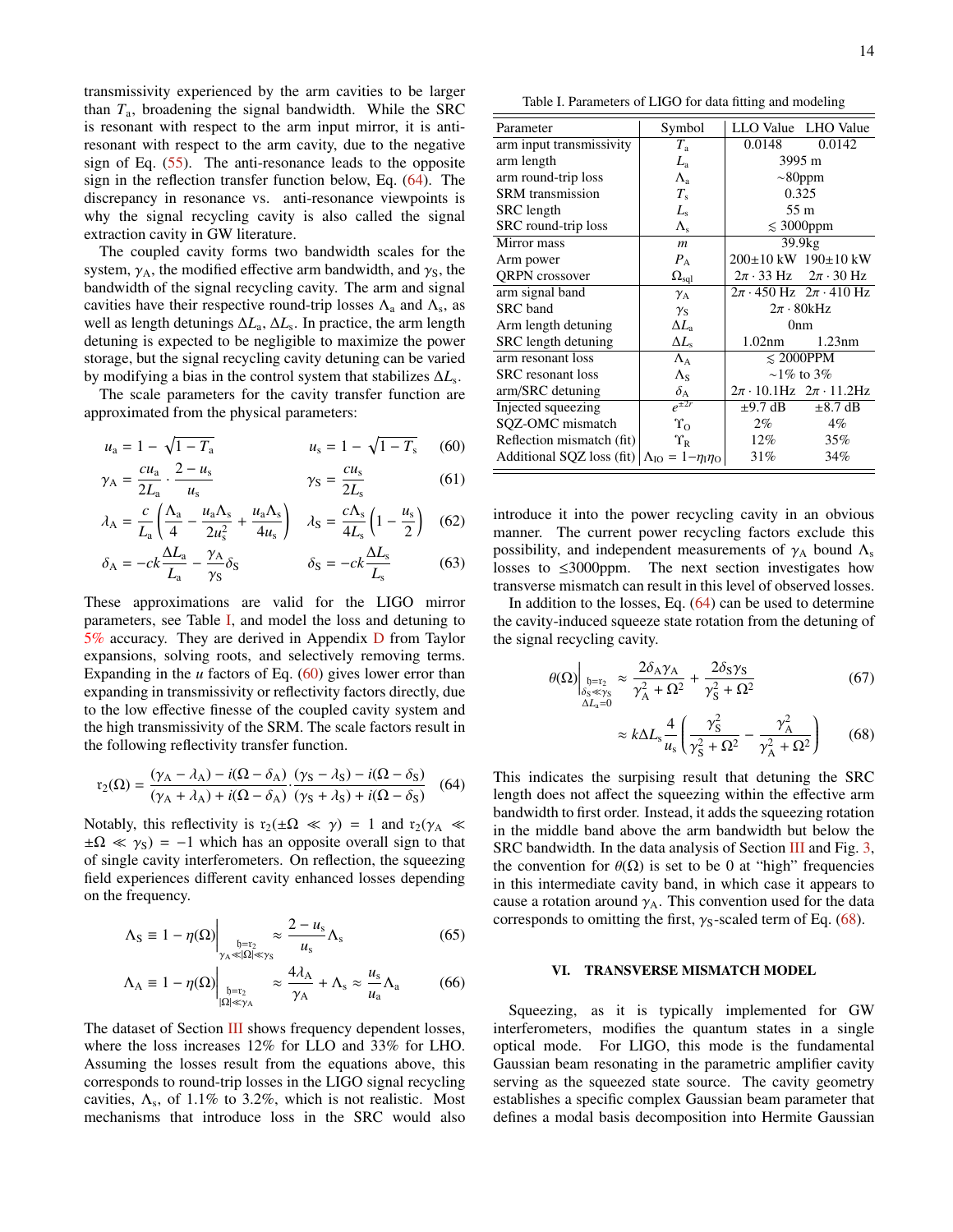(HG) or Laguerre Guassian (LG) modes. That basis is transformed and redefined during the beam propagation through free space and through telescope lenses on its way to and from the interferometer. The cavities of the interferometer each define their own resonating beam parameters and respective HG or LG basis of optical modes.

In practice, the telescopes propagating the squeezed beam to and from the interferometer imperfectly match the complex beam parameters, so basis transformations must occur that mix the optical modes. The mismatch of complex beam parameters is called here "transverse mismatch". Nonfundamental HG or LG transverse modes do not enter the OPA cavity, and so carry standard vacuum rather than squeezing. Basis mixing from transverse mismatch thus leads to losses; however, unlike typical losses such basis transformations are coherent and unitary, which leads to the constructive and destructive interference effects studied in this section.

The interferometer transfer function  $h(\Omega)$  is a single scalar function representing the frequency dependence of the squeezing channel from source to readout, but the optical fields physically have many more channels. The cavities visited by the squeezed states each have a transfer function matrix in their local basis, given by  $H_I$ ,  $H_R$ ,  $H_O$  for the squeezing input, interferometer reflection, and system output respectively. The diagonals of these matrices indicate the frequency response during traversal for every transverse optical mode. The off-diagonals represent the coupling response between modes that result from scattering and optical wavefront errors.

Between the cavities, U matrices represent the basis transformations due to transverse mismatch. Here,  $\vec{e}_{\text{sqz}}$ ,  $\vec{e}_{\text{read}}$ are basis vectors for projecting from the single optical mode of the emitted squeezed states and to the single mode of the optical homodyne readout defined by its local oscillator field.

$$
f_1(\Omega) = \vec{e}_{\text{read}}^{\dagger} \mathbf{H}(\Omega) \vec{e}_{\text{sqz}}
$$
(69)

$$
\mathbf{H}(\Omega) = \mathbf{H}_{\text{O}} \mathbf{U}_{\text{O,R}} \mathbf{H}_{\text{R}} \mathbf{U}_{\text{R,I}} \mathbf{H}_{\text{I}} \tag{70}
$$

Equation  $(69)$  and Eq.  $(70)$  give the general, basis independent, form to compose the effective transfer function for the squeezed field using a multi-modal simulation of a passive interferometer. This is complicated in the general case, but the following analysis develops a simpler, though general, model for how transverse mismatch manifests as squeezing losses.

Transverse mismatch is often physically measured as a loss of coupling efficiency, Υ, of an external Gaussian beam to a cavity measured as a change in optical power. Realistically, more than two transverse modes are necessary to maintain realistic and unitary basis transformations, but, for small mismatches of complex beam parameters,  $\Upsilon$  < 10%. In this case, only the two lowest modes in the Laguerre-Gauss basis have significant cross-coupling. For low losses, the fundamental Gaussian mode, LG0, loses most of its power to the radially symmetric LG1 mode, assuming low astigmatism and omitting azimuthal indices. This motivates the following simplistic two-mode model to analyze the effect of losses on h(Ω). In this model U gives the unitary, though not perfectly

physical, basis transformation:

<span id="page-14-2"></span>
$$
\mathbf{U}(\Upsilon, \psi, \phi) \equiv e^{i\phi} \begin{bmatrix} \sqrt{1-\Upsilon} & -e^{i\psi} \sqrt{\Upsilon} \\ e^{-i\psi} \sqrt{\Upsilon} & \sqrt{1-\Upsilon} \end{bmatrix}
$$
(71)

This unitary transformation includes two unknown phase parameters. The first,  $\psi$ , is the phase of the mismatch, which characterizes whether beam size error or wavefront phasing error dominates the overlap integral of the external LG0 and cavity LG1 modes. The second,  $\phi$ , is the mismatch phase error from the external LG0 to the cavity LG0. The  $\phi$  term is included above to fully express the unitary freedom of U, but is indistinguishable from path length offsets, physically controlled to be 0, and ignored in further expressions.



<span id="page-14-3"></span>Figure 5. Propagation of the squeezed beam and unsqueezed higher order transverse beam modes from source to readout. The stages (a)-(d) correspond to the components in Fig. [1,](#page-4-4) depicting the matrix math of Eqs. [\(72\)](#page-15-1) to [\(75\)](#page-15-2).  $\Upsilon_I$  represents the transverse mismatch loss of the squeezing to interferometer, and  $\Upsilon_0$  is the mismatch of the squeezing to readout via the output mode cleaner. These mismatches cause beamsplitter-like mixing between the LG0 and LG1+ modes through Eq. [\(71\)](#page-14-2).  $\psi_1$ ,  $\psi_0$ ,  $\psi_0$  are unmeasured phasing terms of the interferometer and output mismatch and of the Gouy-phase advance interferometer and output mismatch and of the Gouy-phase advance from the beam propagating to the output mode cleaner.

<span id="page-14-1"></span><span id="page-14-0"></span>In the case of a GW interferometer with an output mode cleaner, there are two mode matching efficiencies expressed as individually measurable parameters. The first is the coupling efficiency (in power) and phasing associated between the squeezer and interferometer  $\Upsilon_L$ ,  $\psi_L$ . The second are parameters for efficiency and phasing between the squeezer and output for efficiency and phasing between the squeezer and output mode cleaner,  $\Upsilon_0$ ,  $\psi_0$ , which defines the mode of the interferometer's homodyne readout. Both cases represent a basis change from the Laguerre-Gauss modes of the squeezer OPA cavity into the basis of each respective cavity. In constructing  $H(\Omega)$ , however, the squeezing is transformed to the interferometer basis, reflects, and then transforms back to the squeezing basis. This corresponds to the operations of Fig. [5.](#page-14-3) There are also parameters to express the coupling efficiency and phase,  $\Upsilon_F$ ,  $\psi_F$ , between the interferometer cavity and the OMC cavity. The  $\Upsilon_F$  parameter is less natural to analyze squeezing is not independent from  $\Upsilon_I$  and  $\Upsilon_O$ . It is considered at the end of this section, as it can also be independently measured.

Fig. [5](#page-14-3) is implemented into Eq. [\(70\)](#page-14-1) through this simplistic two-mode representation by assuming that the interferometer reflection transfer function  $r(Ω)$  applies to the LG0 mode in the interferometer basis. The LG1 mode picks up the reflection transfer function  $r_{\text{hom}}$ , which is approximately ∼1 due to high order modes being non-resonant in the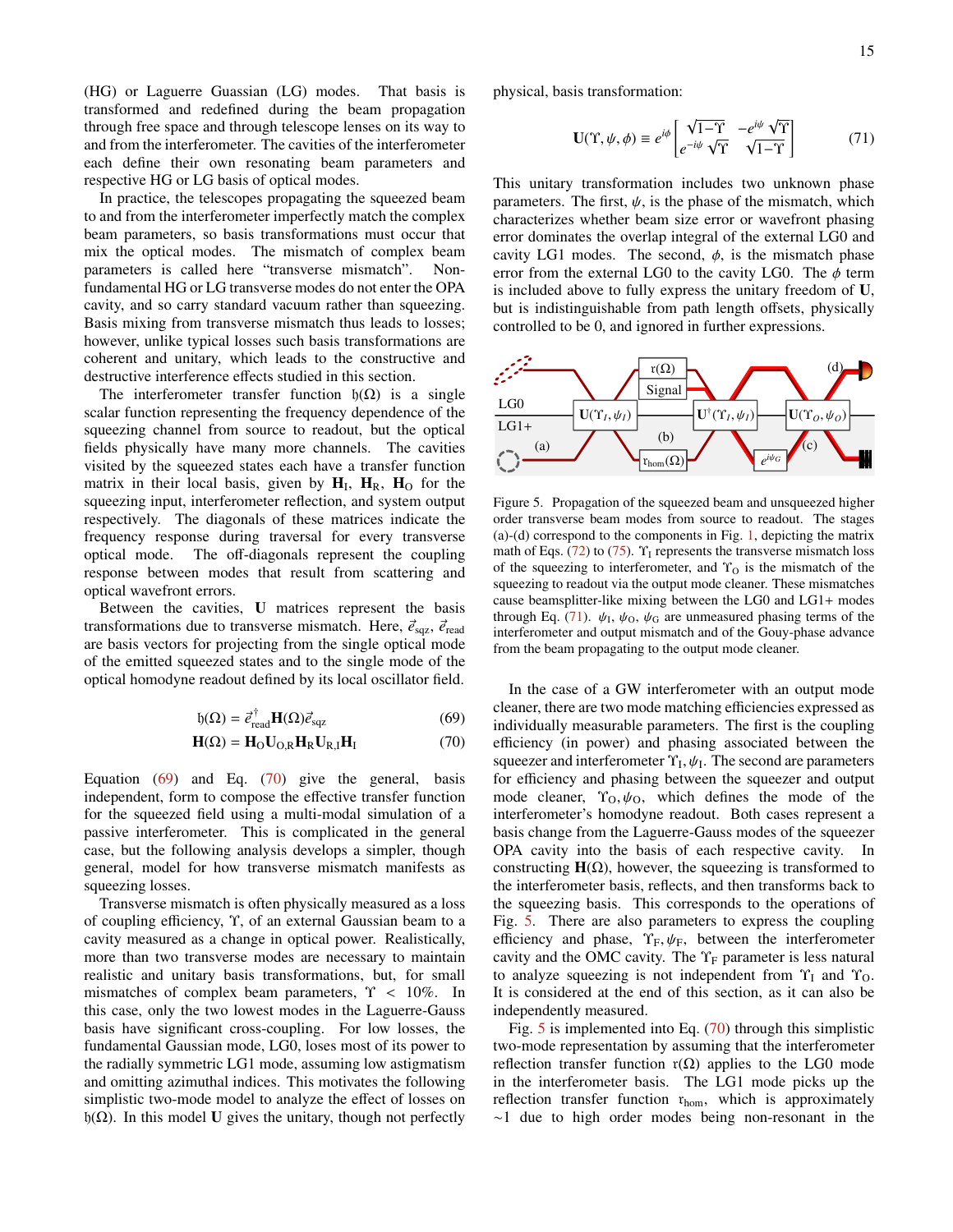interferometer cavities and thus directly reflecting.

$$
\mathbf{H}_{\rm R} = \begin{bmatrix} r(\Omega) & 0 \\ 0 & r_{\rm hom}(\Omega) \end{bmatrix}, \qquad \qquad \mathbf{G} = \begin{bmatrix} 1 & 0 \\ 0 & e^{i\psi_G} \end{bmatrix} \tag{72}
$$

$$
r(\Omega) = r_2(\Omega)
$$
 or  $r_1(\Omega)$   $r_{\text{hom}}(\Omega) = e^{i\theta_{\text{hom}}} \approx 1$  (73)

The reflection term  $r(\Omega)$  can use either the single, Eq. [\(55\)](#page-12-1), or double, Eq. [\(64\)](#page-13-2), cavity forms. LIGO, using resonant sideband extraction, uses  $r_2(\Omega)$ . Frequencies where the reflection takes a negative sign will be shown to experience destructive interference from modal basis changes, increasing squeezing losses. The G matrix includes a phasing factor due to additional Gouy phase of higher-order-modes. This factor is degenerate with the mismatch phasings  $\psi_I$  and  $\psi_O$  in observable effects. These matrices are composed per Fig. [5](#page-14-3) to formulate the overall transfer function of the squeezed field.

$$
\mathbf{H}(\Omega) = \underbrace{\mathbf{U}(\Upsilon_{\Omega}, \psi_{\Omega})\mathbf{G}\mathbf{U}^{\dagger}(\Upsilon_{\text{I}}, \psi_{\text{I}})}_{\mathbf{U}_{\text{O,R}}} \mathbf{H}_{\text{R}} \underbrace{\mathbf{U}(\Upsilon_{\text{I}}, \psi_{\text{I}})}_{\mathbf{U}_{\text{R,I}}} \tag{74}
$$

$$
\mathfrak{h}(\Omega) = \begin{bmatrix} 1 \\ 0 \end{bmatrix}^T \mathbf{H}(\Omega) \begin{bmatrix} 1 \\ 0 \end{bmatrix}, \text{ and using } \mathbf{H}_{\Omega} = \mathbf{H}_{\text{I}} = \mathbf{1} \qquad (75)
$$

Ignoring intra-cavity losses and detunings, the two reflection forms  $r_1$ ,  $r_2$  can be simplified to give their respective transfer functions  $\mathfrak{h}_1, \mathfrak{h}_2$ .

For quantum noise below  $\Omega \leq \gamma_{\rm S}$ , the double cavity reflectivity r<sub>2</sub>( $\Omega$ ) behaves like a single cavity, using the  $\gamma_A$ of Eq.  $(61)$  and with the opposite reflection sign as Eq.  $(55)$ .

$$
r_2(\Omega) \approx +\frac{\gamma_A - i\Omega}{\gamma_A + i\Omega} \quad \Rightarrow \quad f_2(\Omega) = \sqrt{1 - \Upsilon_0} \frac{\gamma_A - i\alpha\Omega}{\gamma_A + i\Omega} \quad (76)
$$

$$
\mathbf{r}_1(\Omega) = -\frac{\gamma_A - i\Omega}{\gamma_A + i\Omega} \quad \Rightarrow \quad \mathbf{h}_1(\Omega) = \sqrt{1 - \Upsilon_O} \frac{i\Omega - \alpha \gamma_A}{i\Omega + \gamma_A} \quad (77)
$$

Using the factor

$$
\alpha \equiv 1 - 2\Upsilon_{\rm I} + 2\beta \sqrt{\Upsilon_{\rm I} \Upsilon_{\rm O}} e^{i\psi_{\rm R}} \tag{78}
$$

where:

$$
\beta \equiv \sqrt{\frac{1 - \Upsilon_1}{1 - \Upsilon_0}} \approx 1 \tag{79}
$$

$$
\psi_{\rm R} \equiv \psi_{\rm O} + \psi_G - \psi_{\rm I} \tag{80}
$$

The phasing factor  $\psi_R$  shows that the unknown mismatch phasings combine to a single unknown overall phase. This overall phase determines the extent to which the separate beam mismatches of  $\Upsilon_I$  and  $\Upsilon_O$  coherently stack or cancel with each-other. The factor  $\alpha$  is the total squeezer LG0 to readout LG0 coupling factor for the effective mode mismatch of the full system, specifically when the interferometer reflection  $r(\Omega) = -1$ . As an effective mismatch, it can be related back to the diagonal elements of Eq. [\(71\)](#page-14-2) to give an effective mismatch loss on reflection,  $\Upsilon_R$ .

$$
\Upsilon_{\rm R} = 1 - |\alpha|^2 \approx 4\Upsilon_{\rm I} - 4\beta \sqrt{\Upsilon_{\rm I} \Upsilon_{\rm O}} \cos(\psi_{\rm R}) \tag{81}
$$

This effective mismatch loss becomes apparent after computing the full system efficiency  $\eta(\Omega)$  (Eq. [\(52\)](#page-11-2)) using  $\mathfrak{h}_1$ 

<span id="page-15-1"></span>and  $\mathfrak{h}_2$ .

<span id="page-15-6"></span>
$$
\eta_{R}(\Omega)\Big|_{\mathfrak{h}=\mathfrak{h}_{2}} = (1 - \Upsilon_{\Omega}) \frac{\gamma_{A}^{2} + (1 - \Upsilon_{R}) \Omega^{2}}{\gamma_{A}^{2} + \Omega^{2}}
$$
(82)

<span id="page-15-7"></span>
$$
\eta_{R}(\Omega)\Big|_{\mathfrak{h}=\mathfrak{h}_{1}} = (1 - \Upsilon_{O}) \frac{\Omega^{2} + (1 - \Upsilon_{R}) \gamma_{A}^{2}}{\gamma_{A}^{2} + \Omega^{2}}
$$
(83)

For the double cavity system of LIGO, Fig. [3](#page-6-0) is presented using the loss rather than efficiency. To relate to the measurement, the loss attributable to mode mismatch is then written

<span id="page-15-0"></span>
$$
\Lambda_{\Upsilon}(\Omega) \equiv 1 - \eta_{\mathcal{R}} \Big|_{\mathfrak{h} = \mathfrak{h}_{2}} \approx \Upsilon_{\mathcal{O}} + \frac{\Omega^{2}}{\gamma_{\mathcal{A}}^{2} + \Omega^{2}} \Upsilon_{\mathcal{R}} \tag{84}
$$

<span id="page-15-2"></span>Mode mismatches between the squeezer and OMC were directly measured during the LIGO squeezer installation to be  $2\% - 4\%$ , and mismatches from the squeezer and interferometer were indirectly measured but are expected to be of a similar level. The large factors in Eq. [\(81\)](#page-15-3) indicate that the independent mismatch measurements are compatible with the observed frequency dependence and levels of the losses to squeezing. The effective mismatch loss  $\Upsilon_R$  has the following bounds with respect to the independent mismatch measurements.

<span id="page-15-4"></span>
$$
\Upsilon_{\rm R} \approx 4\Upsilon_{\rm I} \qquad \text{when } \Upsilon_{\rm O} = 0 \tag{85}
$$

$$
0 \leq \Upsilon_{\text{R}} \leq 8\Upsilon_{\text{I}} \qquad \text{when } \Upsilon_{\text{I}} = \Upsilon_{\text{O}} \tag{86}
$$

$$
\Upsilon_R \approx 4\Upsilon_I
$$
 when averaged over  $\psi_R$  (87)

<span id="page-15-5"></span>It is worth noting here how the realistic interferometer differs from this simple two-mode model. The primary key difference is that real mismatch occurs with more transverse modes. Expanding this matrix model to include more modes primarily adds more  $cos(\psi_R)$ -type factors to the last term of Eq. [\(81\)](#page-15-3). These factors will tend to average coherent additive mismatch between the squeezer and the OMC away, leaving only the squeezer to interferometer terms. Additionally, not only is there beam parameter mismatch from imperfect beam-matching telescopes, but there is also some amount of misalignment, statically or in RMS drift. Mismatch into modes of different order picks up different factors of  $\psi_{\text{G}}$ . Together, including more modes leaves the bounds above intact, but makes Eq. [\(87\)](#page-15-4) more representative given the expanded dimensionality of mismatch-space to average away  $\cos(\psi_R)$ .

The other notable difference in realistic instruments is that the high order modes pick up small phase shifts of reflection, as the cavities are not perfectly out of resonance at all high order modes. This corresponds to  $r_{\text{hom}} \neq 1$ . The signal recycling mirror is sufficiently low transmissivity that the finesse is low and, even when off-resonance, higher order modes pick up a small but slowly varying phase shift. This has the property of mixing the frequency dependent losses resulting from  $b_1$  and  $b_2$ , resulting in a slightly more varied frequency-dependence that is captured in the full model of Appendix [E.](#page-21-0)

<span id="page-15-3"></span>While the phasing of the mismatch,  $\psi_R$ , is not directly measurable, it manifests in an observable way. It adds to the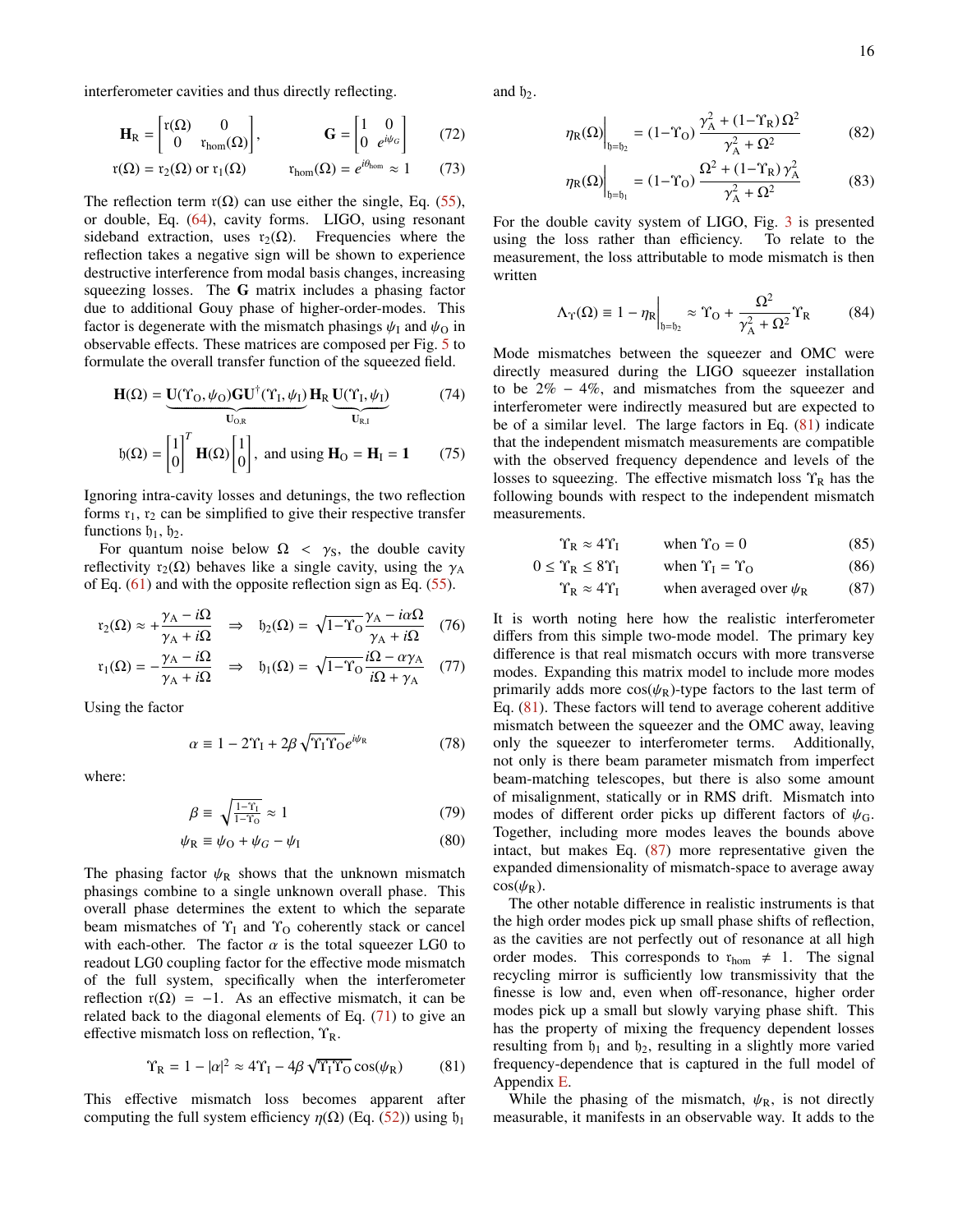complex phase of  $\alpha$  to cause a slight rotation of the squeezing phase, making the cavity appear as if it is detuned. the frequency dependence and magnitude of this rotation is given by (c.f. Eq. [\(51\)](#page-11-1)),

$$
\theta_{\Upsilon}(\Omega) \equiv \theta \Big|_{\mathfrak{h} = \mathfrak{h}_2} \approx \frac{-\Omega^2}{\gamma_A^2 + \Omega^2} 2\beta \sqrt{\Upsilon_{\mathfrak{f}} \Upsilon_{\mathfrak{O}}} \sin(\psi_{\mathfrak{R}}) \qquad (88)
$$

which adds to the rotation from cavity length detuning which adds to the rotation from cavity length detuning Eq. [\(68\)](#page-13-4). The addition of this term with  $\sqrt{\Upsilon_1 \Upsilon_0}$  unknown confounds the ability to use the data of Fig. [3](#page-6-0) to constrain  $\psi_R$ . There is a small discrepancy between the lengthdetuning induced optical spring observed in the interferometer calibration [\[55,](#page-19-6) [56\]](#page-19-7) and the detuning inferred from the data. The additional mismatch phase shift helps explain that such a discrepancy is possible, but the two should be studied in more detail. Note that the small Gouy phase shift from  $r_{\text{hom}}$  can be significant for this small detuning effect. The expression above is primarily provided to indicate the magnitude of variation as a function of  $sin(\psi_R)$ , so that future observations can better constrain  $\psi_R$  by comparing squeezing measurements of  $\theta(\Omega)$  with calibration measurements of the optical spring arising from  $\delta$ <sub>S</sub>.

The asymmetric contribution of  $\alpha$  in Eq. [\(76\)](#page-15-5) also causes mode mismatch to contribute to optical dephasing,  $\Xi(\Omega)$  (c.f. Eq. [\(53\)](#page-11-3)). The dependence on  $r_{\text{hom}}$ ,  $\Upsilon_L$ ,  $\psi_R$  is complex and does not have single dominating contributions, so an analytic does not have single dominating contributions, so an analytic expression is not computed here. Using the exact models of Appendix  $E$ , that mimic the datasets of Section [III](#page-4-1) give a Appendix E, that mimic the datasets of section III give a<br>contribution of  $\sqrt{\Xi}$  that peaks at  $\gamma_A$  and is 10-20mRad for<br>the Livingston LLO model, and 10-50mRad for the Hanford the Livingston LLO model, and 10-50mRad for the Hanford LHO model, with a range due to imperfect knowledge of the mismatch parameters.

The transverse mismatch calculations so far use the parameters  $\Upsilon_0$ , which is directly measurable, and  $\Upsilon_I$ , which is independent, but  $\Upsilon_I$  can not easily be measured using invasive direct measurements due to the fragile operating state of the GW interferometer. Another mismatch parameter exists for the signal beam traveling with the Michelson fringe-offset light. This beam experiences a separate mode matching efficiency,  $\Upsilon_F$ , denoting the mismatch loss between the interferometer and the OMC.  $\Upsilon_F$  can be calculated from the original parameters by following the red signal path depicted in Fig. [5.](#page-14-3)

$$
e^{i\phi_{\rm F}}\mathbf{U}(\Upsilon_{\rm F},\psi_{\rm S})=\mathbf{U}(\Upsilon_{\rm O},\psi_{\rm O})\mathbf{G}\mathbf{U}^{\dagger}(\Upsilon_{\rm I},\psi_{\rm I})\tag{89}
$$

Expanding this form results in the following relations

$$
\Upsilon_{\rm F} \approx \Upsilon_{\rm O} + \Upsilon_{\rm I} - 2\sqrt{\Upsilon_{\rm O}\Upsilon_{\rm I}}\cos(\psi_{\rm R})\tag{90}
$$

$$
\Upsilon_{\rm F} \approx \Upsilon_{\rm R}/2 + \Upsilon_{\rm O} - \Upsilon_{\rm I} \tag{91}
$$

Experimentally,  $\Upsilon_F$  can be determined or estimated more directly than  $\Upsilon_I$  by using signal fields from the arms, though can be confused with projection loss when the local oscillator readout angle  $\xi \neq 0$  (c.f. Eq. [\(28\)](#page-9-3)). These formulas provide the set of relations to estimate each of the mode mismatch parameters from the others, and potentially the overall mismatch phase  $\psi_R$  as well. These relations are

calculated using the assumptions of this section: the twomode approximation and that  $r_{\text{hom}} \simeq 1$ .

Together, the relations of this section give insight in to how the physical mismatch parameters,  $\Upsilon_I$ ,  $\Upsilon_O$  and  $\Upsilon_F$ contribute to squeezing degradations.  $\Upsilon_R$  is a new form of effective mismatch parameter that is directly measurable from squeezing data, using the analysis of Section [III.](#page-4-1) It indicates how squeezing changes with frequency due to Eqs. [\(82\)](#page-15-6) to [\(83\)](#page-15-7). Together, the complex, coherent interactions of transverse modal mixing on squeezed state can be concisely characterized in cavity-enhanced interferometers.

## A. Implications for Frequency Dependent Squeezing

This analysis of the transverse mismatch applies to the reflection of squeezing off of any form of cavity. Namely, the detuned filter cavity for frequency-dependent rotation of squeezing in the LIGO A+ upgrade. This cavity will be installed on the input,  $\mathbb{H}$  section of the squeezing transformation sequence. The filter cavity mismatch loss  $\Upsilon_{\text{fc}}$ will behave analogously to  $\Upsilon_I$ , introducing losses of ~4 $\Upsilon_I$ at frequencies resonating in the cavity. The mismatch loss adds to those caused by the internal round-trip cavity loss  $\Lambda_{\text{fc}}$ , creating the effective loss  $\Lambda_{\text{FC}} \approx 4 \Upsilon_{\text{fc}} + 4 \lambda_{\text{FC}} / \gamma_{\text{FC}}$  using Eq. [\(54\)](#page-12-2).

The intra-cavity losses then set the scale for how much transverse mismatch is allowable before mismatch dominates the squeezing degradation,  $\Upsilon_{\text{fc}} < \Lambda_{\text{fc}}/T_{\text{fc}}$ . More importantly, they add to the dephasing from the detuned cavity, by creating an effective  $\lambda'_{FC} = \lambda_{FC} + \Upsilon_{fc}\gamma_{FC}$  which can be used in Eq. [\(59\)](#page-12-3).<br>The dephasing will set the limit to the allowable injected The dephasing will set the limit to the allowable injected squeezing  $e^{\pm 2r}$  level as it introduces anti-squeezing at critical frequencies in the spectrum for astrophysics.

## VII. CONCLUSIONS

Before this work, the squeezing level in the LIGO interferometers was routinely estimated using primarily highfrequency measurements. This was done to utilize a frequency band where the classical noise contributions were small, while also giving a large bandwidth over which to improve the ∆*F*∆*t* statistical error in noise estimates. In doing so, LIGO recorded a biased view of the state of squeezing performance between the two instruments. The data analysis of this work has revealed several critical features to better understand and ultimately improve the quantum noise in LIGO.

First, it indicates that the two sites have similar optical losses in their injection and readout components, as seen from the low-frequency losses of Fig. [3.](#page-6-0) There is still a small excess of losses over the predictions given in [\[3\]](#page-17-2), but substantially less than implied when estimating the losses using high frequency observations. The most culpable loss components in the LIGO interferometers are being upgraded for the next observing run.

Second, this data analysis indicates that squeezing is degraded particularly at high frequencies, and the modeling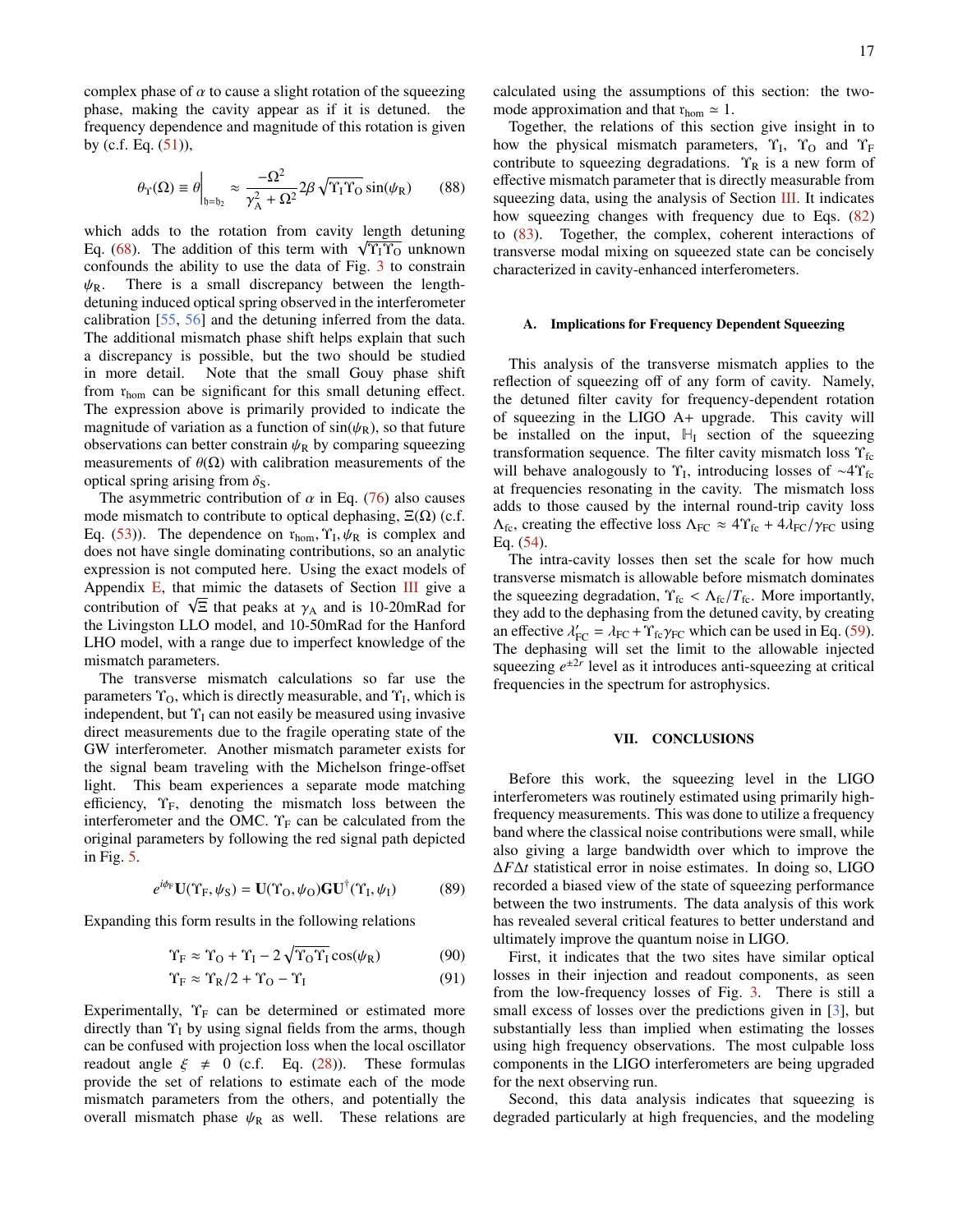and derivations provide the mechanism of transverse optical mode mismatch, external to the cavities, as a plausible physical explanation. This will be addressed in LIGO through the addition of active wavefront control to better match the beam profiles between the squeezer's parametric amplifier, new filter cavity installation, interferometer, and output mode cleaner.

Third, the quantum radiation pressure noise is now not only measured, but employed as a diagnostic tool along with squeezing. QRPN indicates that the effective local oscillator angle in the Michelson fringe offset light at LLO is a specific, nonzero, value. This indicates that to power up the detector further, while maintaining a constant level of fringe light, the angle will grow larger and cause more pronounced degradation of the sensitivity by projecting out of the signal's quadrature. Ultimately, the LO angle should become configurable using balanced homodyne detection, another planned upgrade as part of "A+".

Finally, this work carefully derives useful formula to manipulate the quantum squeezing response metrics. These are useful to reason and rationalize the interactions of squeezing with ever more complex detectors, both for gravitational-wave interferometers, and more generally

- <span id="page-17-0"></span>[1] R. Abbott et al. (The LIGO Collaboration and The VIRGO Collaboration), Population Properties of Compact Objects from the Second LIGO-Virgo Gravitational-Wave Transient Catalog, [ArXiv201014533 Astro-Ph Physicsgr-Qc \(2020\),](http://arxiv.org/abs/2010.14533) [arXiv:2010.14533 \[astro-ph, physics:gr-qc\].](https://arxiv.org/abs/2010.14533)
- <span id="page-17-1"></span>[2] R. Abbott et al. (The LIGO Collaboration and The VIRGO Collaboration), GWTC-2: Compact Binary Coalescences Observed by LIGO and Virgo During the First Half of the Third Observing Run, [ArXiv201014527 Astro-Ph Physicsgr-](http://arxiv.org/abs/2010.14527)[Qc \(2020\),](http://arxiv.org/abs/2010.14527) [arXiv:2010.14527 \[astro-ph, physics:gr-qc\].](https://arxiv.org/abs/2010.14527)
- <span id="page-17-2"></span>[3] M. Tse et al., Quantum-Enhanced Advanced LIGO Detectors in the Era of Gravitational-Wave Astronomy, [Phys. Rev. Lett.](https://doi.org/10.1103/PhysRevLett.123.231107) 123[, 231107 \(2019\).](https://doi.org/10.1103/PhysRevLett.123.231107)
- [4] F. Acernese et al. (Virgo Collaboration), Increasing the Astrophysical Reach of the Advanced Virgo Detector via the Application of Squeezed Vacuum States of Light, [Phys. Rev.](https://doi.org/10.1103/PhysRevLett.123.231108) Lett. 123[, 231108 \(2019\).](https://doi.org/10.1103/PhysRevLett.123.231108)
- <span id="page-17-3"></span>[5] J. Lough, E. Schreiber, F. Bergamin, H. Grote, M. Mehmet, H. Vahlbruch, C. Affeldt, M. Brinkmann, A. Bisht, V. Kringel, H. Lück, N. Mukund, S. Nadji, B. Sorazu, K. Strain, M. Weinert, and K. Danzmann, First Demonstration of 6 dB Quantum Noise Reduction in a Kilometer Scale Gravitational Wave Observatory, Phys. Rev. Lett. 126[, 041102 \(2021\).](https://doi.org/10.1103/PhysRevLett.126.041102)
- <span id="page-17-4"></span>[6] A. Buikema et al., Sensitivity and performance of the Advanced LIGO detectors in the third observing run, [Phys. Rev. D](https://doi.org/10.1103/PhysRevD.102.062003) 102, [062003 \(2020\).](https://doi.org/10.1103/PhysRevD.102.062003)
- <span id="page-17-5"></span>[7] H. Yu et al., Quantum correlations between light and the kilogram-mass mirrors of LIGO, Nature 583[, 43 \(2020\).](https://doi.org/10.1038/s41586-020-2420-8)
- <span id="page-17-6"></span>[8] F. Acernese et al. (The Virgo Collaboration), Quantum Backaction on kg-Scale Mirrors: Observation of Radiation Pressure Noise in the Advanced Virgo Detector, [Phys. Rev. Lett.](https://doi.org/10.1103/PhysRevLett.125.131101) 125[, 131101 \(2020\).](https://doi.org/10.1103/PhysRevLett.125.131101)
- <span id="page-17-7"></span>[9] V. B. Braginsky, Y. I. Vorontsov, and K. S. Thorne, Quantum Nondemolition Measurements, Science 209[, 547 \(1980\).](https://doi.org/10.1126/science.209.4456.547)

commonplace. The design of a future generation of gravitational wave detectors must be optimized specifically to maintain exceptional levels of squeezing compared to today. The quantum response metrics derived in this paper will aid that design work by simplifying our interpretation of squeezing with simulations. With these diagnostics and the data from observing run 3, LIGO is now better prepared to install and characterize frequency dependent squeezing in its "A+" upgrade not as a demonstration, but for stable, longterm improvement of the quantum enhanced observatories to detect astrophysical events.

### ACKNOWLEDGMENTS

LIGO was constructed by the California Institute of Technology and Massachusetts Institute of Technology with funding from the National Science Foundation, and operates under Cooperative Agreement No. PHY-0757058. Advanced LIGO was built under Grant No. PHY-0823459. The authors gratefully acknowledge the National Science Foundation Graduate Research Fellowship under Grant No. 1122374.

- [10] V. B. Braginsky, F. Y. Khalili, and K. S. Thorne, [Quantum Measurement](https://doi.org/10.1017/CBO9780511622748) (Cambridge University Press, Cambridge, 1992).
- <span id="page-17-8"></span>[11] V. B. Braginsky and F. Y. Khalili, Quantum nondemolition measurements: The route from toys to tools, [Rev. Mod. Phys.](https://doi.org/10.1103/RevModPhys.68.1) 68[, 1 \(1996\).](https://doi.org/10.1103/RevModPhys.68.1)
- <span id="page-17-9"></span>[12] H. J. Kimble, Y. Levin, A. B. Matsko, K. S. Thorne, and S. P. Vyatchanin, Conversion of conventional gravitational-wave interferometers into quantum nondemolition interferometers by modifying their input and/or output optics, [Phys. Rev. D](https://doi.org/10.1103/PhysRevD.65.022002) 65, [022002 \(2001\).](https://doi.org/10.1103/PhysRevD.65.022002)
- <span id="page-17-10"></span>[13] L. McCuller, C. Whittle, D. Ganapathy, K. Komori, M. Tse, A. Fernandez-Galiana, L. Barsotti, P. Fritschel, M. MacInnis, F. Matichard, K. Mason, N. Mavalvala, R. Mittleman, H. Yu, M. E. Zucker, and M. Evans, Frequency-Dependent Squeezing for Advanced LIGO, Phys. Rev. Lett. 124[, 171102 \(2020\).](https://doi.org/10.1103/PhysRevLett.124.171102)
- <span id="page-17-12"></span>[14] Y. Zhao, N. Aritomi, E. Capocasa, M. Leonardi, M. Eisenmann, Y. Guo, E. Polini, A. Tomura, K. Arai, Y. Aso, Y.-C. Huang, R.-K. Lee, H. Lück, O. Miyakawa, P. Prat, A. Shoda, M. Tacca, R. Takahashi, H. Vahlbruch, M. Vardaro, C.-M. Wu, M. Barsuglia, and R. Flaminio, Frequency-Dependent Squeezed Vacuum Source for Broadband Quantum Noise Reduction in Advanced Gravitational-Wave Detectors, [Phys.](https://doi.org/10.1103/PhysRevLett.124.171101) Rev. Lett. 124[, 171101 \(2020\).](https://doi.org/10.1103/PhysRevLett.124.171101)
- [15] E. Oelker, T. Isogai, J. Miller, M. Tse, L. Barsotti, N. Mavalvala, and M. Evans, Audio-Band Frequency-Dependent Squeezing for Gravitational-Wave Detectors, [Phys.](https://doi.org/10.1103/PhysRevLett.116.041102) Rev. Lett. 116[, 041102 \(2016\).](https://doi.org/10.1103/PhysRevLett.116.041102)
- [16] S. Chelkowski, H. Vahlbruch, B. Hage, A. Franzen, N. Lastzka, K. Danzmann, and R. Schnabel, Experimental characterization of frequency-dependent squeezed light, [Phys. Rev. A](https://doi.org/10.1103/PhysRevA.71.013806) 71, [013806 \(2005\).](https://doi.org/10.1103/PhysRevA.71.013806)
- <span id="page-17-11"></span>[17] C. Whittle, K. Komori, D. Ganapathy, L. McCuller, L. Barsotti, N. Mavalvala, and M. Evans, Optimal detuning for quantum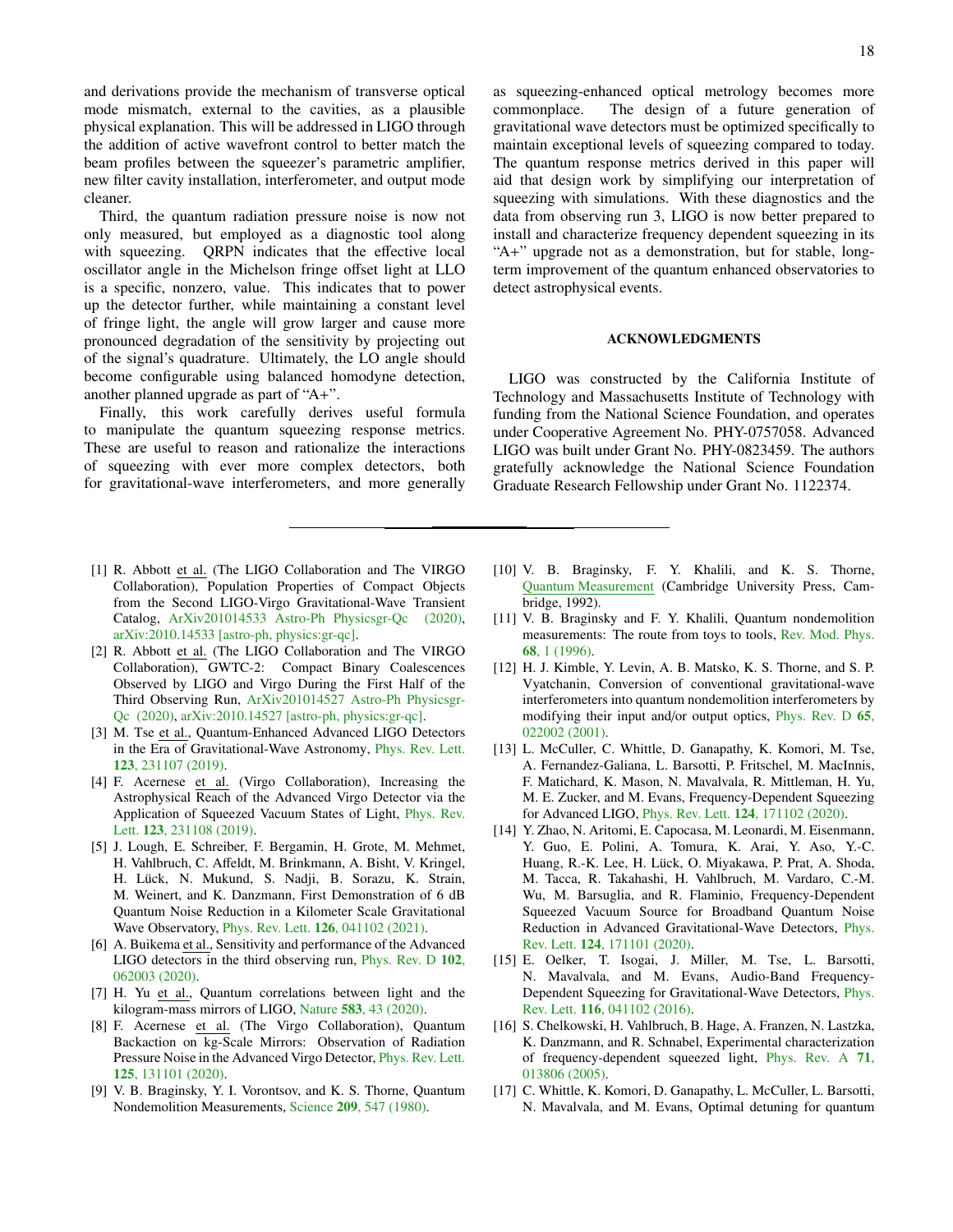filter cavities, Phys. Rev. D 102[, 102002 \(2020\).](https://doi.org/10.1103/PhysRevD.102.102002)

- [18] F. Y. Khalili, Optimal configurations of filter cavity in future gravitational-wave detectors, Phys. Rev. D 81[, 122002 \(2010\).](https://doi.org/10.1103/PhysRevD.81.122002)
- [19] M. Evans, L. Barsotti, P. Kwee, J. Harms, and H. Miao, Realistic filter cavities for advanced gravitational wave detectors, Phys. Rev. D 88[, 022002 \(2013\).](https://doi.org/10.1103/PhysRevD.88.022002)
- <span id="page-18-0"></span>[20] P. Kwee, J. Miller, T. Isogai, L. Barsotti, and M. Evans, Decoherence and degradation of squeezed states in quantum filter cavities, Phys. Rev. D 90[, 062006 \(2014\).](https://doi.org/10.1103/PhysRevD.90.062006)
- <span id="page-18-1"></span>[21] H. T. Cao, H. T. Cao, S. W. S. Ng, S. W. S. Ng, M. Noh, M. Noh, A. Brooks, F. Matichard, F. Matichard, P. J. Veitch, and P. J. Veitch, Enhancing the dynamic range of deformable mirrors with compression bias, [Opt. Express, OE](https://doi.org/10.1364/OE.408921) 28, 38480 (2020).
- [22] H. T. Cao, H. T. Cao, A. Brooks, S. W. S. Ng, S. W. S. Ng, D. Ottaway, D. Ottaway, A. Perreca, A. Perreca, J. W. Richardson, A. Chaderjian, A. Chaderjian, P. J. Veitch, and P. J. Veitch, High dynamic range thermally actuated bimorph mirror for gravitational wave detectors, [Appl. Opt., AO](https://doi.org/10.1364/AO.376764) 59, [2784 \(2020\).](https://doi.org/10.1364/AO.376764)
- <span id="page-18-2"></span>[23] A. Perreca, A. F. Brooks, J. W. Richardson, D. Töyrä, and R. Smith, Analysis and visualization of the output modematching requirements for squeezing in Advanced LIGO and future gravitational wave detectors, [Phys. Rev. D](https://doi.org/10.1103/PhysRevD.101.102005) 101, 102005 [\(2020\).](https://doi.org/10.1103/PhysRevD.101.102005)
- <span id="page-18-3"></span>[24] E. E. Mikhailov, K. Goda, and N. Mavalvala, Noninvasive measurements of cavity parameters by use of squeezed vacuum, Phys. Rev. A 74[, 033817 \(2006\).](https://doi.org/10.1103/PhysRevA.74.033817)
- <span id="page-18-4"></span>[25] P. Fritschel, M. Evans, and V. Frolov, Balanced homodyne readout for quantum limited gravitational wave detectors, [Opt.](https://doi.org/10.1364/OE.22.004224) Express, OE 22[, 4224 \(2014\).](https://doi.org/10.1364/OE.22.004224)
- <span id="page-18-5"></span>[26] M. Xiao, L.-A. Wu, and H. J. Kimble, Precision measurement beyond the shot-noise limit, [Phys. Rev. Lett.](https://doi.org/10.1103/PhysRevLett.59.278) 59, 278 (1987).
- [27] T. Aoki, G. Takahashi, and A. Furusawa, Squeezing at 946nm with periodically poled KTiOPO<sub>-4</sub>, [Opt. Express, OE](https://doi.org/10.1364/OE.14.006930) 14, 6930 [\(2006\).](https://doi.org/10.1364/OE.14.006930)
- [28] Y. Takeno, M. Yukawa, H. Yonezawa, and A. Furusawa, Observation of -9 dB quadrature squeezing with improvement of phase stability in homodyne measurement, [Opt. Express, OE](https://doi.org/10.1364/OE.15.004321) 15[, 4321 \(2007\).](https://doi.org/10.1364/OE.15.004321)
- [29] A. Khalaidovski, H. Vahlbruch, N. Lastzka, C. Gräf, K. Danzmann, H. Grote, and R. Schnabel, Long-term stable squeezed vacuum state of light for gravitational wave detectors, [Class. Quantum Grav.](https://doi.org/10.1088/0264-9381/29/7/075001) 29, 075001 (2012).
- [30] R. Schnabel, H. Vahlbruch, A. Franzen, S. Chelkowski, N. Grosse, H.-A. Bachor, W. P. Bowen, P. K. Lam, and K. Danzmann, Squeezed light at sideband frequencies below 100 kHz from a single OPA, [Optics Communications](https://doi.org/10.1016/j.optcom.2004.06.030) 240, 185 [\(2004\),](https://doi.org/10.1016/j.optcom.2004.06.030) [arXiv:quant-ph](https://arxiv.org/abs/quant-ph/0402064)/0402064.
- <span id="page-18-6"></span>[31] S. Dwyer, L. Barsotti, S. S. Y. Chua, M. Evans, M. Factourovich, D. Gustafson, T. Isogai, K. Kawabe, A. Khalaidovski, P. K. Lam, M. Landry, N. Mavalvala, D. E. McClelland, G. D. Meadors, C. M. Mow-Lowry, R. Schnabel, R. M. S. Schofield, N. Smith-Lefebvre, M. Stefszky, C. Vorvick, and D. Sigg, Squeezed quadrature fluctuations in a gravitational wave detector using squeezed light, [Opt. Express,](https://doi.org/10.1364/OE.21.019047) OE 21[, 19047 \(2013\).](https://doi.org/10.1364/OE.21.019047)
- <span id="page-18-7"></span>[32] The observed quadrature in this context is with respect to the injected quantum states, be they squeezed or vacuum. It is dependent on the quadrature of the interferometer's homodyne readout, but does not refer specifically to it. The effective observed quadrature also does not refer to the specific quadrature that the interferometer signal is modulated into.
- <span id="page-18-8"></span>[33] J. Aasi et al., Advanced LIGO, [Class. Quantum Grav.](https://doi.org/10.1088/0264-9381/32/7/074001) 32, [074001 \(2015\).](https://doi.org/10.1088/0264-9381/32/7/074001)
- <span id="page-18-9"></span>[34] A. Buonanno and Y. Chen, Quantum noise in second generation, signal-recycled laser interferometric gravitationalwave detectors, Phys. Rev. D 64[, 042006 \(2001\).](https://doi.org/10.1103/PhysRevD.64.042006)
- <span id="page-18-10"></span>[35] A. Buonanno and Y. Chen, Scaling law in signal recycled laserinterferometer gravitational-wave detectors, [Phys. Rev. D](https://doi.org/10.1103/PhysRevD.67.062002) 67, [062002 \(2003\).](https://doi.org/10.1103/PhysRevD.67.062002)
- <span id="page-18-11"></span>[36] D. V. Martynov et al. (LSC Instrument Authors), Quantum correlation measurements in interferometric gravitational-wave detectors, Phys. Rev. A 95[, 043831 \(2017\).](https://doi.org/10.1103/PhysRevA.95.043831)
- <span id="page-18-12"></span>[37] F. Gao and L. Han, Implementing the Nelder-Mead simplex algorithm with adaptive parameters, [Comput Optim Appl](https://doi.org/10.1007/s10589-010-9329-3) 51, [259 \(2012\).](https://doi.org/10.1007/s10589-010-9329-3)
- <span id="page-18-13"></span>[38] P. Virtanen, R. Gommers, T. E. Oliphant, M. Haberland, T. Reddy, D. Cournapeau, E. Burovski, P. Peterson, W. Weckesser, J. Bright, S. J. van der Walt, M. Brett, J. Wilson, K. J. Millman, N. Mayorov, A. R. J. Nelson, E. Jones, R. Kern, E. Larson, C. J. Carey, İ. Polat, Y. Feng, E. W. Moore, J. VanderPlas, D. Laxalde, J. Perktold, R. Cimrman, I. Henriksen, E. A. Quintero, C. R. Harris, A. M. Archibald, A. H. Ribeiro, F. Pedregosa, and P. van Mulbregt, SciPy 1.0: Fundamental algorithms for scientific computing in Python, [Nat. Methods](https://doi.org/10.1038/s41592-019-0686-2) 17, 261 (2020).
- <span id="page-18-14"></span>[39] K. L. Dooley, E. Schreiber, H. Vahlbruch, C. Affeldt, J. R. Leong, H. Wittel, and H. Grote, Phase control of squeezed vacuum states of light in gravitational wave detectors, [Opt.](https://doi.org/10.1364/OE.23.008235) Express, OE 23[, 8235 \(2015\).](https://doi.org/10.1364/OE.23.008235)
- [40] H. Vahlbruch, S. Chelkowski, B. Hage, A. Franzen, K. Danzmann, and R. Schnabel, Coherent Control of Vacuum Squeezing in the Gravitational-Wave Detection Band, [Phys.](https://doi.org/10.1103/PhysRevLett.97.011101) Rev. Lett. 97[, 011101 \(2006\).](https://doi.org/10.1103/PhysRevLett.97.011101)
- <span id="page-18-15"></span>[41] S. Chelkowski, H. Vahlbruch, K. Danzmann, and R. Schnabel, Coherent control of broadband vacuum squeezing, [Phys. Rev.](https://doi.org/10.1103/PhysRevA.75.043814) A 75[, 043814 \(2007\).](https://doi.org/10.1103/PhysRevA.75.043814)
- <span id="page-18-16"></span>[42] F. Y. Khalili, Quantum variational measurement and the optical lever intracavity topology of gravitational-wave detectors, Phys. Rev. D 75[, 082003 \(2007\).](https://doi.org/10.1103/PhysRevD.75.082003)
- <span id="page-18-17"></span>[43] C. M. Caves and B. L. Schumaker, New formalism for twophoton quantum optics. I. Quadrature phases and squeezed states, Phys. Rev. A 31[, 3068 \(1985\).](https://doi.org/10.1103/PhysRevA.31.3068)
- <span id="page-18-18"></span>[44] B. L. Schumaker and C. M. Caves, New formalism for two-photon quantum optics. II. Mathematical foundation and compact notation, Phys. Rev. A 31[, 3093 \(1985\).](https://doi.org/10.1103/PhysRevA.31.3093)
- <span id="page-18-19"></span>[45] S. L. Danilishin and F. Y. Khalili, Quantum Measurement Theory in Gravitational-Wave Detectors, [Living Rev. Relativ.](https://doi.org/10.12942/lrr-2012-5) 15[, 5 \(2012\).](https://doi.org/10.12942/lrr-2012-5)
- <span id="page-18-20"></span>[46] S. L. Danilishin, F. Y. Khalili, and H. Miao, Advanced quantum techniques for future gravitational-wave detectors, [Living Rev](https://doi.org/10.1007/s41114-019-0018-y) Relativ 22[, 2 \(2019\).](https://doi.org/10.1007/s41114-019-0018-y)
- <span id="page-18-21"></span>[47] Simulations also typically span multiple optical frequencies, but this is not treated here.
- <span id="page-18-22"></span>[48] T. T. Fricke, N. D. Smith-Lefebvre, R. Abbott, R. Adhikari, K. L. Dooley, M. Evans, P. Fritschel, V. V. Frolov, K. Kawabe, J. S. Kissel, B. J. J. Slagmolen, and S. J. Waldman, DC readout experiment in Enhanced LIGO, [Class. Quantum Grav.](https://doi.org/10.1088/0264-9381/29/6/065005) 29[, 065005 \(2012\).](https://doi.org/10.1088/0264-9381/29/6/065005)
- [49] S. Hild, H. Grote, J. Degallaix, S. Chelkowski, K. Danzmann, A. Freise, M. Hewitson, J. Hough, H. Lück, M. Prijatelj, K. A. Strain, J. R. Smith, and B. Willke, DC-readout of a signalrecycled gravitational wave detector, [Class. Quantum Grav.](https://doi.org/10.1088/0264-9381/26/5/055012) 26, [055012 \(2009\).](https://doi.org/10.1088/0264-9381/26/5/055012)
- <span id="page-18-23"></span>[50] R. L. Ward, R. Adhikari, B. Abbott, R. Abbott, D. Barron, R. Bork, T. Fricke, V. Frolov, J. Heefner, A. Ivanov, O. Miyakawa, K. McKenzie, B. Slagmolen, M. Smith, R. Taylor, S. Vass, S. Waldman, and A. Weinstein, Dc readout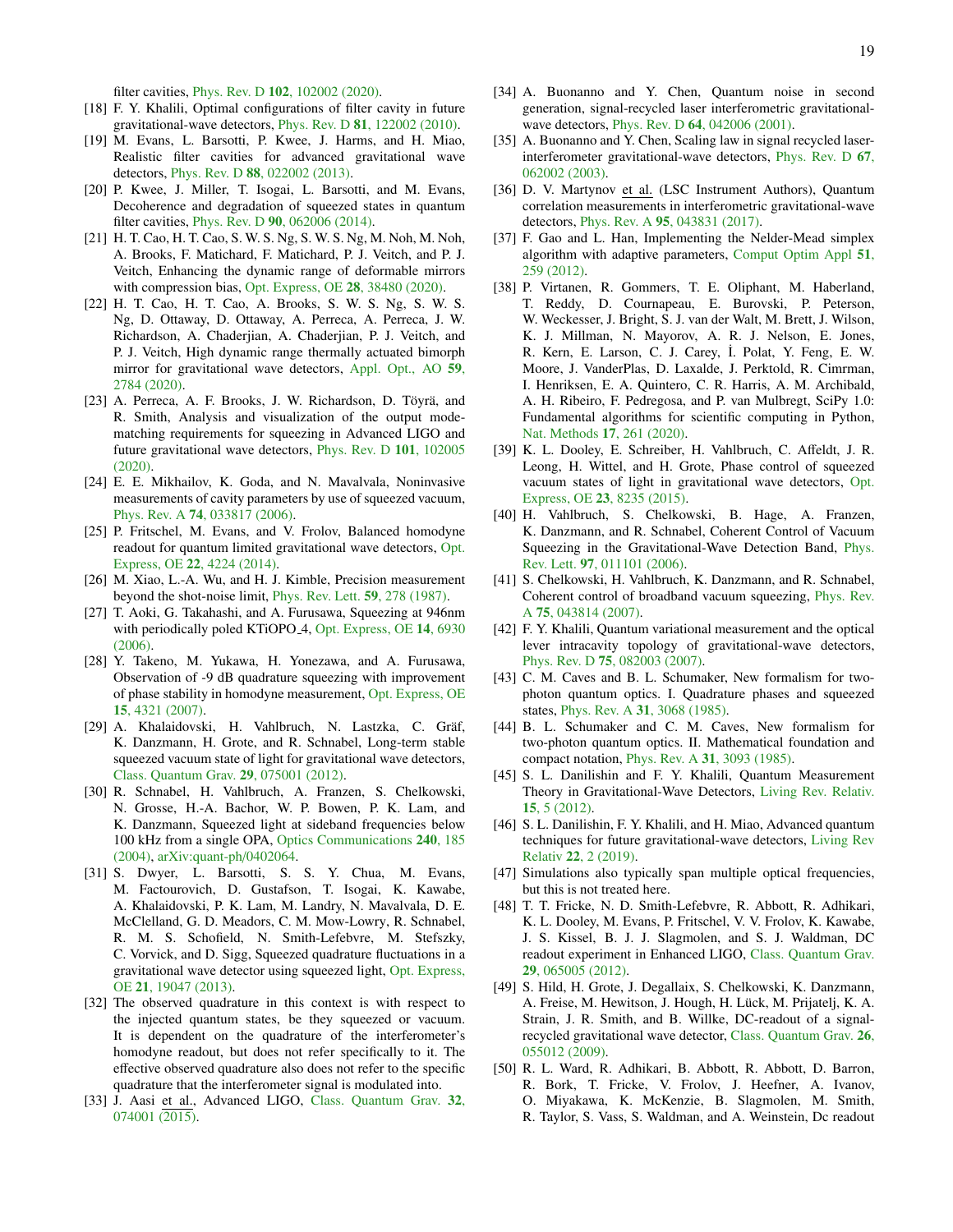experiment at the Caltech 40m prototype interferometer, [Class.](https://doi.org/10.1088/0264-9381/25/11/114030) Quantum Grav. 25[, 114030 \(2008\).](https://doi.org/10.1088/0264-9381/25/11/114030)

- <span id="page-19-3"></span>[51] K. Komori, D. Ganapathy, C. Whittle, L. McCuller, L. Barsotti, N. Mavalvala, and M. Evans, Demonstration of an amplitude filter cavity at gravitational-wave frequencies, [Phys. Rev. D](https://doi.org/10.1103/PhysRevD.102.102003) 102[, 102003 \(2020\).](https://doi.org/10.1103/PhysRevD.102.102003)
- [52] T. Corbitt, N. Mavalvala, and S. Whitcomb, Optical cavities as amplitude filters for squeezed fields, [Phys. Rev. D](https://doi.org/10.1103/PhysRevD.70.022002) 70, 022002  $(2004)$
- <span id="page-19-4"></span>[53] F. Y. Khalili, Increasing future gravitational-wave detectors' sensitivity by means of amplitude filter cavities and quantum entanglement, Phys. Rev. D 77[, 062003 \(2008\).](https://doi.org/10.1103/PhysRevD.77.062003)
- <span id="page-19-5"></span>[54] D. Ganapathy, L. McCuller, J. G. Rollins, E. D. Hall, L. Barsotti, and M. Evans, Tuning Advanced LIGO to kilohertz signals from neutron-star collisions, [Phys. Rev. D](https://doi.org/10.1103/PhysRevD.103.022002) 103, 022002 [\(2021\).](https://doi.org/10.1103/PhysRevD.103.022002)
- <span id="page-19-6"></span>[55] C. Cahillane, J. Betzwieser, D. A. Brown, E. Goetz, E. D. Hall, K. Izumi, S. Kandhasamy, S. Karki, J. S. Kissel, G. Mendell, R. L. Savage, D. Tuyenbayev, A. Urban, A. Viets, M. Wade, and A. J. Weinstein, Calibration uncertainty for Advanced LIGO's first and second observing runs, [Phys. Rev. D](https://doi.org/10.1103/PhysRevD.96.102001) 96, 102001 [\(2017\).](https://doi.org/10.1103/PhysRevD.96.102001)
- <span id="page-19-7"></span>[56] L. Sun, E. Goetz, J. S. Kissel, J. Betzwieser, S. Karki, A. Viets, M. Wade, D. Bhattacharjee, V. Bossilkov, P. B. Covas, L. E. H. Datrier, R. Gray, S. Kandhasamy, Y. K. Lecoeuche, G. Mendell, T. Mistry, E. Payne, R. L. Savage, A. J. Weinstein, S. Aston, A. Buikema, C. Cahillane, J. C. Driggers, S. E. Dwyer, R. Kumar, and A. Urban, Characterization of systematic error in Advanced LIGO calibration, [Class. Quantum Grav.](https://doi.org/10.1088/1361-6382/abb14e) 37, 225008 [\(2020\).](https://doi.org/10.1088/1361-6382/abb14e)

#### <span id="page-19-1"></span>Appendix A: Dephasing in Active Interferometers

This appendix provides the technical derivation of [36](#page-10-0) and [37](#page-10-4) in Section [IV,](#page-8-0) and uses the terms defined there. This derivation produces the intermediate steps in the relation Eq. [\(33\)](#page-9-4), starting from the right-hand-side of that equation. From there, the  $\vec{m}$  effective observation vector can be inserted. This vector is complex, while the left-acting matrices **R** and **S** are both real. The final noise expression uses a vector norm that takes the square sum of all of the real and imaginary parts of the resulting vector. The vector norm can formally be replaced by a matrix Frobenius norm, notated  $|\cdot|_F$ , while the complex vector  $\vec{m}$  is split into the real matrix q.

$$
\left|\vec{v}^{\dagger} \mathbb{H}\mathbb{R}(\phi)\mathbb{S}(r)\right|^2 = \left|\begin{bmatrix} m_q \\ m_p \end{bmatrix}^T \mathbb{R}(\phi)\mathbb{S}(r)\right|^2 = \left|\mathbb{q}^T \mathbb{R}(\phi)\mathbb{S}(r)\right|_{\mathcal{F}}^2 \quad (A1)
$$

$$
\mathbb{q} \equiv \begin{bmatrix} \mathfrak{R}\{m_q\} & \mathfrak{I}\{m_q\} \\ \mathfrak{R}\{m_p\} & \mathfrak{I}\{m_p\} \end{bmatrix} \tag{A2}
$$

The **q** matrix can then undergo a singular value decomposition into two rotations acting on a real diagonal matrix.

$$
\mathbb{R}(\theta_D) \begin{bmatrix} \Sigma_+ & 0\\ 0 & \Sigma_- \end{bmatrix} \mathbb{R}(\theta_C) \equiv \mathbb{q}
$$
 (A3)

The rotations are labeled  $\theta_{\rm D}$  and  $\theta_{\rm C}$  for the differential and common rotations. The common angle expresses the average phase on both optical quadratures, physically due to transmission or cavity delay, whereas the differential angle expresses the rotation of the principle squeezing axis into a specific optical quadrature.  $\theta_D$  calculated from the SVD is the exact form of Eq.  $(36)$ . The decomposition may then be inserted into Eq.  $(A1)$  to create a scalar expression taking the form of the left-hand-side of Eq. [\(33\)](#page-9-4).

$$
|\mathbf{q}^T \mathbb{R}(\phi) \mathbb{S}(r)|_{\mathbf{F}}^2 = (\Sigma_+^2 e^{-2r} + \Sigma_-^2 e^{+2r}) \cos^2(\phi - \theta_D) + (\Sigma_+^2 e^{+2r} + \Sigma_-^2 e^{-2r}) \sin^2(\phi - \theta_D)
$$
 (A4)

From there, terms can be extracted to form the relations of Eqs. [\(7\)](#page-2-1) to [\(10\)](#page-2-2)

$$
\eta \Gamma = \left| \vec{v}^{\dagger} \mathbb{H} \right| = |m_q|^2 + |m_b|^2 = \Sigma_+^2 + \Sigma_-^2 \tag{A5}
$$

$$
\Xi \eta \Gamma = \Sigma_-^2 \qquad (1 - \Xi) \eta \Gamma = \Sigma_+^2 \qquad (A6)
$$

Finally, dividing Eq.  $(A6)$  by Eq.  $(A5)$  gives the dephasing parameter in terms of the principle squeezing levels and total observed noise magnitude.

<span id="page-19-10"></span><span id="page-19-9"></span>
$$
\Xi = \frac{\Sigma_-^2}{|m_q|^2 + |m_b|^2}
$$
 (A7)

The specific formulas [36](#page-10-0) and [37](#page-10-4) follow from the analytic computation of the SVD for 2-by-2 matrices, which generates a specific expression for the singular values, but is too unwieldy to include for the exact angle  $\theta(\Omega) \equiv \theta_D$ . Instead, an approximation to  $\theta_{\rm D}$  is given in the limit of small  $\Xi$ .

#### <span id="page-19-0"></span>Appendix B: Including Phase Noise with Dephasing

The dephasing parameter  $\Xi$  is derived as an intrinsic parameter due only to the optical system; however, it enters the response Eq.  $(9)$  exactly the same as the non-intrinsic phase noise  $\phi_{\text{rms}}^2$  evaluated in Eq. [\(6\)](#page-2-6). Applying the same<br>expectation operator on Eq. (9) as was done for Eq. (6). expectation operator on Eq. [\(9\)](#page-2-5) as was done for Eq. [\(6\)](#page-2-6), generates this sequence of squeeze-level parameters  $S_{0,1,2}$ .

$$
S_{0\pm} = e^{\pm 2r} \tag{B1}
$$

$$
S_{1\pm} = (1 - \phi_{\text{rms}}^2) S_{0\pm} + \phi_{\text{rms}}^2 S_{0\mp}
$$
 (B2)

$$
S_{2\pm} = (1 - \Xi)S_{1\pm} + \Xi S_{1\pm}
$$
 (B3)

<span id="page-19-8"></span>Which may be expanded and then collected into the effective dephasing  $\Xi_{\text{eff}}$ .

$$
\Xi_{\text{eff}}(\Omega) = \Xi + \phi_{\text{rms}}^2 - 2\Xi \phi_{\text{rms}}^2 \tag{B4}
$$

This equation maintains the limits that  $0 \le \Xi_{\text{eff}} \le 0.5$ .

#### <span id="page-19-2"></span>Appendix C: Derivations of Passive Transmission Response

The response metrics for passive cavities of Eqs. [\(51\)](#page-11-1) to  $(53)$  can certainly be derived using Section [IV,](#page-8-0) but the passivity constraints provide an alternative derivation. This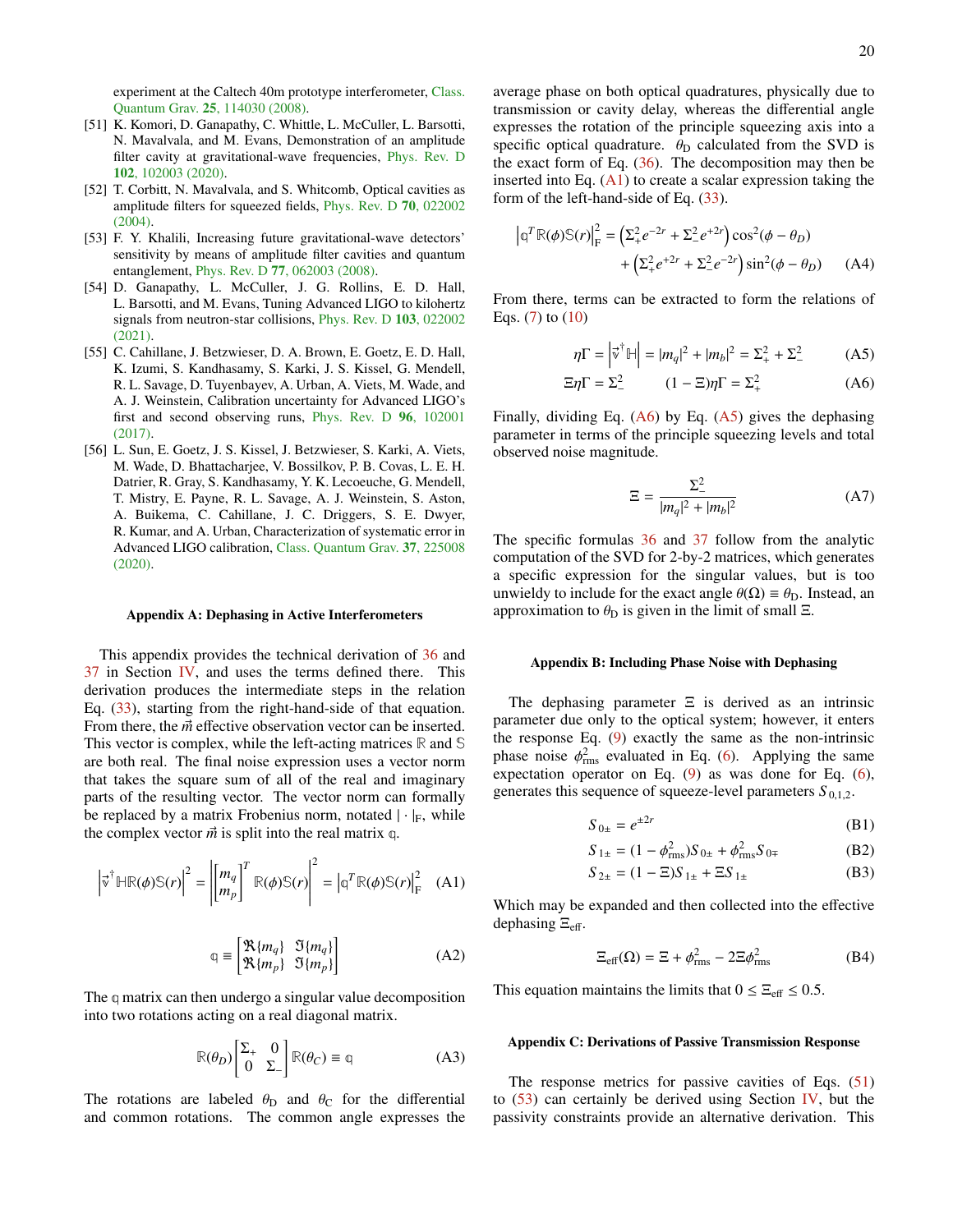derivation provides some meaningful insight as it can be done more natively using cavity transfer functions  $\mathfrak{h}(\Omega)$ . This work chooses to only represent 2-photon matrices in the quadrature basis of  $\hat{q}(\Omega)$  and  $\hat{p}(\Omega)$ , rather than the sideband basis used for  $\hat{a}(\Omega)$  and  $\hat{a}^{\dagger}(-\Omega)$ . One can transform between the two using the **A** matrices defined below. For a passive system, **H** can be calculated using only  $\mathfrak{h}(\Omega)$ , basis-changing Eq. [\(27\)](#page-9-5), as:

$$
\mathbb{H}(\Omega) = \mathbb{A} \begin{bmatrix} \mathfrak{h}(+\Omega) & 0 \\ 0 & \mathfrak{h}^*(-\Omega) \end{bmatrix} \mathbb{A}^{-1}
$$
 (C1)

$$
\mathbb{A} = \frac{1}{\sqrt{2}} \begin{bmatrix} 1 & 1 \\ -i & i \end{bmatrix} \qquad \mathbb{A}^{-1} = \frac{1}{\sqrt{2}} \begin{bmatrix} 1 & i \\ 1 & -i \end{bmatrix} \qquad (C2)
$$

For a passive system  $\Gamma = 1$ , so Eq. [\(33\)](#page-9-4) simplifies to

$$
\eta(\Omega)S(\phi, r) = \left|\vec{v}^\dagger \mathbb{H}\mathbb{R}(\phi)\mathbb{S}(r)\right|^2 \tag{C3}
$$

When  $b(\Omega)$  is reduced by loss, Eq. [\(C3\)](#page-20-1) must be extended to include **T** terms to couple in un-squeezed vacuum. The passivity condition Eq. [\(50\)](#page-11-4) includes every loss source individually accounted, but they can be collected into the complementary loss transfer function  $\mathfrak{h}_{loss}(\Omega)$ .

$$
\mathbb{H}_{\text{loss}} = \mathbb{A} \begin{bmatrix} \mathfrak{h}_{\text{loss}}(+\Omega) & 0\\ 0 & \mathfrak{h}_{\text{loss}}^*(-\Omega) \end{bmatrix} \mathbb{A}^{-1} \tag{C4}
$$

$$
\mathbb{1} = \mathbb{H}\mathbb{H}^{\dagger} + \mathbb{H}_{\text{loss}}\mathbb{H}_{\text{loss}}^{\dagger}
$$
 (C5)

The conservation of phase space under the given assumptions imposes the constraint

$$
|\mathfrak{h}_{\text{loss}}(\pm\Omega)|^2 = 1 - |\mathfrak{h}(\pm\Omega)|^2 \tag{C6}
$$

The total noise of Eq.  $(32)$  can then be expressed

$$
N = \vec{v}^{\dagger} \left( \mathbb{HR}(\phi) \mathbb{S}(r) \mathbb{S}^{\dagger}(r) \mathbb{R}(\phi)^{\dagger} \mathbb{H}^{\dagger} + \mathbb{H}_{\text{loss}} \mathbb{H}_{\text{loss}}^{\dagger} \right) \vec{v} \qquad (C7)
$$

Together, the efficiency  $\eta$  is calculated

$$
(1 - \eta) = |\vec{v}^{\dagger}|_{\text{loss}}|^2 = 1 - \frac{|b(+\Omega)|^2 + |b(-\Omega)|^2}{2}
$$
 (C8)

Now, for the remaining parameters, some factorizations into magnitude and phase components are needed.

$$
b(\pm \Omega) = |b(\pm \Omega)|e^{i\theta_{\pm}} \tag{C9}
$$

$$
\mathbb{H}(\Omega) = \mathbb{A} \begin{bmatrix} |J(\Omega)|e^{i\theta_{+}} & 0\\ 0 & |J(\Omega)|e^{-i\theta_{-}} \end{bmatrix} \mathbb{A}^{-1}
$$
 (C10)

$$
(C11)
$$

The factorizations then enable an SVD-like decomposition into common and differential magnitudes and phase.

$$
C(\Omega) \equiv \frac{|b(+\Omega)| + |b(-\Omega)|}{2} \qquad \theta_C(\Omega) \equiv \frac{\theta_+ - \theta_-}{2} \qquad (C12)
$$

$$
D(\Omega) \equiv \frac{|b(+\Omega)| - |b(-\Omega)|}{2} \qquad \theta_D(\Omega) \equiv \frac{\theta_+ + \theta_-}{2} \qquad (C13)
$$

$$
\mathbb{H}(\Omega) = \mathbb{A}e^{i\theta_C} \begin{bmatrix} (C+D)e^{i\theta_D} & 0\\ 0 & (C-D)e^{-i\theta_D} \end{bmatrix} \mathbb{A}^{-1}
$$
 (C14)

The rotation operator  $\mathbb{R}(\phi)$  is a result of phase in the sideband picture, and allows the decomposition to be reduced

<span id="page-20-4"></span>
$$
\mathbb{R}(\phi) = \mathbb{A} \begin{bmatrix} e^{i\phi} & 0\\ 0 & e^{-i\phi} \end{bmatrix} \mathbb{A}^{-1}
$$
 (C15)

$$
\mathbb{H}(\Omega) = e^{i\theta_C} \left( C\mathbb{R}(\theta_D) + iD\mathbb{R}(\theta_D - \frac{\pi}{2}) \right) \tag{C16}
$$

plugging this back into Eq.  $(C3)$  gives

$$
N = \begin{bmatrix} 0 \\ 1 \end{bmatrix}^{\dagger} (C \mathbb{1} - D \sigma) \mathbb{R} (\theta_D + \phi - \xi) \mathbb{S} \begin{bmatrix} 0 & -i \\ i & 0 \end{bmatrix} \quad (C17)
$$

<span id="page-20-1"></span>Using  $\xi-\phi = \theta_D$  for simplicity, this then gives the final phasequadrature power spectrum of:

$$
N(\Omega) = C^2 e^{-2r} + D^2 e^{+2r} + (1 - \eta)
$$
 (C18)

$$
= \eta \left( (1 - \Xi)e^{-2r} + \Xi e^{+2r} \right) + (1 - \eta) \tag{C19}
$$

Where the the second line is a result of the following relations:

$$
\Xi = D^2/\eta \qquad \eta = C^2 + D^2 \tag{C20}
$$

Relaxing  $\xi-\phi = \theta_D$  can be done to indicate the squeezing angle dependence, but from the above relations, Eqs. [\(51\)](#page-11-1) to [\(53\)](#page-11-3) follow.

### <span id="page-20-0"></span>Appendix D: Double Cavity Approximations

The transfer function equations Eqs.  $(60)$  to  $(64)$  are a reduced representation of a double cavity system designed for resonant sideband extraction. Those equations give the reflectivity factorized into roots, zeros and poles, from which analytical expressions can be more easily manipulated. Those roots represent a low order approximation of the response of two cavities, each with differing frequency response. The interaction between the cavities from the common mirror, the arm input mirror, causes a complicated responses that is sensitive to multiple scales of bandwidth, delay time, and resonant enhancement. The reflectivity transfer function of a single transverse mode can be expressed exactly, using:

$$
r_{A}(\Omega) = r_{a} - \frac{T_{a} \sqrt{1 - \Lambda_{a}} e^{-i\Omega_{a}L_{a}/c + i\psi_{a}}}{1 - r_{a} \sqrt{1 - \Lambda_{a}} e^{-i\Omega_{a}L_{a}/c + i\psi_{a}}}
$$
(D1)

<span id="page-20-3"></span><span id="page-20-2"></span>
$$
r_{\rm S}(\Omega) = r_{\rm s} - \frac{T_{\rm s}r_{\rm A}(\Omega)\sqrt{1 - \Lambda_{\rm s}}e^{i\Omega 2L_{\rm s}/c + i\psi_{\rm s}}}{1 - r_{\rm s}r_{\rm A}(\Omega)\sqrt{1 - \Lambda_{\rm s}}e^{i\Omega 2L_{\rm s}/c + i\psi_{\rm s}}}
$$
(D2)

Where  $r<sub>S</sub>$  is the reflectivity of the combined cavity system off of the signal recycling mirror with reflectivity  $r_s$ .  $r_A$ is the reflectivity of the arm alone, ignoring the effect of the coupling of the cavities. In LIGO's operating regime, *T*<sup>a</sup> is small, to allow a large build up of arm power of the carrier field.  $T<sub>s</sub>$  is large to create a low finesse cavity that only moderately widens the arm bandwidth to be above the frequencies of astrophysical signals. The combination of low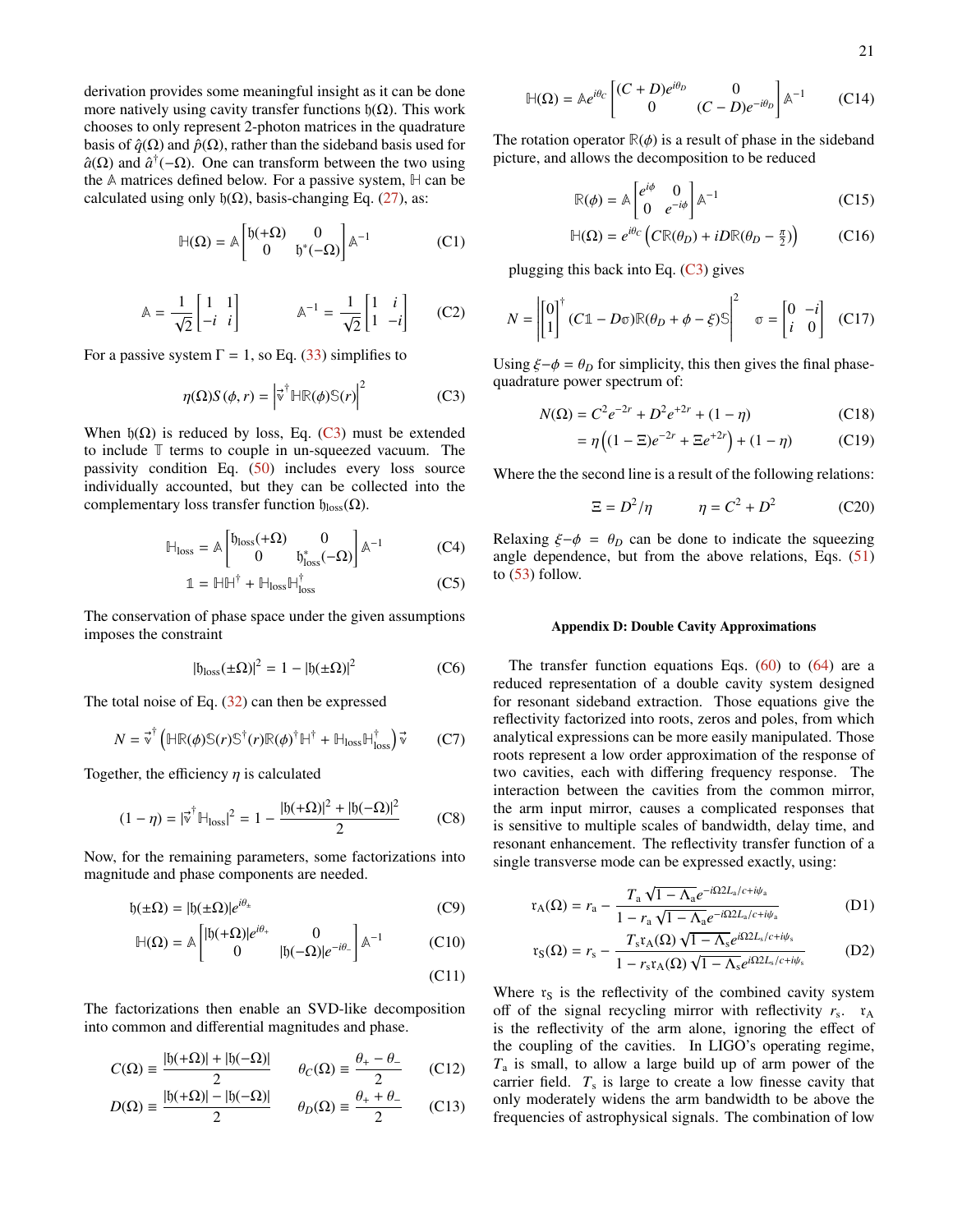and high cavity finesses, as well as the discrepancy in the lengths of the arm and SEC cavities, makes Taylor expansions or Padé approximants of Eq.  $(D2)$  $(D2)$  nontrivial to construct [\[35\]](#page-18-10). Furthermore, approximants tend to operate only in a limited parameter regime. To create the approximations used in this work, the following relations are used:

$$
T_a = 1 - r_a^2 \qquad T_s = 1 - r_s^2 \qquad (D3)
$$

$$
r_a = 1 - u_a \t\t r_s = 1 - u_s \t\t (D4)
$$

$$
\sqrt{1 - \Lambda_a} \approx 1 - \Lambda_a/2 \qquad \sqrt{1 - \Lambda_s} \approx 1 - \Lambda_s/2 \qquad (D5)
$$

The phase shift terms  $\Psi_{\beta}$ , which can represent either length detunings or the Gouy phase, are set to 0 for the fundamental mode. The exponential term for the propagation delay is then substituted for a Padé approximant.

$$
e^{-i\Omega 2L/c} \approx \frac{c - i\Omega L}{c + i\Omega L} \tag{D6}
$$

From there, Eq.  $(D1)$  is substituted into Eq.  $(D2)$  and expanded using computer algebra software. Now, terms are progressively dropped and the transfer function is tested again to the exact one, maintaining the magnitude and phase response as best as possible, even when the loss terms  $\Lambda_{\theta}$  are nonzero. This leads to the following second order rational form.

$$
r_S(\Omega) \approx \frac{a_2 s^2 + a_1 s + a_0}{b_2 s^2 + b_1 s + b_0} \qquad s = i\Omega
$$
 (D7)

$$
a_2 = 2L_a L_s \t\t a_0 = c^2 \left( u_a - \frac{\Lambda_a u_s}{4} \right) \t(D8)
$$

$$
b_2 = 2L_a L_s
$$
  $b_0 = c^2 (u_a + \frac{\Lambda_a u_s}{4})$  (D9)

$$
a_1 = cL_a \left( \frac{\Lambda_s}{2} (1 - \frac{u_a}{2}) - u_s \right)
$$
 (D10)

$$
b_1 = cL_a \left( \frac{\Lambda_s}{2} (1 - u_s - \frac{u_a}{4}) + u_s \right)
$$
 (D11)

The rational form is then factored into roots using an approximation of the quadratic formula. Notably, the  $a_1$  and  $b_1$  terms have different numbers of summed terms, leading to the poles and zeros also having different numbers of terms. By splitting the roots into bandwidth,  $\gamma$ , and loss,  $\lambda$ , contributions, the presence of the loss-related terms in the poles and zeros is symmetrized.

$$
\gamma_{A} - \lambda_{A} \approx -\frac{a_0}{a_1} \qquad \gamma_{A} + \lambda_{A} \approx -\frac{b_0}{b_1} \qquad (D12)
$$

$$
\gamma_S - \lambda_S \approx -\frac{a_1}{a_2} + \frac{a_0}{a_1}
$$
  $\gamma_S + \lambda_S \approx -\frac{b_1}{b_2} + \frac{b_0}{b_1}$  (D13)

Solving for the individual loss and bandwidth factors for each cavity then leads to Eqs.  $(60)$  to  $(63)$ , and plugging them back in to Eq.  $(D7)$  leads to Eq.  $(64)$ .

## <span id="page-21-0"></span>Appendix E: Multiple Transverse Mode Interferometer Model

The effort of this paper is primarily to produce simplified models the squeezing response in light of transverse mismatch and radiation pressure. To validate those models, it is useful to compare against a more complete, though opaque, model that includes the exact cavity response with radiation pressure, detuning, losses, and transverse modal mismatch. With the exception of transverse mismatch, such a model is established and widely used for noise modeling of for LIGO-like interferometers[\[12,](#page-17-9) [34\]](#page-18-9). This model is succinctly derived here in a manner that allows transverse mismatch to be incorporated. For simplicity, and to provide a more direct comparison, this is done for a double cavity representing a perfectly symmetric interferometer. Future work should simulate interferometers with arm imbalances to compare against this exact case, but that is beyond the scope chosen here.

To incorporate all of the listed elements in an exact model, a product space is necessary to maintain the two-photon response of each optical element across multiple inter-coupled transverse modes. Here, only two such transverse modes are used, the fundamental Gaussian mode and a single higher order mode such as the LG1 for beam mismatch, or the HG01 for a misalignment. The interaction between the modes conserves the phase space and does not leak into yet higher modes. Similarly to Eq. [\(71\)](#page-14-2), this is not a perfectly physical choice, but a convenient one that is valid for small mixing between the modes. The squeezing, rotation, and mode mixing matrices in this product space are defined below in terms of their two-photon definitions. The rotation matrix takes on two parameters, one common rotation  $\phi$ , representing a phase shift of both modes, and one  $\psi$  for the rotation solely of the higher order mode (HOM).

<span id="page-21-1"></span>
$$
\tilde{\mathbf{S}}(r) \equiv \begin{bmatrix} \mathbb{S}(r) & 0 \\ 0 & 1 \end{bmatrix} \qquad \tilde{\mathbf{R}}(\phi, \psi) \equiv \begin{bmatrix} \mathbb{R}(\phi) & 0 \\ 0 & \mathbb{R}(\psi)\mathbb{R}(\phi) \end{bmatrix} \qquad (E1)
$$

The mismatch loss coupling matrix  $\mathbf{\tilde{U}}$  maintains the same parameters as before Eq. [\(71\)](#page-14-2). The HOM phase shift term must be converted into a quadrature rotation, and the common phase  $\theta$  is omitted.

$$
\mathbf{\tilde{U}}(\Upsilon,\psi) \equiv \begin{bmatrix} \sqrt{1-\Upsilon}\mathbb{1} & -\sqrt{\Upsilon}\mathbb{R}(\psi) \\ \sqrt{\Upsilon}\mathbb{R}(-\psi) & \sqrt{1-\Upsilon}\mathbb{1} \end{bmatrix}
$$
(E2)

Additionally, basis vectors in this space are defined to simplify the expression of single-element matrices as well as create projections for observables.

$$
\begin{bmatrix} \vec{\mathbf{e}}_{q0} & \vec{\mathbf{e}}_{p0} & \vec{\mathbf{e}}_{q1} & \vec{\mathbf{e}}_{p1} \end{bmatrix} \equiv \vec{\mathbf{1}}
$$
 (E3)

As in the scalar transfer function case of Appendix [D,](#page-20-0) the reflectivity of the interferometer double cavity system from the signal-recycling mirror is needed. To make analogous equations to Eq.  $(D1)$  and Eq.  $(D2)$ , most of the same scalar factors are needed, but now in the product space.

$$
\tilde{\mathbf{r}}_a = \sqrt{1 - T_a} \cdot \tilde{\mathbf{1}} \qquad \qquad \tilde{\mathbf{t}}_a = \sqrt{T_a} \cdot \tilde{\mathbf{1}} \qquad (E4)
$$

$$
\vec{r}_e = \sqrt{1 - T_e} \cdot \vec{1} \qquad \qquad \vec{t}_e = \sqrt{T_e} \cdot \vec{1} \qquad (E5)
$$

$$
\vec{\mathbf{r}}_s = \sqrt{1 - T_s} \cdot \vec{\mathbf{1}} \qquad \qquad \vec{\mathbf{t}}_s = \sqrt{T_s} \cdot \vec{\mathbf{1}} \qquad (E6)
$$

$$
\tilde{\eta}_a = \sqrt{1 - \Lambda_a} \cdot \tilde{\mathbf{I}} \qquad \qquad \tilde{\eta}_s = \sqrt{1 - \Lambda_s} \cdot \tilde{\mathbf{I}} \qquad (E7)
$$

$$
\widetilde{\mathbf{L}}_{a} = e^{i\Omega L_{a}/c} \widetilde{\mathbf{R}}(k\Delta L_{a}, \psi_{a}) \quad \widetilde{\mathbf{L}}_{s} = e^{i\Omega L_{s}/c} \widetilde{\mathbf{R}}(k\Delta L_{s}, \psi_{s}) \quad \text{(E8)}
$$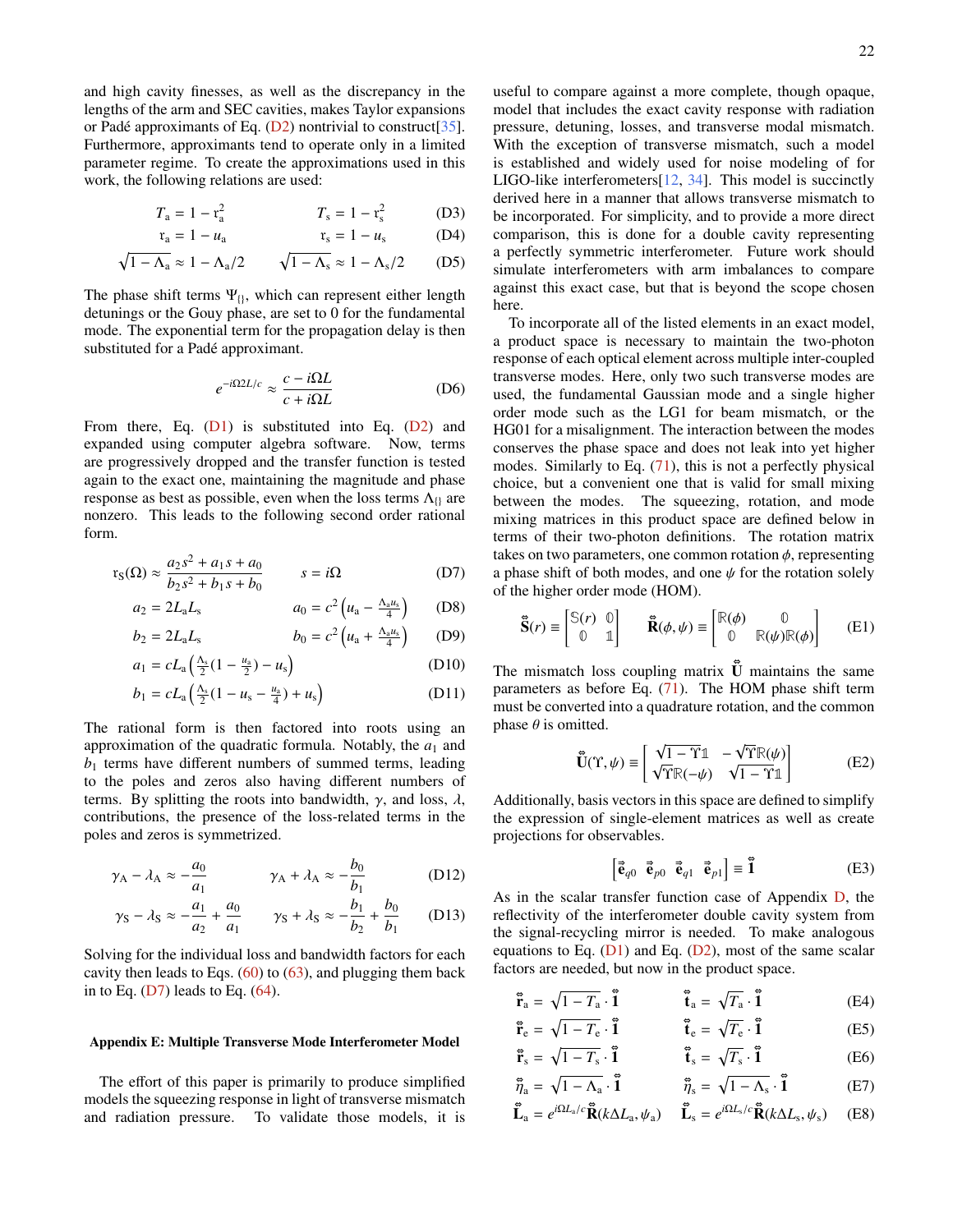The transmission delay matrices  $\tilde{\mathbf{L}}_a$  and  $\tilde{\mathbf{L}}_s$  use the identity Eq.  $(C15)$  in this larger space. For them, the HOM picks up the single pass Gouy phase of the arm  $\psi_a$  and of the SEC  $\psi_s$ .<br>The AL and AL are microscopic detuning lengths for each The ∆*L*<sup>a</sup> and ∆*L*<sup>a</sup> are microscopic detuning lengths for each cavity.

The final new component of this double cavity matrix model is the radiation pressure. This is added ad-hoc as a modification to the reflectivity of each of the arm cavity mirrors. It couples the amplitude and phase quadratures only in the fundamental mode, as that is the mode that the large carrier power  $P_A$  resonates in each arm. The modified reflectivities are  $\vec{p}_a$  and  $\vec{p}_e$  for the input and end mirror respectively.

$$
\vec{\tilde{\rho}}_a = \vec{\tilde{\mathbf{r}}}_a + 8k \cdot \chi(\Omega) \cdot \frac{P_A}{c} \cdot \vec{\tilde{\mathbf{e}}}_{p0} \vec{\tilde{\mathbf{e}}}^{\dagger}_{q0}
$$
(E9)

$$
\vec{\tilde{\rho}}_{\rm e} = \vec{\tilde{\mathbf{r}}}_{\rm e} + 8k \cdot \chi(\Omega) \cdot \frac{P_{\rm A}}{c} \cdot \vec{\tilde{\mathbf{e}}}_{p0} \vec{\tilde{\mathbf{e}}}^{\dagger}_{q0} \tag{E10}
$$

The mode mismatch of this model can be added not only between the external elements of the squeezing, interferometer and readout as shown in Fig. [5,](#page-14-3) but also within the interferometer. The input and output mismatch matrices of Section [VI](#page-13-1) are given by  $\tilde{\mathbf{U}}_I$  and  $\tilde{\mathbf{U}}_O$ , while the mismatch between the signal recycling cavity and the arm cavity is given by  $\mathbf{\tilde{U}}_{A}$ . These matrices act as basis transformations into and out of the respective component basis, where the mismatch loss of the fundamental is given by an  $\Upsilon_{\theta}$  parameter, and there is a (generally unknown) mismatch phasing  $\psi_{\theta}$ .

$$
\tilde{\mathbf{U}}_{\text{A}} = \tilde{\mathbf{U}}(\Upsilon_{\text{A}}, \psi_{\text{A}}) \quad \tilde{\mathbf{U}}_{\text{I}} = \tilde{\mathbf{U}}(\Upsilon_{\text{I}}, \psi_{\text{I}}) \quad \tilde{\mathbf{U}}_{\text{O}} = \tilde{\mathbf{U}}(\Upsilon_{\text{O}}, \psi_{\text{O}}) \tag{E11}
$$

The following Eqs.  $(E12)$  to  $(E15)$  are the extensions of Eq. [\(D1\)](#page-20-3) and Eq. [\(D2\)](#page-20-2) into the product space. It is solved using noncommutative Gaussian elimination first on the arm, then on the signal recycling cavity.  $\vec{F}_A$  is the round-trip closed-loop propagator from the end-mirror back to itself via the input mirror. As such, it enters at a specific point – immediately after the end mirror reflectivity  $\vec{p}_e$  – in the round-trip propagation sequence of the arm cavity reflectivity round-trip propagation sequence of the arm cavity reflectivity  $\mathbf{\vec{r}}_{A}$ . Given the placements of the  $\mathbf{\vec{U}}_{A}$  factors, the arm cavity reflectivity is in the modal basis of the signal recycling cavity.

$$
\tilde{\mathbf{F}}_{\mathbf{A}} = \left(\tilde{\mathbf{I}} - \tilde{\eta}_{a} \tilde{\rho}_{e} \tilde{\mathbf{L}}_{a} \tilde{\rho}_{a} \tilde{\mathbf{L}}_{a}\right)^{-1} \tag{E12}
$$

$$
\mathbf{\vec{r}}_{A} = \mathbf{\vec{U}}_{A}^{-1} \left( \mathbf{\vec{r}}_{a} - \mathbf{\vec{t}}_{a} \mathbf{\vec{L}}_{a} \mathbf{\vec{F}}_{A} \mathbf{\vec{\eta}}_{a} \mathbf{\vec{\rho}}_{e} \mathbf{\vec{L}}_{a} \mathbf{\vec{t}}_{a} \right) \mathbf{\vec{U}}_{A}
$$
(E13)

$$
\tilde{\mathbf{F}}_{\rm S} = \left(\tilde{\mathbf{I}} - \tilde{\eta}_{\rm S} \tilde{\mathbf{r}}_{\rm A} \tilde{\mathbf{L}}_{\rm S} \tilde{\mathbf{r}}_{\rm S} \tilde{\mathbf{L}}_{\rm S}\right)^{-1} \tag{E14}
$$

$$
\mathbf{\vec{r}}_{\rm S} = \mathbf{\vec{U}}_{\rm I}^{-1} \left( \mathbf{\vec{r}}_{\rm s} - \mathbf{\vec{t}}_{\rm s} \mathbf{\vec{L}}_{\rm s} \mathbf{\vec{F}}_{\rm S} \mathbf{\vec{\eta}}_{\rm s} \mathbf{\vec{r}}_{\rm A} \mathbf{\vec{L}}_{\rm s} \mathbf{\vec{t}}_{\rm s} \right) \mathbf{\vec{U}}_{\rm I} \tag{E15}
$$

The propagator and reflectivity of the signal recycling cavity are constructed similarly to the arm and, like Eq.  $(D2)$ , use the arm cavity reflectivity instead of the arm input mirror reflectivity. This follows from the particular ordering chosen during Gaussian elimination. The placements of  $\mathbf{\tilde{U}}$ <sub>I</sub> indicate that  $\mathbf{\vec{r}}_S$  is in the basis of the squeezer input beam.

Along with the reflectivity, all of the  $\hat{\mathbf{H}}$  propagation and  $\{\hat{\mathbf{T}}\}$ loss matrices of Section [IV](#page-8-0) must be constructed. For brevity, the broadband input and output losses from  $\Lambda_I$  and  $\Lambda_O$  are not included, but are simple to incorporate. Instead, the internal interferometer losses from the arm and signal recycling cavities are calculated using the transmission matrices

$$
\tilde{\mathbf{T}}_{R,S} = \tilde{\mathbf{t}}_S \sqrt{\Lambda_s} \qquad \qquad \tilde{\mathbf{t}}_S = \tilde{\mathbf{U}}_I^{-1} \tilde{\mathbf{t}}_s \tilde{\mathbf{L}}_s \tilde{\mathbf{F}}_S \tilde{\eta}_s \qquad (E16)
$$

$$
\tilde{\mathbf{T}}_{R,A} = \tilde{\mathbf{t}}_A \sqrt{T_e + \Lambda_a} \qquad \tilde{\mathbf{t}}_A = \tilde{\mathbf{t}}_S \tilde{\mathbf{U}}_A^{-1} \tilde{\mathbf{t}}_a \tilde{\mathbf{L}}_a \tilde{\mathbf{F}}_A \tilde{\eta}_a \qquad (E17)
$$

The output mode cleaner is applied to the reflectivity to create the total propagation of squeezing  $\tilde{H}$ . Because of the output mode cleaner, the homodyne readout projects solely in the fundamental mode, while the LO angle  $\xi \approx 0$  has some freedom due to contrast defect in the interferometer. Together, these generate the effective observation vector  $\vec{m}$ , which retains only 2 elements and is directly applicable to the formulas of Section [IV.](#page-8-0)

$$
\tilde{\mathbf{H}} = \tilde{\mathbf{U}}_0 \tilde{\mathbf{r}}_S \qquad m_q = \vec{\mathbf{v}}^\dagger \tilde{\mathbf{H}} \vec{\mathbf{e}}_{q0} \qquad (E18)
$$

$$
\vec{\mathbf{v}}^{\dagger} = \vec{\mathbf{e}}_{p0}^{\dagger} \vec{\mathbf{R}}(\zeta, 0) \qquad m_p = \vec{\mathbf{v}}^{\dagger} \vec{\mathbf{H}} \vec{\mathbf{e}}_{p0} \qquad (E19)
$$

While  $\vec{m}$  still has only 2 elements, the vectors in the norms for the total noise gain are still in the product space, here dimension 4. This sums the higher order mode terms as contributors to loss, decreasing the efficiency in the computation  $\eta = |\vec{m}|^2 / \Gamma$ .

$$
\Gamma(\Omega) = \left|\vec{\mathbf{v}}^{\dagger}\tilde{\mathbf{H}}\right|^2 + \left|\vec{\mathbf{v}}^{\dagger}\tilde{\mathbf{T}}_{\text{R,a}}\right|^2 + \left|\vec{\mathbf{v}}^{\dagger}\tilde{\mathbf{T}}_{\text{R,s}}\right|^2 \tag{E20}
$$

From the previous expressions, the noise  $N(\Omega)$  can be entirely calculated, so squeezing can be examined. With all the machinery, it is also useful to determine the optical gain and signal sensitivity. Below,  $\vec{S}$  is the signal field generated by displacement modulations  $x(\Omega)$ . Displacements create phase modulations in the fundamental mode at the end mirror. The factor of  $1/\sqrt{2}$  is from the presence of the beamsplitter.<br>The field magnitude in the transverse mode and quadrature The field magnitude in the transverse mode and quadrature observed by the homodyne is given by  $S(\Omega)$ .

$$
S(\Omega) = \vec{\mathbf{v}}^{\dagger} \vec{\mathbf{S}}, \quad \vec{\mathbf{S}} = \frac{1}{\sqrt{2}} \tilde{\mathbf{U}}_{\Omega} \tilde{\mathbf{t}}_{\Lambda} \vec{\mathbf{e}}_{p0} \cdot 2k \sqrt{\frac{P_{\Lambda}}{\hbar \omega}} x(\Omega) \quad (E21)
$$

<span id="page-22-1"></span>The signal sensitivity can then be used to define the optical gain and sensitivity in terms of spectral density as per Section [II A,](#page-3-0) Eq. [\(15\)](#page-4-0). Since *s* and  $\vec{s}$  are in units of quanta/second, rather than unitful power, the factor of 1/2 in *G* represents the half quanta of vacuum noise.

<span id="page-22-2"></span>
$$
g(\Omega) = \vec{\mathbf{v}}^{\dagger} \vec{\mathbf{U}}_{\Omega} \vec{\mathbf{t}}_{A} \vec{\mathbf{e}}_{p0}, \qquad G(\Omega) = \frac{1}{2} \left( L_{A} \frac{dS(\Omega)}{dx(\Omega)} \right)^{-2} \qquad (E22)
$$

### <span id="page-22-0"></span>Appendix F: Radiation Pressure Region

The previous appendix  $E$  derived the interferometer squeezing and signal response in full generality. Due to